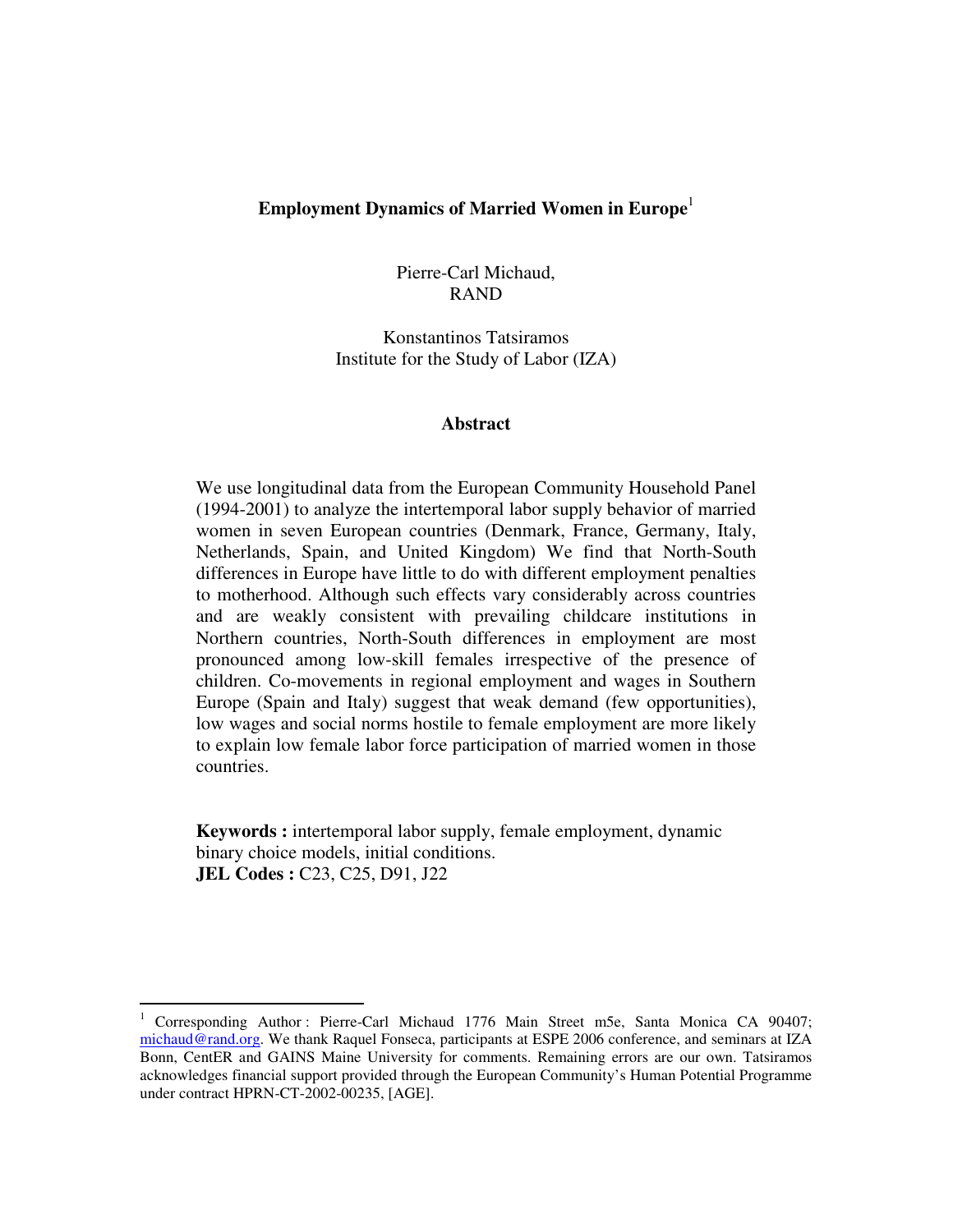#### 1. **Introduction**

In 2000, the European Union set a 60% female employment rate target for 2010 under the so-called Lisbon Agenda. Employment rates vary considerably across European countries and only a small fraction of that gap is accounted for by differences in unemployment rates. In 1999, the female unemployment rate for the age group 25-54 was 12.7% in Italy, while it was practically the same in France (12.6%) (OECD Labor Market Statistics, 1999). However, both countries differ substantially in their female employment rates (near 70% in France across the 1994-2001 period and closer to 45-50% for Italy).

Particularly for Mediterranean countries, the Lisbon targets appear relatively ambitious.<sup>2</sup> Pissarides et al. (2003) estimate that the observed increase in the 1990s, if sustained, can help close the gap by a third in 2010. Since this is probably insufficient to meet the target, more should be known about what explains the differences across countries and what can potentially increase employment of women in Europe. Needless to say, this goes beyond enabling countries to meet somewhat arbitrary employment targets.

 In this paper we investigate the large differences in employment rates and their evolution in the 1990s using individual longitudinal data on a set of seven European countries (Denmark, France, Germany, Italy, Netherlands, Spain, and United Kingdom). Among the set of factors we consider, we pay particular attention to employment penalties related to childbearing and motherhood as well as demand-side factors. Similar to Hyslop (1999) for the United States, we consider the intertemporal nature of employment decisions, distinguishing true state dependence from unobserved heterogeneity, as well as the dynamic effect of births and motherhood.

 It turns out that differences across countries are largest among low-skilled female workers, irrespective of the number of kids present in the household. The estimated effect of motherhood on employment is largest in countries that have generous child benefits, while these countries have also high employment rates. Our results suggest that the effect of motherhood cannot explain the large North-South differences in employment rates.

<sup>&</sup>lt;sup>2</sup> From the OECD Employment Outlook of 2004 (p.296), women aged 15-64 in Italy had an employment rate of 46.3% in 2000 while this figure was 68.9% in the U.K.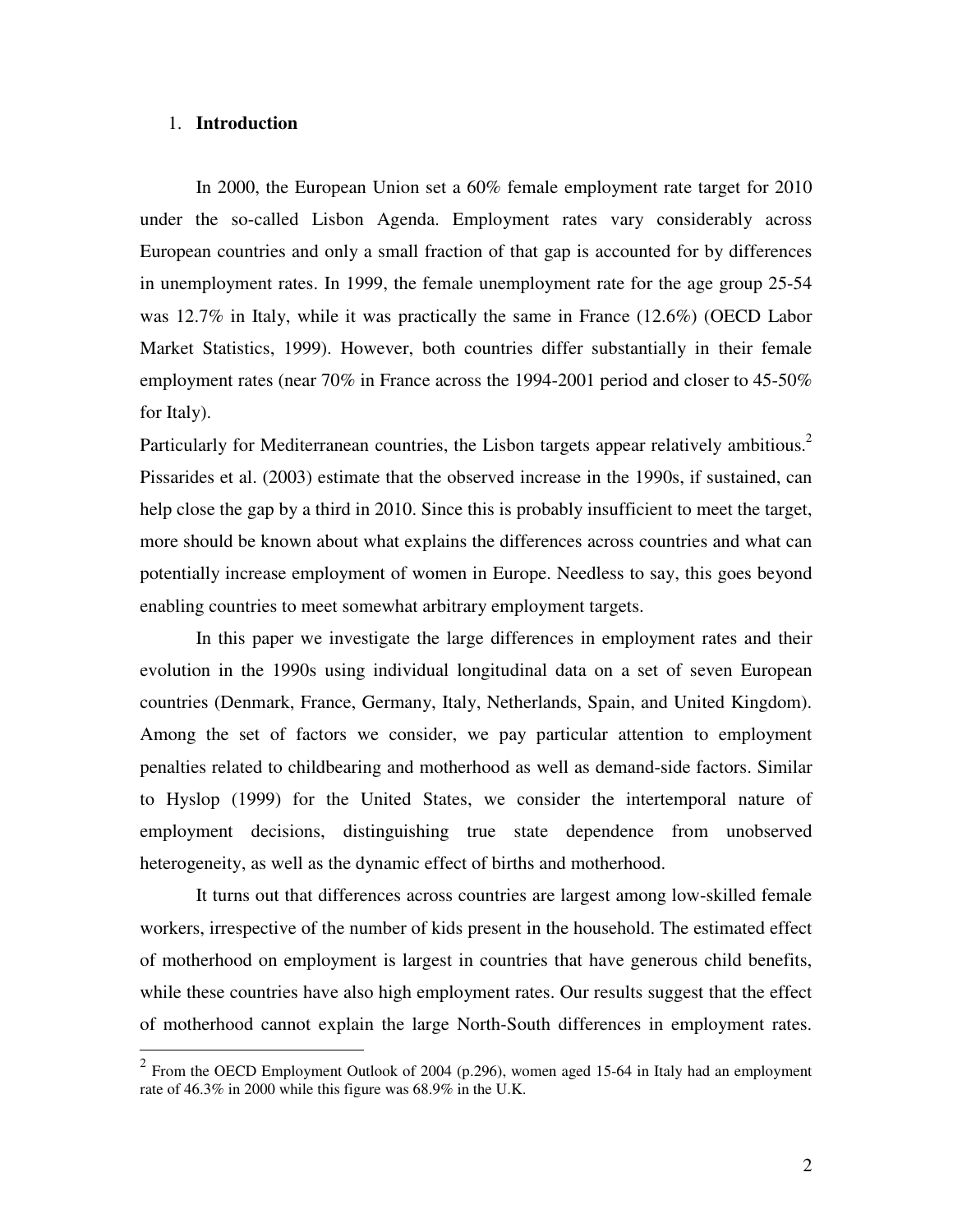The dynamic effect of motherhood helps however explain differences in the North, particularly for the Netherlands, where females stay out of regular employment, working often very few hours per week, for many years after giving birth. This is in sharp contrast to the U.K. or France where recovery is faster and higher employment is observed.

To explain North-South differences, we turn to a regional-level analysis in Italy and Spain and show that increases in real wage and the fraction of part-time arrangements are able to explain most of the increase in employment in the 1990s. Both the regional and individual level results tend to suggest that demand, rather than supply factors, particularly for low-skilled females in the South, are likely to explain a large share of observed differences between the North and the South. We also find that social norms can play a role, as among low-skill workers in Italy (particularly in the South) where very low employment is observed, the attitudes towards female in employment are most negative.

 Section 2 presents the data used in this analysis and some descriptive figures on employment across countries. Section 3 presents a simple theoretical model, based on an adaptation of the search model from Garibaldi and Wasmer (2004), showing the interplay between demand and supply factors in a dynamic setting with labor market frictions. This model leads to a well-defined econometric model similar to Hyslop (1999), which we discuss along with specific econometric issues in section 4. Results are discussed in section 5. Finally, section 6 concludes.

#### **2. The Data**

The analysis is based on individual data from the European Community Household Panel (ECHP, 1994-2001). The ECHP is a survey based on a standardized questionnaire that involves annual interviewing of a representative panel of households and individuals in each country, covering a wide range of topics including demographics, employment characteristics, education etc. In the first wave, a sample of some 60,500 nationally represented households – approximately 130,000 adults aged 16 years and over - were interviewed in the then 12 Member States. There are three characteristics that make the ECHP relevant for this study. That is, the simultaneous coverage of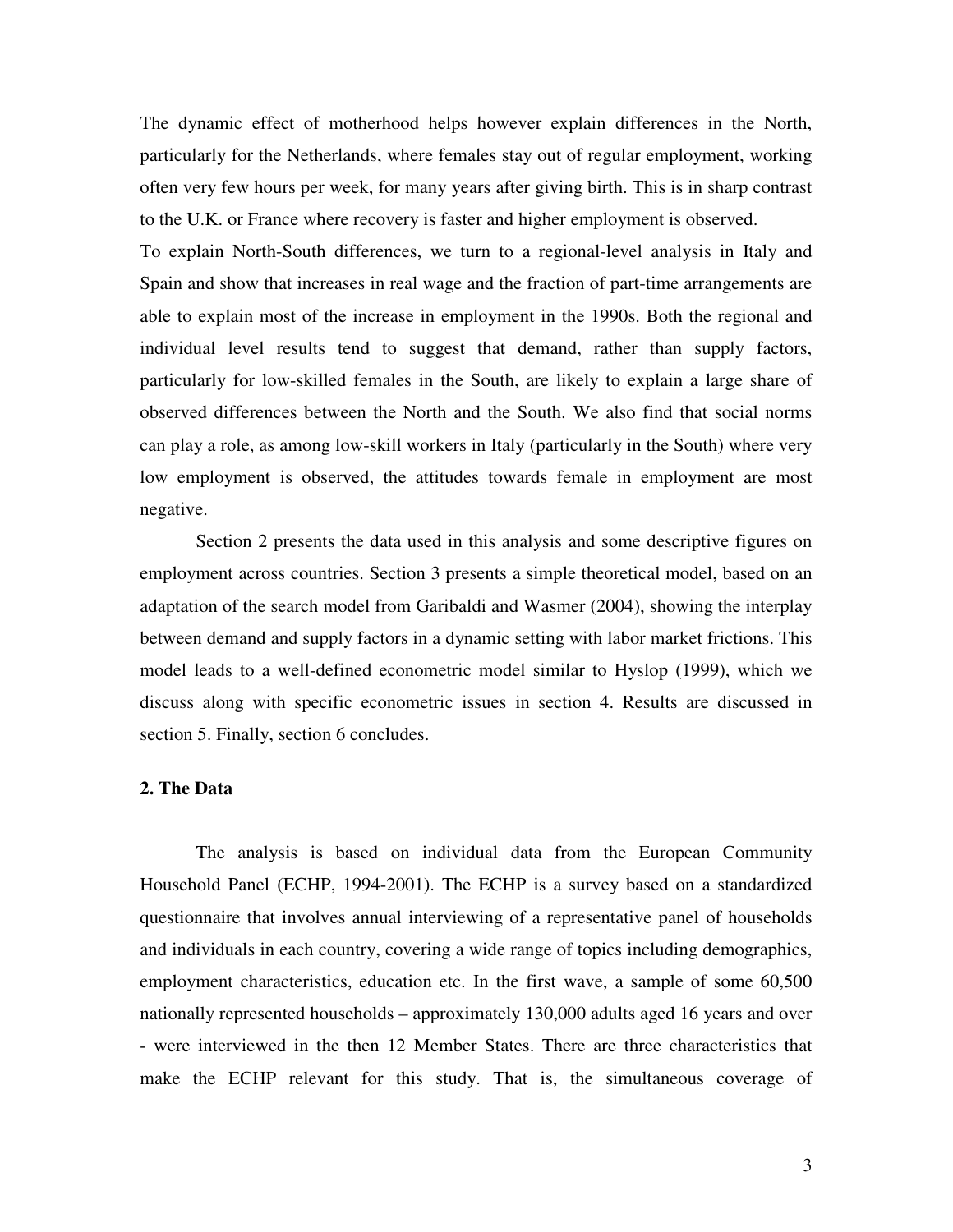employment status, the standardized methodology and procedures yielding comparable information across countries and the longitudinal design in which information on the same set of households and persons is gathered. The sample is constructed as a balanced panel of all married and cohabiting females (referred to as married in what follows) aged between 20 and 45 years old with their husband employed continuously during all the available waves. We condition on the husband's employment status in order to avoid having to specify jointly employment decisions. This is similar to Hyslop (1999) and enables some comparison with intertemporal labor supply of married women in the U.S. However, we must acknowledge that the conclusions drawn from this analysis may not be applicable to other types of couples in Europe. Nevertheless, in most couples, the husband is usually employed continuously throughout the period covered.<sup>3</sup>

We first look at the general trend in employment rates stratified by education and the presence of kids in the household. We then document the persistence in employment decisions and relate it to employment rates. In what follows, employment is defined as working for more than 15 hours per week. Although there are many dimensions of labor supply choice one could look at (extensive vs. intensive margin, different hours cutoff), we use this definition because it measures stronger attachment to the labor force than a definition that would use a lower cutoff (say any positive hours).  $4\overline{ }$ 

#### **2.1 Evolution of Employment Rates**

Table 1 shows the evolution of employment rates over time by country in the balanced panel from the ECHP. Generally, we observe an increase in married female employment rates over time which is highest for the Netherlands and Spain (about 8 percentage points). On average, employment rates are higher in Denmark, France, Germany, and the U.K. (between 65%-70%), and lower in the Netherlands, Italy (around 50%), and Spain (40%). To look at the effect of selecting on married women, with husband continuously employed, we can compare these figures to official figures from EuroStat. The positive trend and the average employment differences are similar with the

<sup>&</sup>lt;sup>3</sup> We evaluate the sensitivity of our results to conditioning on husband's employment in section 5. For a detailed description of the sample selection see appendix A1.

<sup>&</sup>lt;sup>4</sup> We also evaluate the sensitivity of our results to this definition in section 5.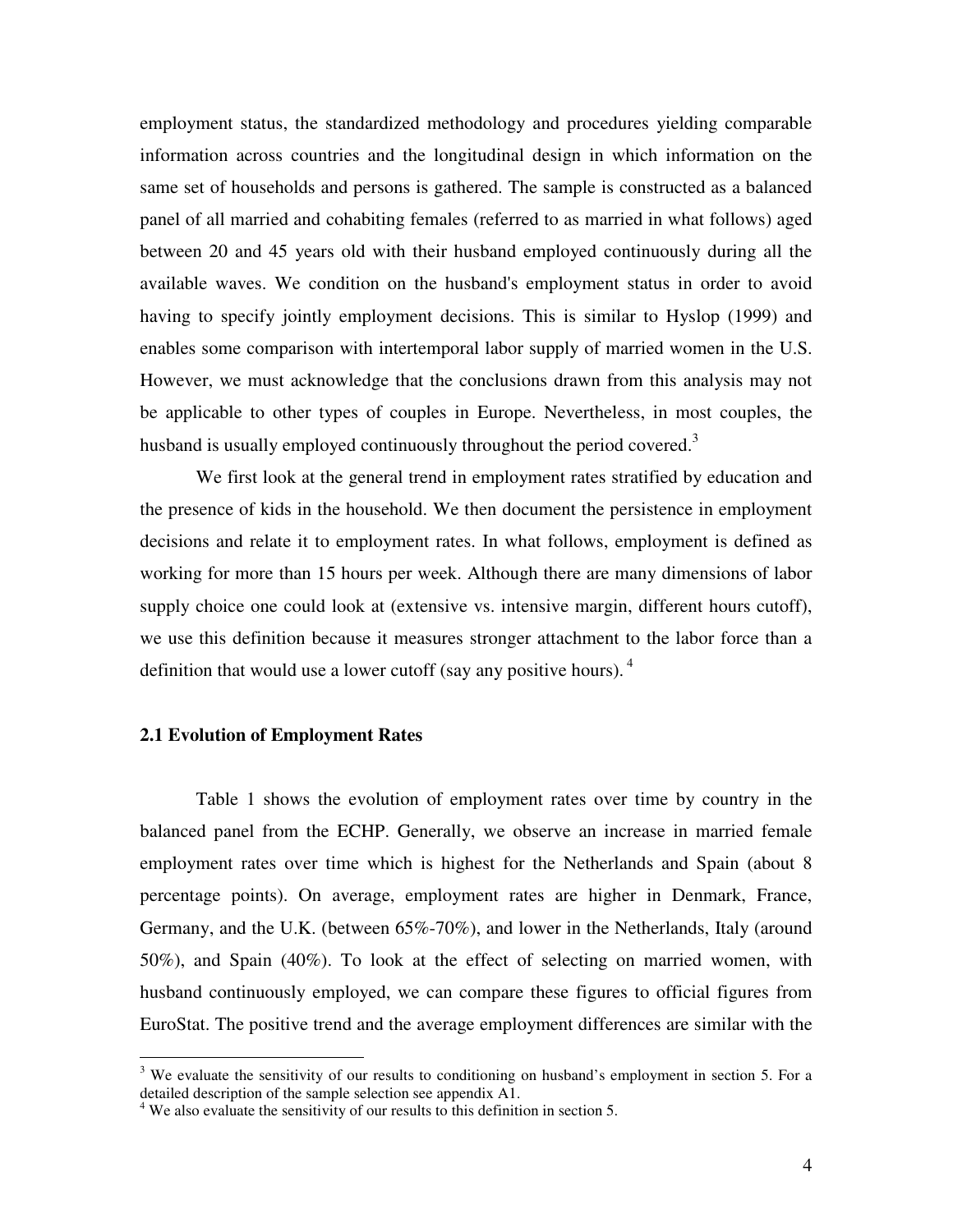ones observed in the first two columns of Table 1 which shows employment rate of females aged 24-55 years old.<sup>5</sup>

Table 2 presents employment rates stratified by education level and by the presence of kids in the household. Education is defined using the (ISCED) classification. We observe that in all countries those with higher education are more likely to be employed. Quite clearly, independently of the presence of kids, the difference in employment rates across education levels (the education "gradient") is higher in the Netherlands, Italy, and Spain, countries where participation of married women is low over this period. It turns out that the cross-country differences in employment appear to be larger for lower educated women than for higher educated as can be seen for Italy and Spain compared to the U.K. or France for example. This suggests that part of the explanation for the differences in employment rate can be due not only to differences in the average education level (the average education level is lower in the South) but also due to the segmentation of the labor market along education levels (the education gradient), with those in low levels having a harder time to find jobs in southern countries.

Although descriptive, Table 2 makes another important point. The effect of motherhood, as measured by the difference in employment rate by the presence of kids, cannot explain low employment in the South. It suggests that the presence of kids lowers employment rates to a larger extent in France, Germany, the U.K., and Denmark, countries which have higher employment rates on average, compared to Italy, and Spain. If motherhood penalties explained employment rate differences across countries, then we would expect larger differences in employment between women with and without kids in countries with low employment rates. This is not what we observe from Table 2. What differs most is the employment rate of females without kids. Of course, many confounders may be present that do not enable to infer from the difference in employment rates across groups, the true causal effect of motherhood.

For example, reverse causality from employment prospect to fertility obscures such comparisons. In countries with high true and perceived motherhood penalties (e.g. low provision of childcare), it may be that women who give birth are quite different from

<sup>&</sup>lt;sup>5</sup> The Eurostat figures are from cross-sectional labor force surveys and not from a panel study. Furthermore, it refers to a population which is slightly different from the population considered here, both in terms of age, marital status and employment status of the husband.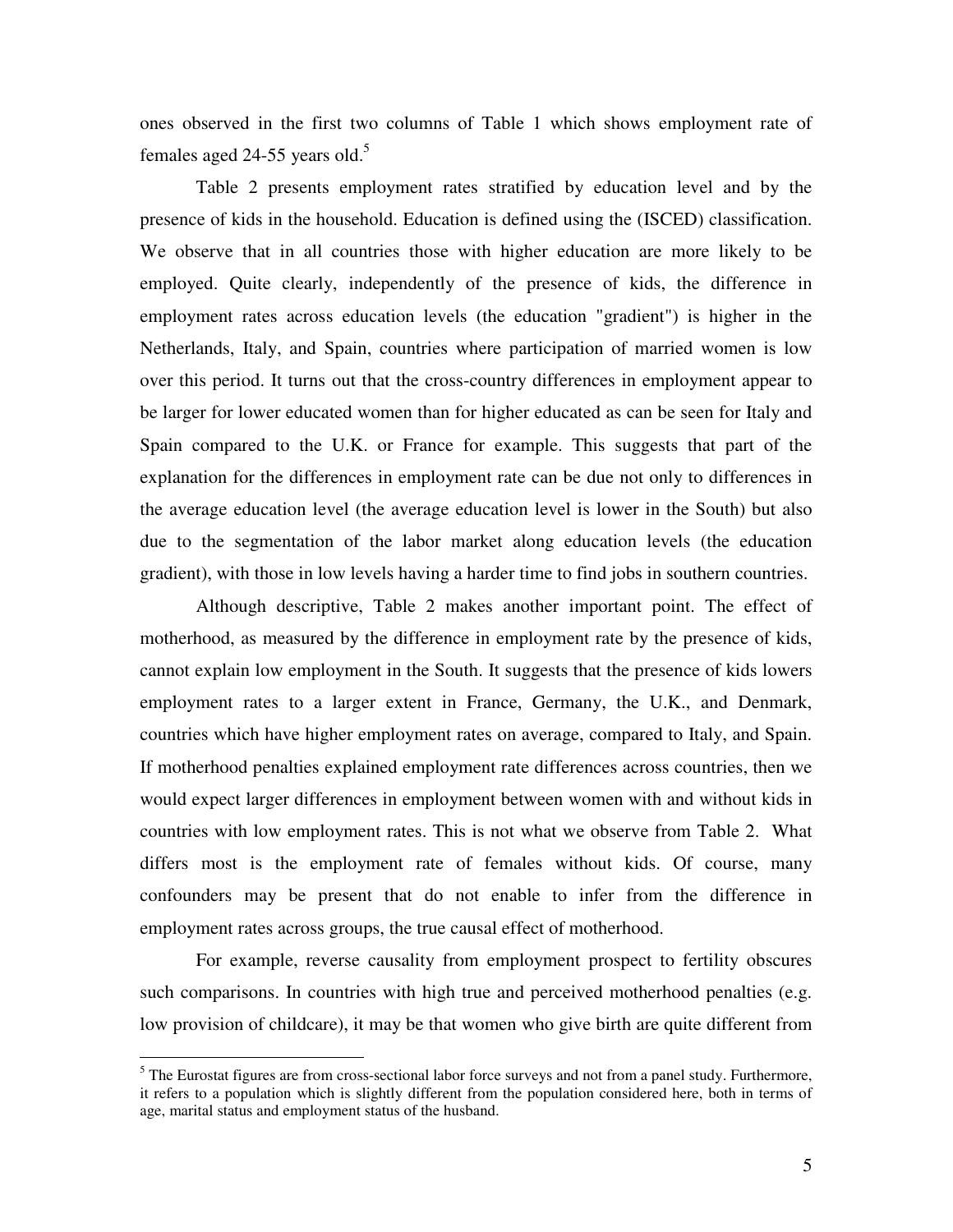those who do not give birth. They may be able to combine work and motherhood more easily because they have the resources to do so (both in terms of informal childcare but also financial resources to buy formal childcare). This can explain why little difference in employment rates is observed between females with and without kids in a country like Italy. But it cannot explain why females without kids have much lower employment rates than in Northern countries. To verify this possibility we can look at the extent of the "time-crunch" mothers face across countries when deciding between childcare and work. Since the ECHP does not have information on time use, we turn to another dataset, the Multinational Time Use Study (MTUS).

Table 3 shows data on time use obtained from the Multinational Time Use Study (MTUS). We use micro-data from 1995 in the U.K. and the Netherlands, 1998 in France, 1992 in Germany and 1989 in Italy.<sup>6</sup> We distinguish between time spent on market, childcare, and home production and select diaries filled for weekdays. The categories make a clear distinction between time spent doing home production for children and other home production. Focusing on childcare, Italy has the lowest number of hours spent per day on childcare (1.56 vs. 1.09 hour per day for non-working and working mothers respectively). Moreover, in France, Germany, and the U.K., non-working women spend about 55% more time in childcare compared to working ones, while this increase is about 40% in Italy, and 25% in the Netherlands. In absolute terms, the difference in Italy is roughly 30 minutes compared to more than an hour in Germany and the U.K. Regarding time spent on home production (which excludes activities directly related to children), non-working women's time is higher compared to working ones by a factor of 1.8 in France, 1.6 in Italy and Germany, by only 1.3 in the Netherlands and 1.4 in the U.K.

<sup>&</sup>lt;sup>6</sup> The MTUS contains harmonized aggregated time spent per day in 41 categories as well as a limited set of characteristics that can be exploited. We selected married or cohabiting females aged 20 to 45 that are not in school and who have kids under the age of 16 years old. We also selected on diaries reported during weekdays or week average. We define time spent on work as time spent traveling to work, working outside and at home, on a second job. Time spent doing home production includes time cooking, washing up, spent doing housework, doing odd jobs, gardening and shopping. Finally time spent in child care includes feeding and food preparation for children, washing, changing babies, putting children to bed and getting them up, babysitting, other care to babies, medical care for children, reading or playing with children, helping children with home work and supervising children. Appendix A2 gives more detail on the construction of the dataset used for this table. There is no data for Spain and only data from 1964 for Denmark in the version we used.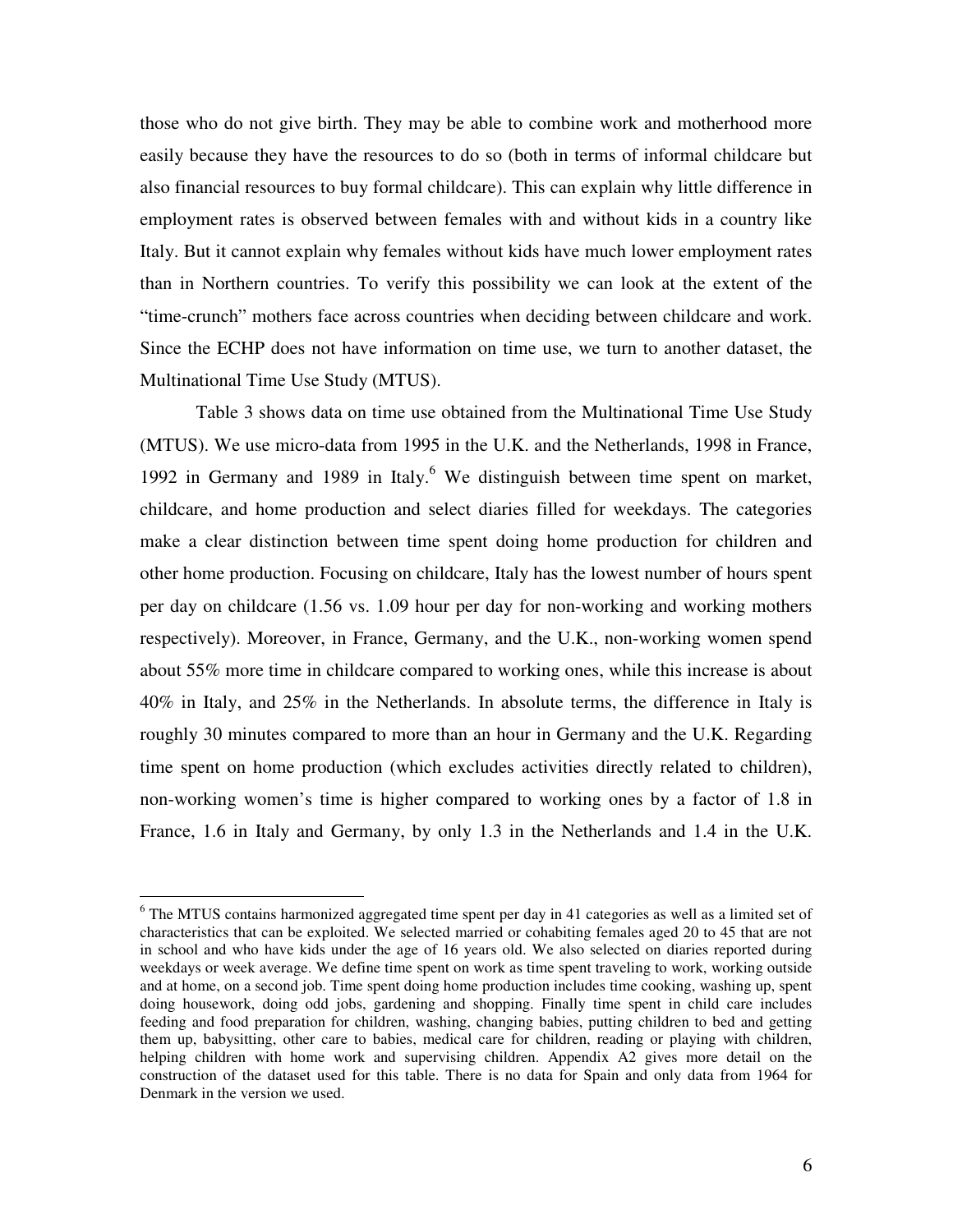Non-working females tend to spend the same amount of time on home production whether they have children or not.

These statistics indicate some substitution of market time for childcare in countries such as France, Germany, and the U.K., but does not reveal a large "time crunch" for Italian women with children. This tends to support the reverse causality hypothesis. Italian women who decide to have children might be more likely to have informal arrangements to take care of children. This can explain why there is little difference in employment rates between those who have children and those that don't even if motherhood penalties may be high, but cannot explain the remaining employment rate differences across countries. High perceived (and real) motherhood penalties might discourage females to have children in the first place.<sup>7</sup>

Indeed, over recent decades, the negative correlation that appeared between fertility and employment at the country level seem to have switched sign from negative to positive (Ahn and Mira, 2002). The evolution of policies aimed to ease motherhood penalties has been far different across countries. Countries in which high fertility is associated with high employment (mostly in the north) have implemented public childcare systems (or subsidized private ones, maternity and paternity leaves) and others introduced child benefit provisions during the 80s and 90s.

Differences in childcare institutions and child benefit policies are potentially associated with the variation in employment rates. But although the effect of both types of measures on fertility is probably non-negative, the effect of both on employment may work in opposite directions. While the existence of childcare may help women combine work and childbearing, child benefits may give the opposite incentive through an income effect. Table 4 contains a brief description of child benefits, maternity leave and childcare that was in effect during the time of the panel (1994-2001). In countries such as France and Germany there is provision for a birth grant, more generous in Germany, and lasts for 2 and 3 years, respectively. In Denmark a birth grant is available only for women who give birth to more than one child, while in the U.K. is a limited lump-sum payment. In

 $<sup>7</sup>$  In relatvie terms we do find that non-working women in Italy spend more time on childcare compared to</sup> working ones, which is consistent with the findings by Galdeano and Ichino (2005). However, in absolute terms the difference is small to explain the remaining employment rate differences between females working and those not working.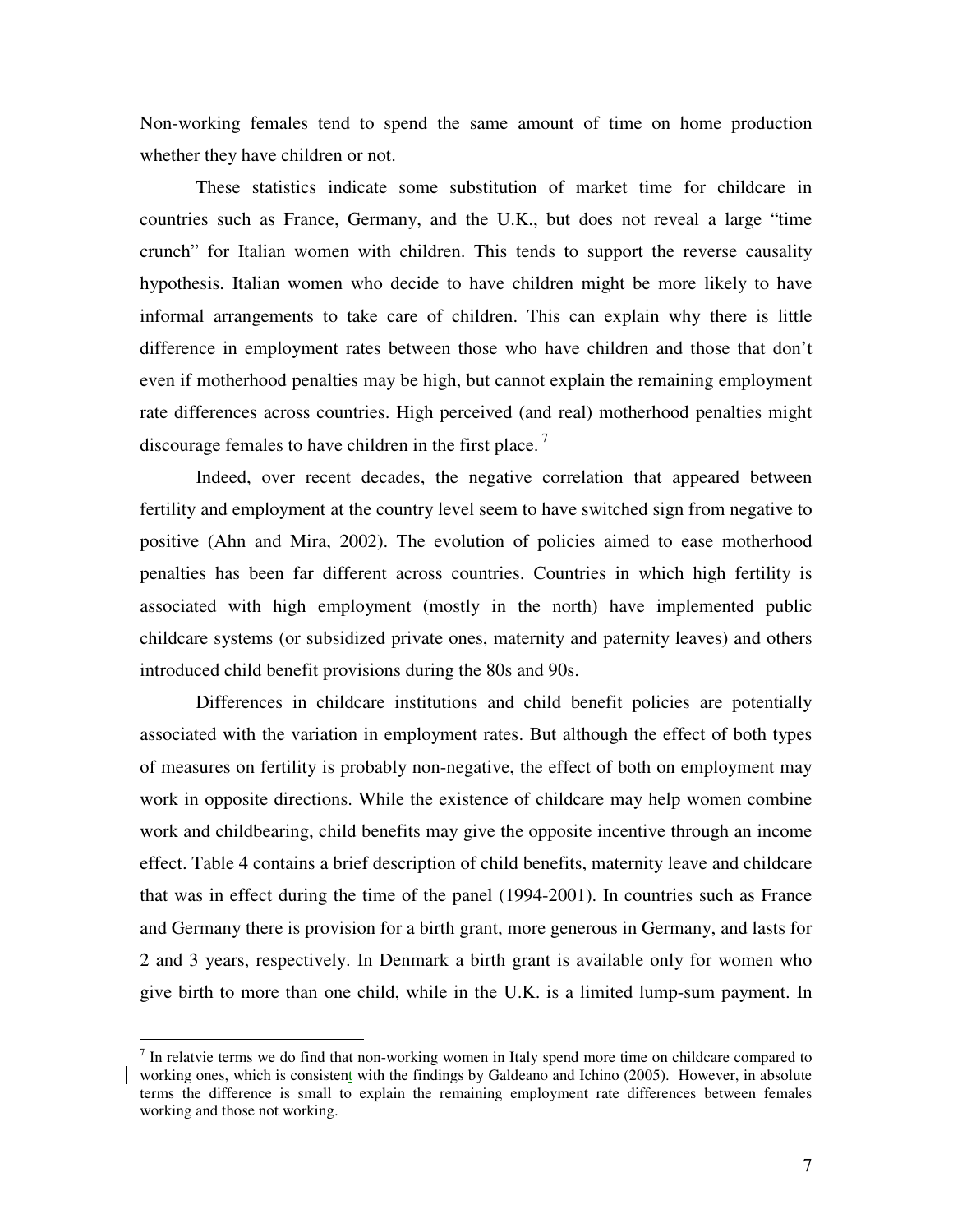addition, there is a family allowance which depends on the number of kids in the family (France, Germany), or is paid for each child (Denmark, Netherlands, Spain, UK), and the amount may vary according to the age of the child (Denmark, Netherlands). In France, families are eligible only from the second child onwards and the amount can be up to 632 Euros per month.

This helps reconcile why in countries with generous benefit packages such as France and Germany, high employment rates are compatible with large cross-sectional differences in employment rates of those with and without kids. However, in the U.K., a country with very limited benefits, females without kids work more than those with kids. We show later that mothers in the U.K. come back rather quickly to the labor force after having a child, compared to other countries.

#### **2.2. Persistence**

 $\overline{a}$ 

Table 5 presents statistics on labour market transitions in the sample. In the second column we report a measure of persistence proposed by Shorrocks  $(1978)^8$ . Countries with low employment rates tend to exhibit more persistence (Italy, Spain) while countries with less persistence (Germany, U.K.) have higher employment rates. Columns 2 and 3 show also that a lower percentage of non-workers at time t-1 in Italy and Spain become workers at time t. The last four columns present the frequency of the number of transitions for females in each country. In Italy, about 75% of women do not experience any transition in their labor market status. In Spain and France too, only about 28% of women experience a transition. Finally, in the Netherlands, Germany and the UK the share of women in the sample who do not change status is much lower (63% for NL, and about 58% for GER and UK). Particularly in the U.K. and in Germany, there are respectively 12.9% and 15.2% of women making 2 transitions in the 8 years period of the panel. These transitions can be due to a multitude of factors, such as births, but persistence can also be linked to characteristics of the labor market such as search frictions.

<sup>&</sup>lt;sup>8</sup> For a state-space with S states, we can construct an index of mobility as  $[S-tr(P)]/(S-1)]$  where P is the estimated transition matrix If there are no transition  $tr(P)=2$  and the index is 0. At the other extreme, if there is no persistence and P is a matrix with ½ probabilities of exiting to the other state, then mobility is 1.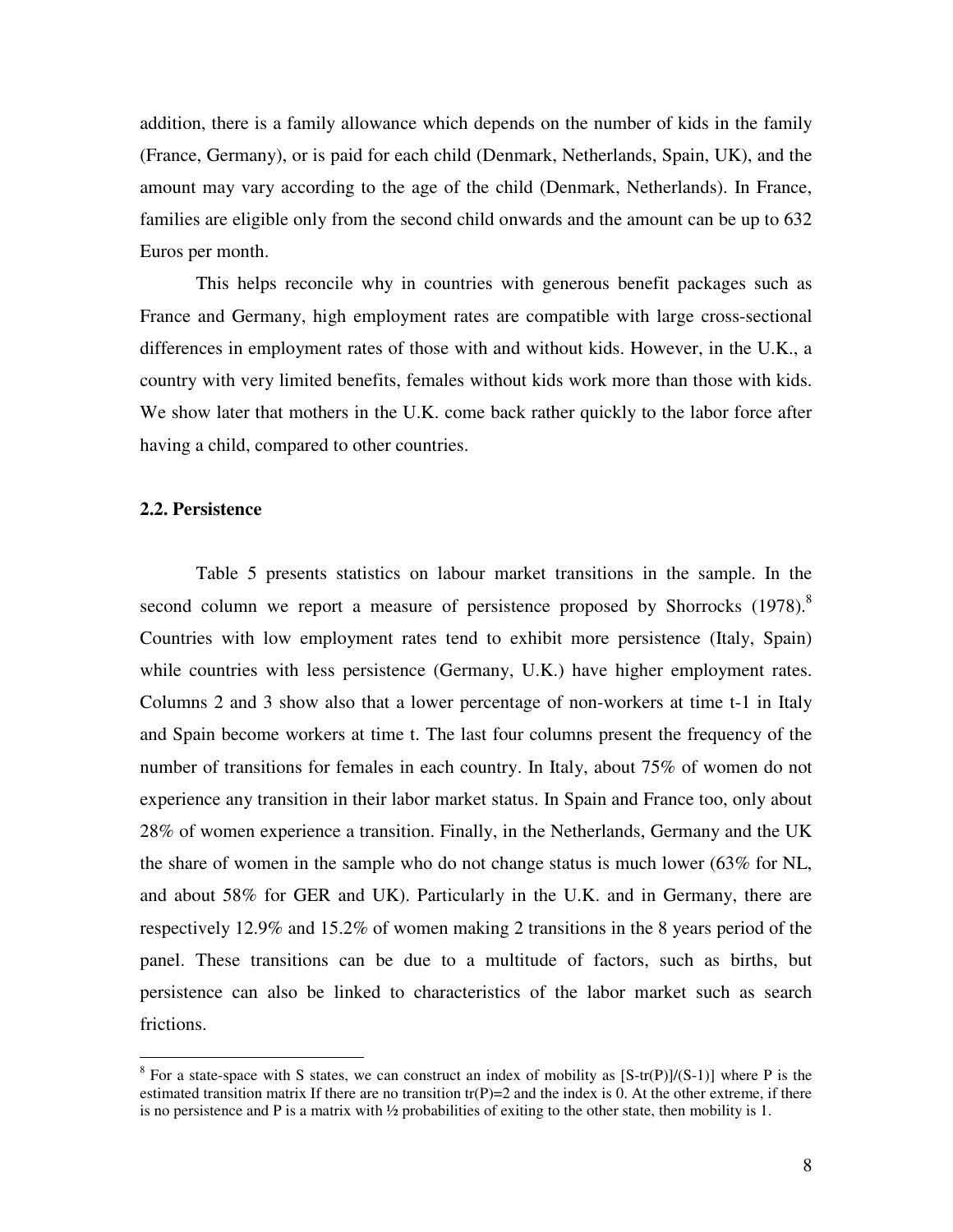In fact, there is a lot of persistence in employment outcomes, more so in countries where the employment rate is the lowest (Spain and Italy). Therefore, similar to the argument of Layard et al. (1991) for the U.S. - European difference in unemployment rates, persistence can potentially explain differences within Europe with respect to employment rates of women. Azmat et.al. (2004) show that in Mediterranean countries (Italy, Spain, France) there is also a gender gap in unemployment rates associated with differences in transition rates between unemployment and employment. In particular, females are more likely to exit from employment to unemployment and less likely to enter from unemployment to employment compared to males. Therefore, it seems that countries which exhibit high persistence in employment patterns are those with low employment.

This finding serves as a motivation to think about a model that investigates the sources of this persistence in order to explain the cross-country variation in employment rates. This also helps to think of the intertemporal effect of motherhood on employment and how demand and social norms come into play.

#### **3. Frictions and Persistence in Female Labor Supply**

In theory, Garibaldi and Wasmer (2004) show that frictions have both a positive exit and a negative entry effect on the employment rate. The level of female employment is determined by a number of factors which involve both demand and supply. Institutions shape financial constraints and opportunities available to mothers while the availability of jobs for various skill groups depends largely on the state of labor demand in the economy, how female employment is perceived and the degree of frictions in the labor market. Some institutions, such as those helping mothers with kids to accommodate work and childcare, interact with the more traditional frictions associated with searching for jobs. On the one hand, high transition costs can imply that mothers have difficulties reintegrating the labor market after giving birth. But it can also mean that they may not exit the labor force in the first place. In addition to transition costs, skill obsolescence and loss of returns to experience due to labor force withdrawal are important factors in the decision of married women to temporarily exit employment. The positive effect of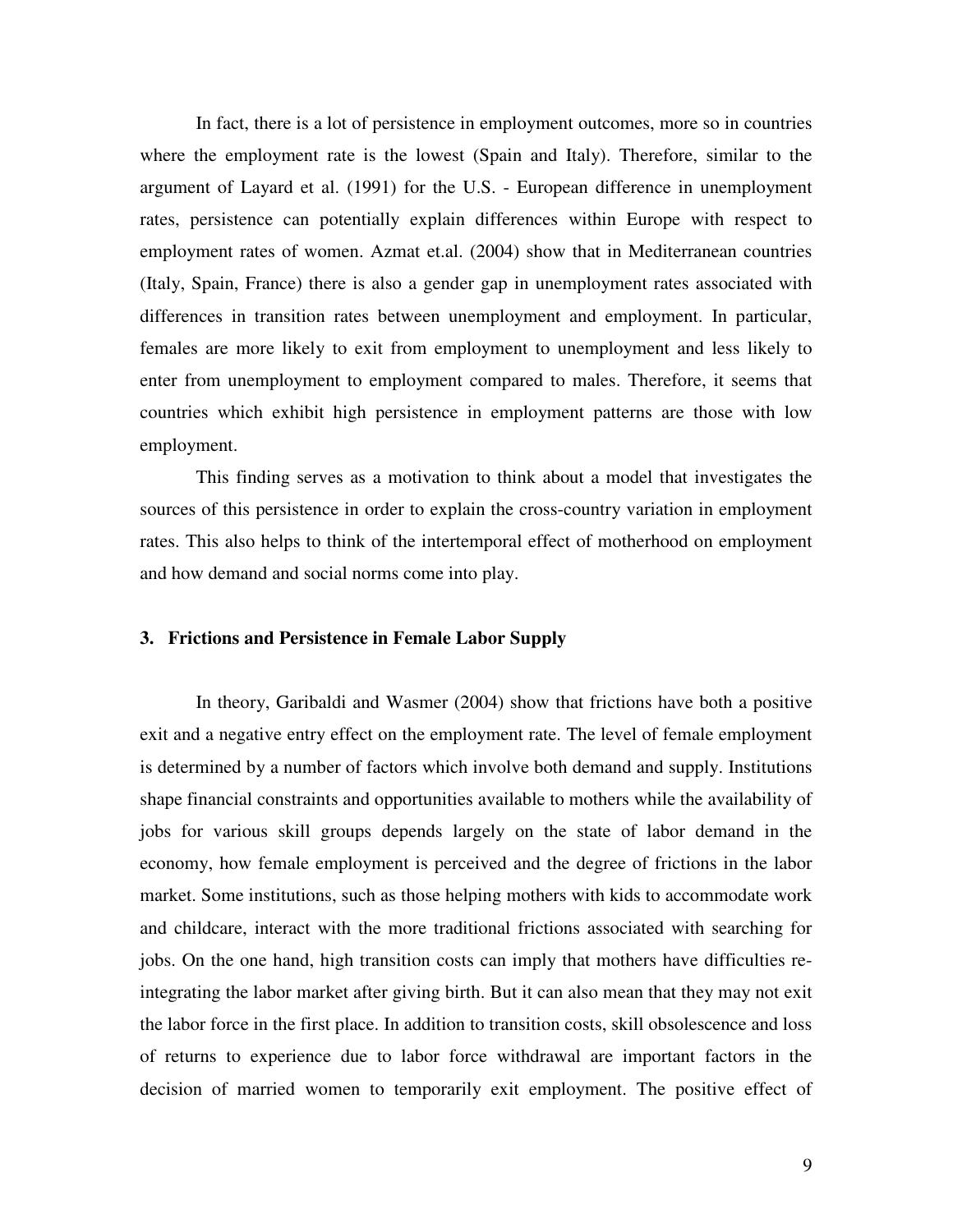frictions on employment can be stronger if childcare institutions are in place, or if maternity leave arrangements guarantee a job back after a certain period of inactivity. Hence, it is unclear what effect frictions have on aggregate employment rates.

 Assume similarly to Hyslop (1999) and Garibaldi and Wasmer (2004) that a married woman makes a decision every period *t*, to work in the market (work for pay)  $(y<sub>t</sub> = 1)$  or stay at home and produce some goods at home  $(y<sub>t</sub> = 0)$ .<sup>9</sup> These activities are rewarded at a rate  $w_t$  and  $a_t$  for market and non-market work respectively, and she has access to non-labor income  $m_t$  which includes the husband's income.<sup>10</sup> One can see  $a_t$ as the net home production that can be consumed by using one unit of time. The reward from such decision takes the form of a well-behaved utility function (increasing and concave)  $u(c_t, x_t)$  where  $x_t$  are preference shifters.<sup>11</sup> In addition to standard demographic factors (such as the presence of kids, education, age) social norms can enter preferences by shaping women's view about the utility to be derived from work. In making decisions today, she discounts future utility from her actions at a rate  $\rho$  and we assume she has an infinite life horizon. She has beliefs about future states of the world (income, value of home production and taste shifters) summarized by the expectation operator *E<sup>t</sup>* . Present discounted utility is given by

$$
U_{t} = E_{t} \sum_{s=0}^{\infty} \rho^{s} u(c_{t+s}, x_{t+s})
$$
 (1)

 9 We do not consider leisure because we did not witness clear differences across countries in the total amount of time devoted to childcare, home production and market work (except perhaps in the Netherlands). This suggest that time devoted to leisure is constant across countries. Freeman and Schettkat (2002) reach a similar conclusion when looking at German vs. U.S. differences. We also focus on employment defined as working more than 15 hrs a week. We do this since most of the variability across countries is observed at this margin and has been found most responsive to institutions , at least in the U.S. (Heckman, 1993).

<sup>&</sup>lt;sup>10</sup> Joint decision making is relevant when modeling female labor supply. In the data we use, we condition on the husband working full-time so as to avoid having to deal with the simultaneity in transitions in and out of the labor force. In the econometric application, we also relax the assumption that the husband's income is strictly exogeneous and allow for a time-invariant correlation between preferences and opportunity set of both spouses.

<sup>11</sup> Taste shifters can include both demographic characteristics such as age and education but also presence of children. Of course, fertility is a choice variable but we abstract from that dimension in the theoretical model in order to emphasize how persistence interacts with the equilibrium rate of employment. Allowing fertility to be endogeneous would not change the qualitative implication of the result shown here. In the econometric model, we relax the strict exogeneity assumption of fertility in a way similar to Hyslop (1999).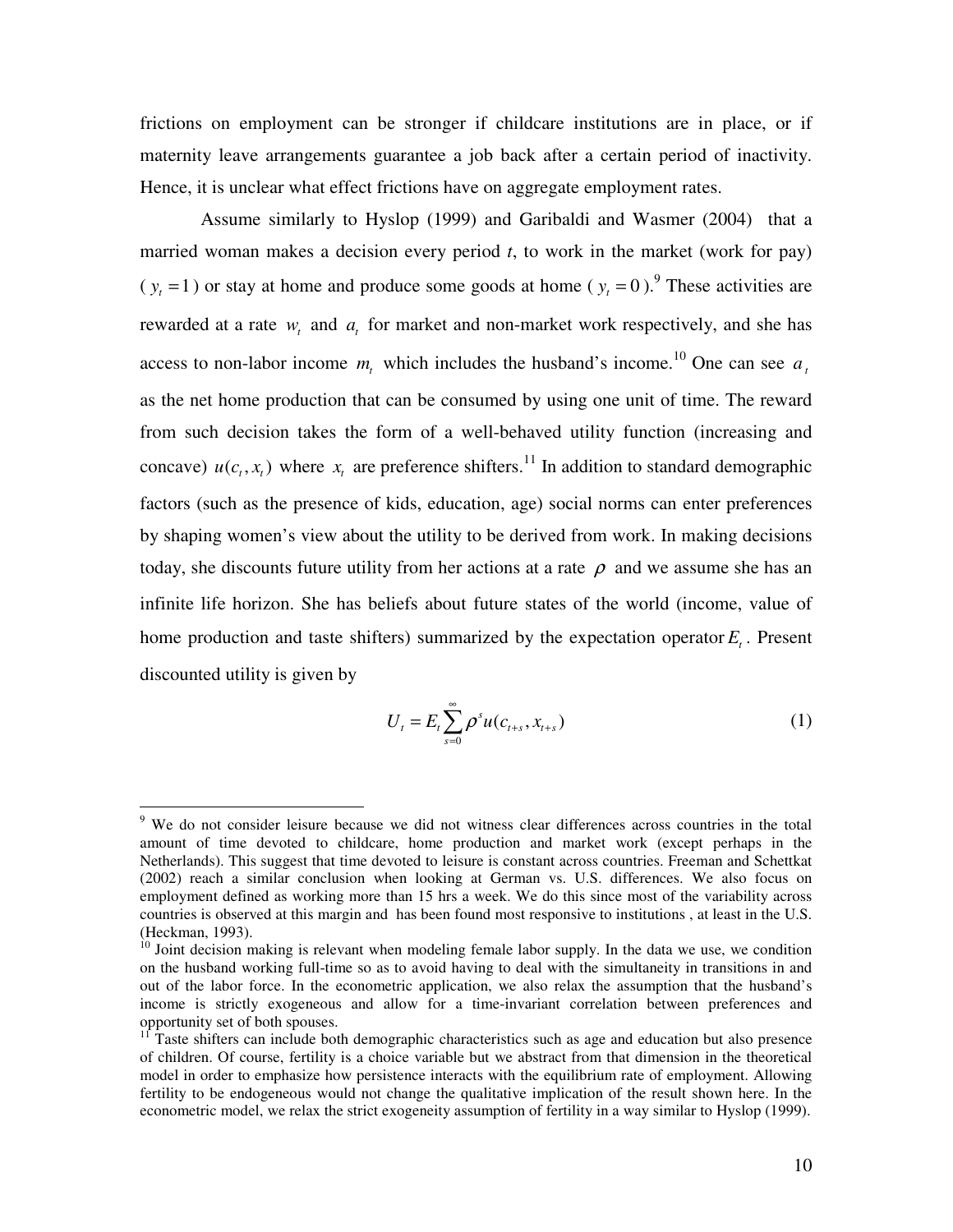We assume for simplicity that she does not have the possibility of saving and therefore faces the following constraint in each period: $12$ 

$$
c_t = m_t + (w_t - \gamma(1 - y_{t-1}))y_t + (1 - y_t)a_t
$$
\n(2)

Persistence is introduced as a search friction decreasing the reward from market work for those out of the labor force.<sup>13</sup> This friction can also be interpreted as the reduction in wage that a returning female to the labor market will be offered. From an *ex ante* perspective, a working female will take into account the potential drop in wage she must accept to return to the labor market upon deciding to exit today. Under stationarity, the value function in period *t* only depends on the immediate past employment state and given by  $V(y_{t-1}) = \max(V^1(y_{t-1}), V^0(y_{t-1}))$ , where superscript 1 and 0 denote market work and non-market work respectively in period *t*. Because there is no uncertainty associated with the search process, the reservation wage  $w_t^*(y_{t-1})$  is given by  $w_t^*(1) = w_t^*(0) - \gamma$ .

The reservation wage is adjusted for the compensation required for the transition cost incurred when out of the labor force at *t* −1. In the absence of transition costs ( $\gamma = 0$ ), the reservation wage  $w_t^*$  is independent of past labor force status. When costs are positive, we get the inequality  $w_t^*(1) < w_t^* < w_t^*(0)$ , i.e. there is a wedge created in reservation wages. The reservation wage when working in the last period  $w_t^*(1)$  is lower because workers face higher future costs from exiting the labor force and coming back to the labor force.

Aggregate implications are easy to characterize. First, we derive the employment decision rule based on the reservation wage and a given wage offer  $w_t$ . The employment decision rule is given by

$$
y_{t} = I(w_{t}^{*}(q) - w_{t0}^{*} + \gamma y_{t-1} > 0)
$$
\n<sup>(4)</sup>

where  $w_t^*(q) = w_t - w_t^*$ ,  $w_{t0}^* = w_t^*(0) - w_t^*$  $w_{t0}^* = w_t^*(0) - w_t^*$ , and  $q = (x, m, a)$  denotes current but also expected values of *q*. Hence, the decision rule is a dynamic binary choice model. In the

<sup>&</sup>lt;sup>12</sup> Allowing for liquidity constraints does not affect the results but complicates (unnecessarily) the exposition. On the other hand, if savings are unconstrained, transition costs would not affect employment decisions.

<sup>&</sup>lt;sup>13</sup> This cost is assumed to be first-order markovian such that it does not depend on the length of time spent out of the labor force. A more general model would allow for such duration dependence effect. We only consider first order state (or occurrence) dependence in this paper.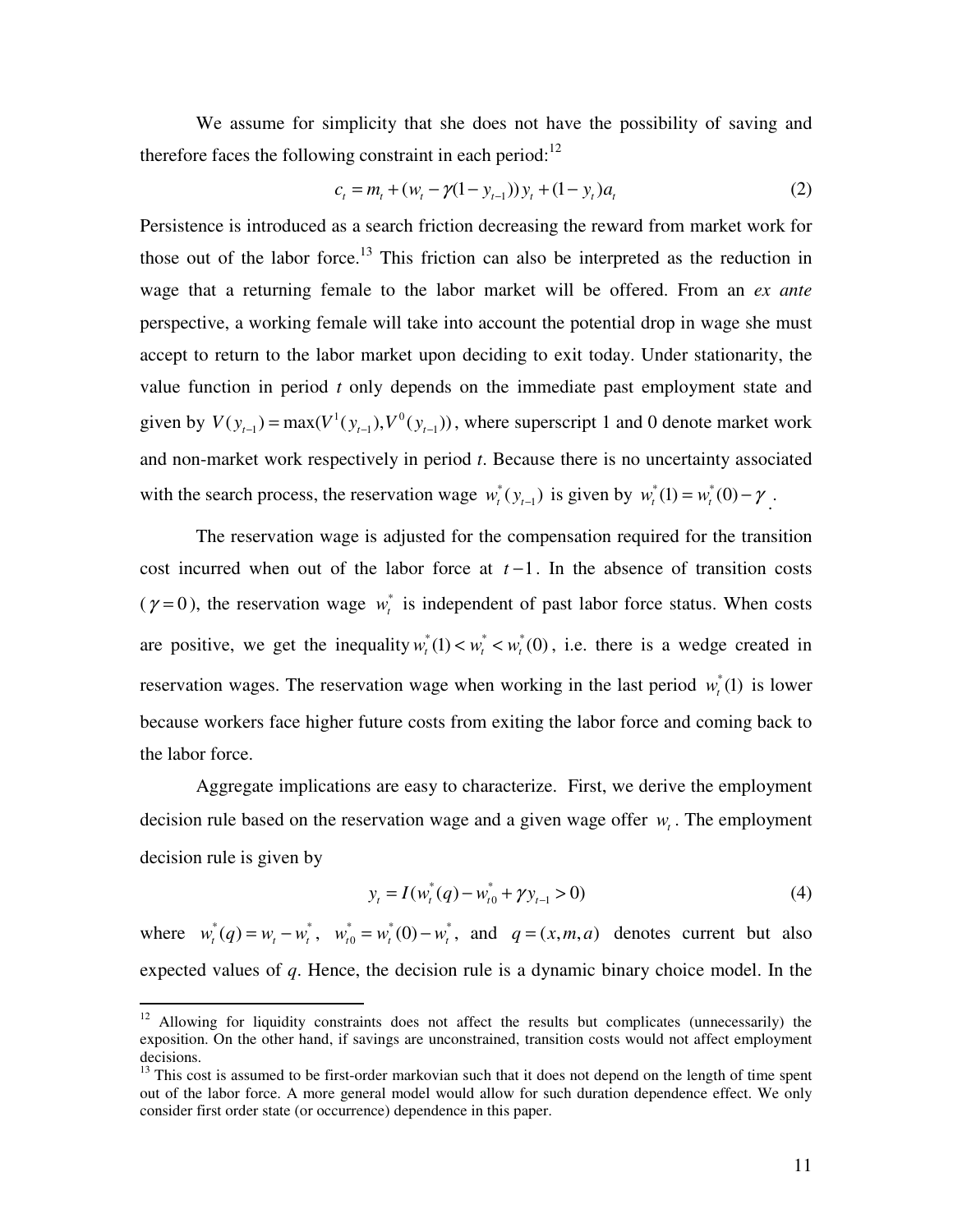case where  $\gamma = 0$ , equation (4) collapses to the standard reservation wage model where the worker compares the wage offer with his reservation wage  $w_t^*$  which is a function of q. When costs are positive, the term  $w_{t0}^*$  captures the increase in the reservation wage of non-workers due to transition costs, while the second term  $\gamma y_{t-1}$  captures the difference in reservation wages between non-workers and workers at time *t* −1. From the law of motion of employment, the equilibrium employment rate is given by

$$
\overline{e} = \frac{1 - G(w_{t0}^*)}{1 - G(w_{t0}^*) + G(w_{t1}^*)}
$$
(5)

where  $G()$  is the cumulative distribution of  $w_t^*(q)$  in the population, and  $w_{t1}^* = w_t^*(1) - w_t^*$ . As  $\gamma$  increase, there are less females entering the labor force ( $G(w_{tt}^*)$  $G(w_{t0}^*)$  increases), while there are also more women staying in the labor force  $(G(w_{t_1}^*)$  decreases)

Hence the aggregate effect depends on the shape of the distribution *G*. If the density of workers at the entry margin is greater than that at the exit margin, then increasing transition costs lowers the employment rate. Alternatively, if there are more females willing to stay in the labor force because of fear of facing transition costs when out, then the effect on employment is positive. For cross-country comparisons, this implies that even with high transition costs, it is possible that employment is higher than in another country with lower transition costs. That will occur if the stationary distribution of characteristics in the population is skewed towards higher employability types or labor demand is higher in segments of the market which hire high employability types. Hence, from an econometric perspective, it is important to relax parametric assumption on the distribution of unobserved heterogeneity.

Although simple, such a model highlights that both supply (factors affecting reservation wages) as well as demand (through wage offers and transition costs) are likely to affect employment in Europe and explain cross-country differences. If there is low demand for some type of workers, this will inevitably decrease wage offers and employment rates for that group. Low employment among low skilled females in Southern Europe can be due to the lack of jobs or unfavourable pay conditions. It is not necessarily the case that supply factors are the sole factors driving such differences.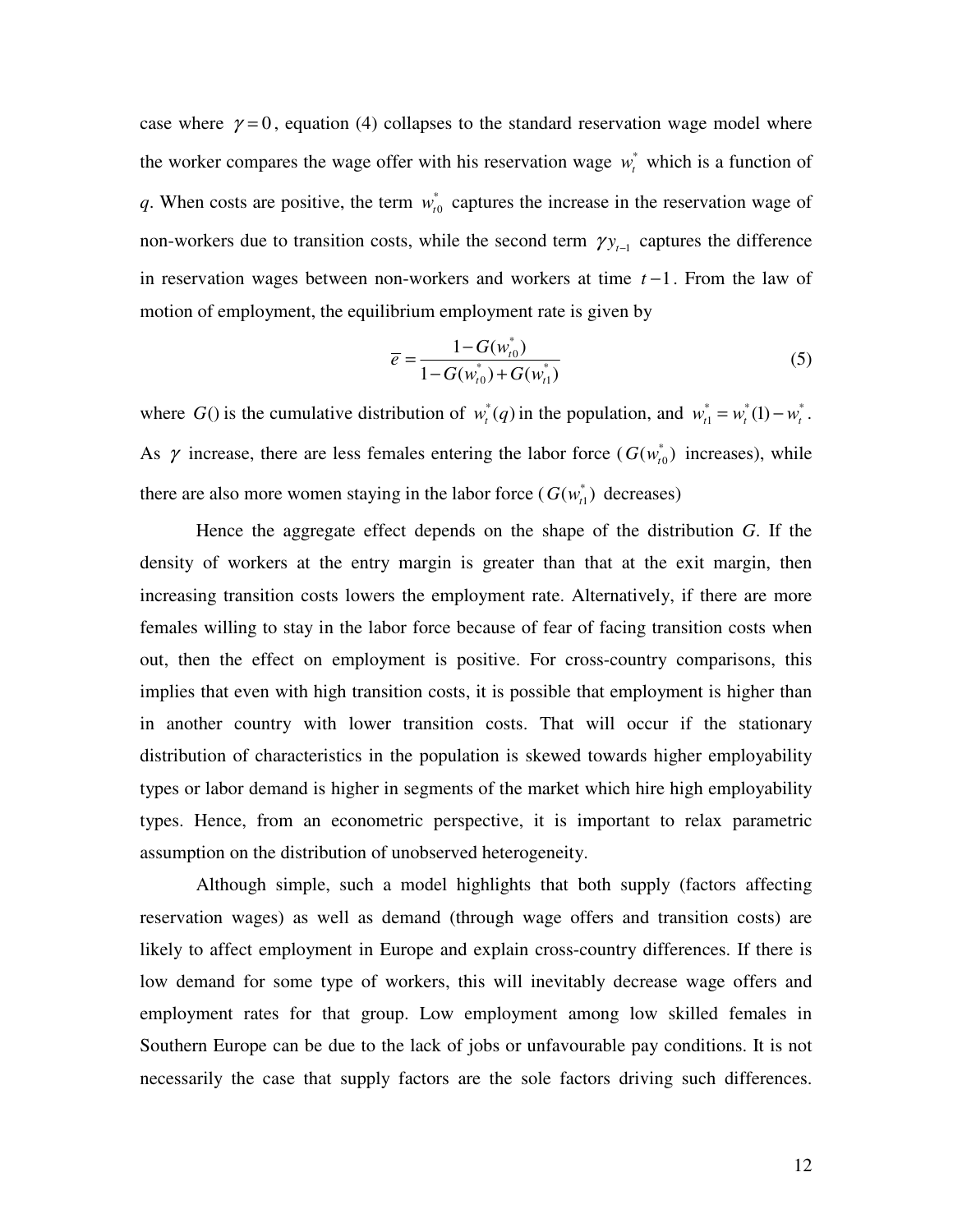Social norms can affect both demand and supply by shaping attitudes of women and employers about the desirability of hiring women over men. These norms can be different across groups in the population and industries. Hence, it creates heterogeneity, most often unobserved, in employment patterns.

On the other hand, search frictions can amplify the effect of motherhood penalties, by lengthening the period out of the labor force, while they can also give incentives for many females not to exit the labor force because it is hard to come back to a similar job or to a similar wage. Such frictions can differ by skill groups. For example, it could be that search frictions are higher in Southern Europe or for low skill groups. It can also be that motherhood penalties are larger for these groups as well as they may have less resources available to "buy out" their time in childcare. We also consider than possibility in section 5.

#### **4. The Econometric Model**

#### **4.1 Dynamic Equation**

We define an indicator  $y_i$  if respondent *i* reports being usually employed more than 15 hours a week (=1, else 0) in year *t*. We observe this indicator and other relevant characteristics  $x_{it}$  for *T* consecutive years. We specify equation (4) as

$$
y_{ii} = I(x_{ii}\beta + \gamma y_{ii-1} + u_{ii} > 0)
$$
  
\n
$$
t = 1,...,T-1
$$
\n(6)

The unobservable term  $u_{it}$  is decomposed into a time-invariant term,  $\alpha_i$ , and a timevariant term  $\varepsilon$ <sub>*it*</sub>. We first assume this last term is iid normal and that  $x$ <sub>*it*</sub> is strictly exogenous with respect to this unobservable (conditional on  $\alpha_i$ ). We leave  $\alpha_i$ unspecified for now and postpone treatment of unobserved heterogeneity to the next section.

The interpretation of  $\gamma$  in statistical terms has a long history in econometrics and is widely applied in microeconometrics (see Heckman and Willis, 1977). It is usually referred to as the parameter capturing true state-dependence (as opposed to spurious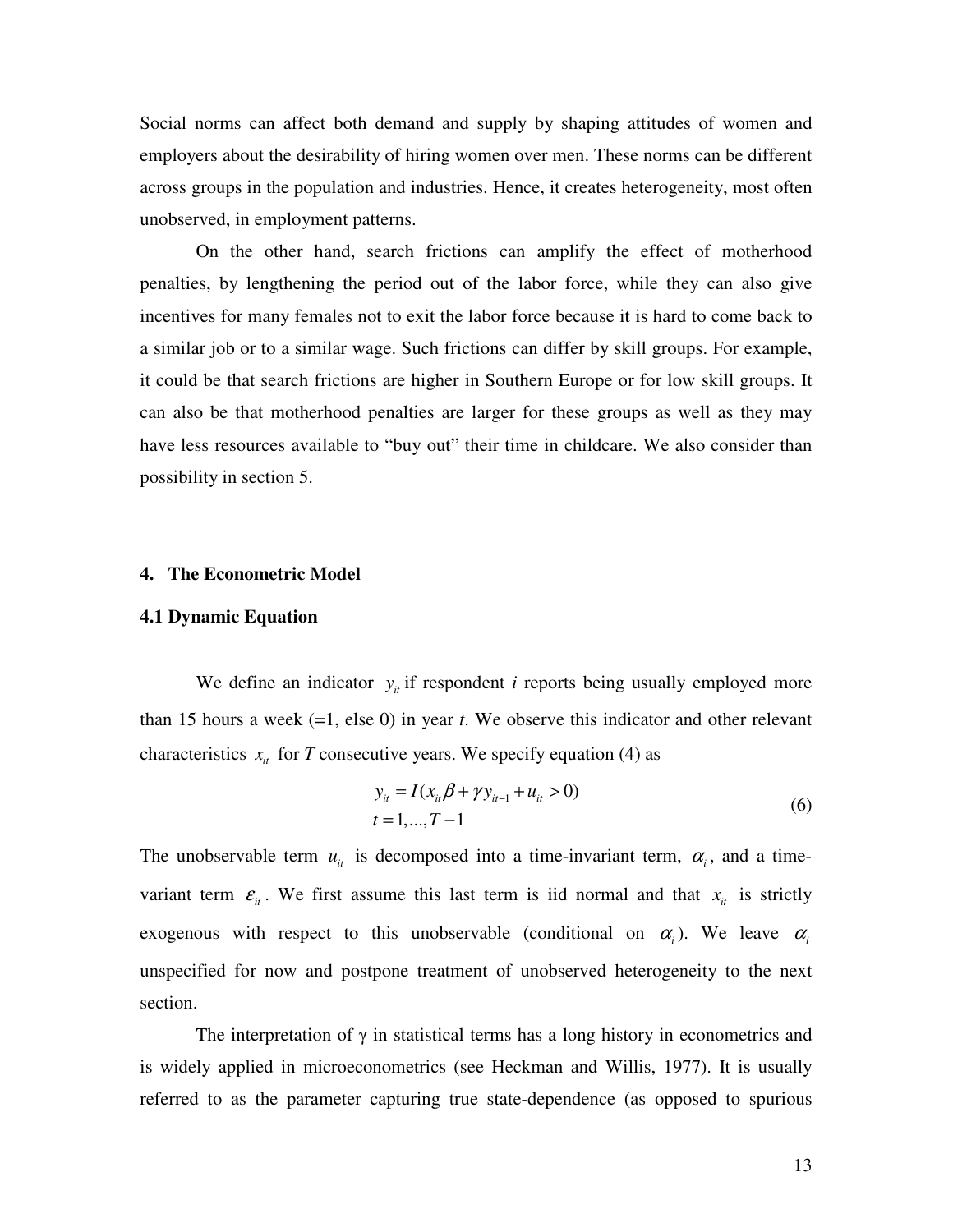state-dependence). It captures a dependence of the employment decision, irrespective of unobserved heterogeneity  $(\alpha_i)$ , on past employment decisions. In contrast, heterogeneity creates persistence because of self-selection of those with high employability in market work and those with low employability in non-employment. Hence, mean differences in employment rates are observed across the two groups without there being a causal effect of employment state on future employment.

The issue of distinguishing state-dependence (or frictions) from heterogeneity is not merely a statistical one. It does point to what might be likely to increase female employment. In the case where heterogeneity is the prime driver of persistence, an analysis of what drives this heterogeneity may be informative about what groups from the population governments should target to increase employment. As we shown in section 3, such results would also illustrate the danger of prematurely concluding from the association between persistence and employment that reducing frictions is likely to increase female employment. It might be that reducing frictions would reduce employment, if the exit effect is stronger than the entry effect.

#### **4.2 Identification of Dynamics**

 $\overline{a}$ 

Longitudinal data with at least three repeated observations is necessary to distinguish true from spurious dependence under the assumption that  $x$  is strictly exogeneous with respect to  $\alpha_i$  (Heckman, 1981).<sup>14</sup> Unless the *x* process varies over time, the identification of  $\gamma$  relies on functional form. Several characteristics included in x will vary over time, such as the births, non-labor income and health (see section 4.2).

We specify the effect of childbearing in a dynamic way as well. We allow for different effects on the "stock" of kids aged 1-3, 4-6, 7-12 and 13-18 as in Hyslop (1999)

<sup>&</sup>lt;sup>14</sup> In a setting without regressors, Chamberlain (1984) shows that  $\gamma$  can be identified from 4 observations without restricting  $\alpha$ <sub>i</sub>. This leads to conditional logit formulation comparing sequences ending and beginning in the same state but where intermediate states are used to identify positive from negative state dependence. In a setup with regressors, Honoré and Kyriazidou (2000) use a similar strategy but need to restrict substantially how x changes over time to identify  $\gamma$ . In the non-linear fixed-effect setting, the incidental parameter problem remains problematic. Carro (2003) proposes a bias reduction method in the fixed effect setting.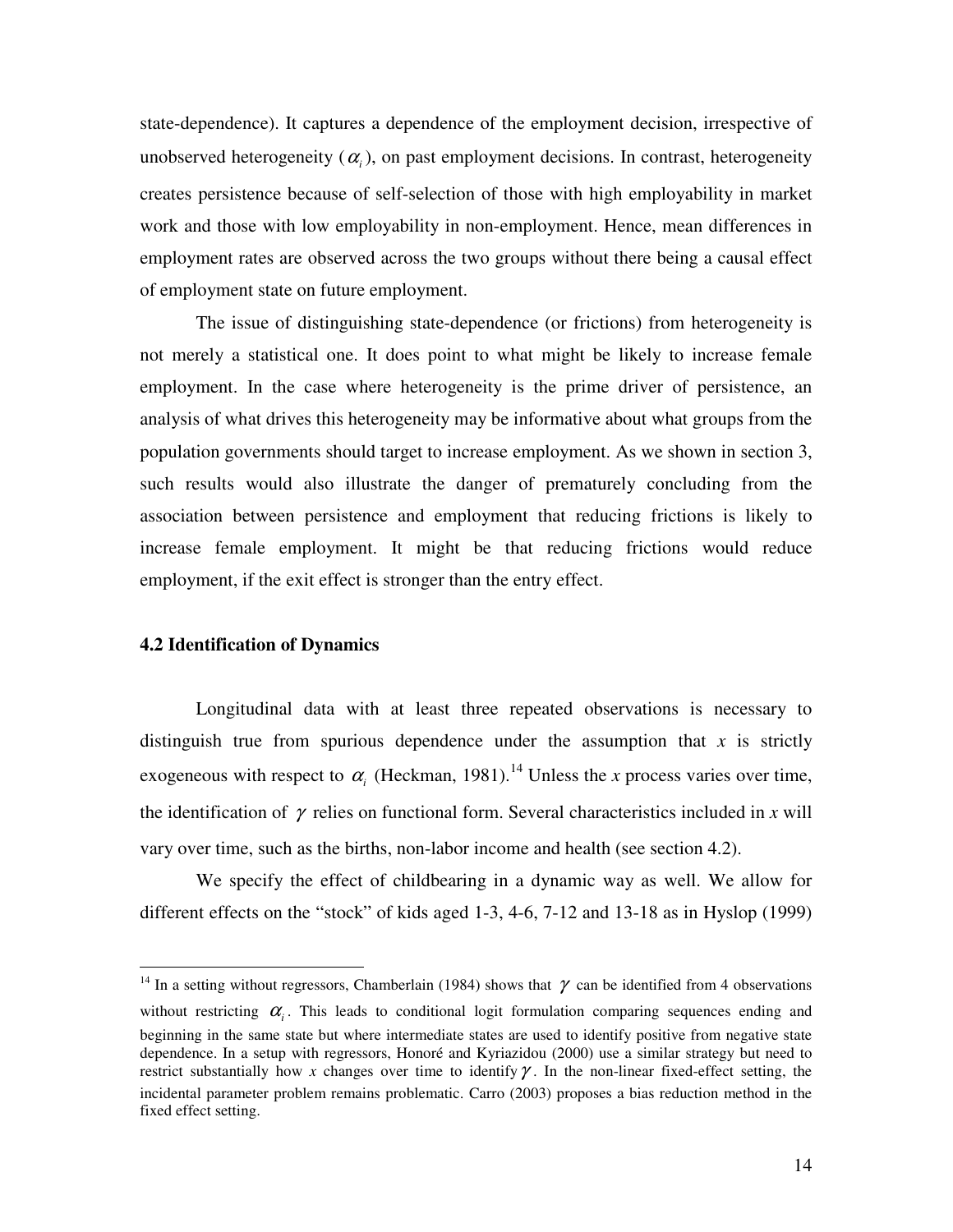but also allow for separate effects of births on employment outcomes. The age categories used are broadly in-line with childcare institutions and schooling across countries (e.g. see Table 4) . A birth is disruptive in many respects and its effect potentially differs from that of having children aged 1-3 years old. Furthermore, we make a distinction between 1<sup>st</sup> and second (and more) births. This allows capturing dynamic employment effects of first and second births as children age and transit into different stock variables. Since the model includes state-dependence as well, birth effects can be persistent and this effect is separately identified from that of childbearing at young ages.

#### **4.2 Heterogeneity**

 $\overline{a}$ 

In general, one might suspect that  $\alpha$  is not independent of the number of children in the household. Females might decide to have children because they have few career prospects. They may also decide to have children because they have other family members that can take care of child while working... The same endogeneity problem probably holds true for the inclusion of the husband's income. But conditional on the fertility history, or the average income of the husband over time, the remaining variation (such as the exact occurrence of births or deviations in non-labor income) is arguably less likely to depend on  $\alpha$ . This quasi-fixed effect approach was first suggested by Mundlack (1978). Similarly to Hyslop (1999), we adopt the following specification for unobserved heterogeneity

$$
\alpha_i = \sum_{s=0} \delta_s k_{is} + \sum_{s=0} \vartheta_s m_{is} + \eta_i \tag{7}
$$

where  $k_{i}$  and  $m_{i}$  are the number of kids and non-labor income in period *s* respectively. The remaining unobservable  $\eta$  is assumed independent of other regressors in *x*. Since these include births, number of kids and non-labor income, such effects are by construction independent of  $\eta_i$ .<sup>15</sup>

In the case of children and non-labor income, the strict exogeneity assumption of those variables with respect to  $\varepsilon$  still needs to be made to identify their causal effect on

<sup>&</sup>lt;sup>15</sup> For other regressors, particularly those time-invariant, a specification like (7) makes clear that causal effects cannot be separately identified from parameters in the specification of unobserved heterogeneity unless we make a strict exogeneity assumption on the joint distribution of heterogeneity and characteristics.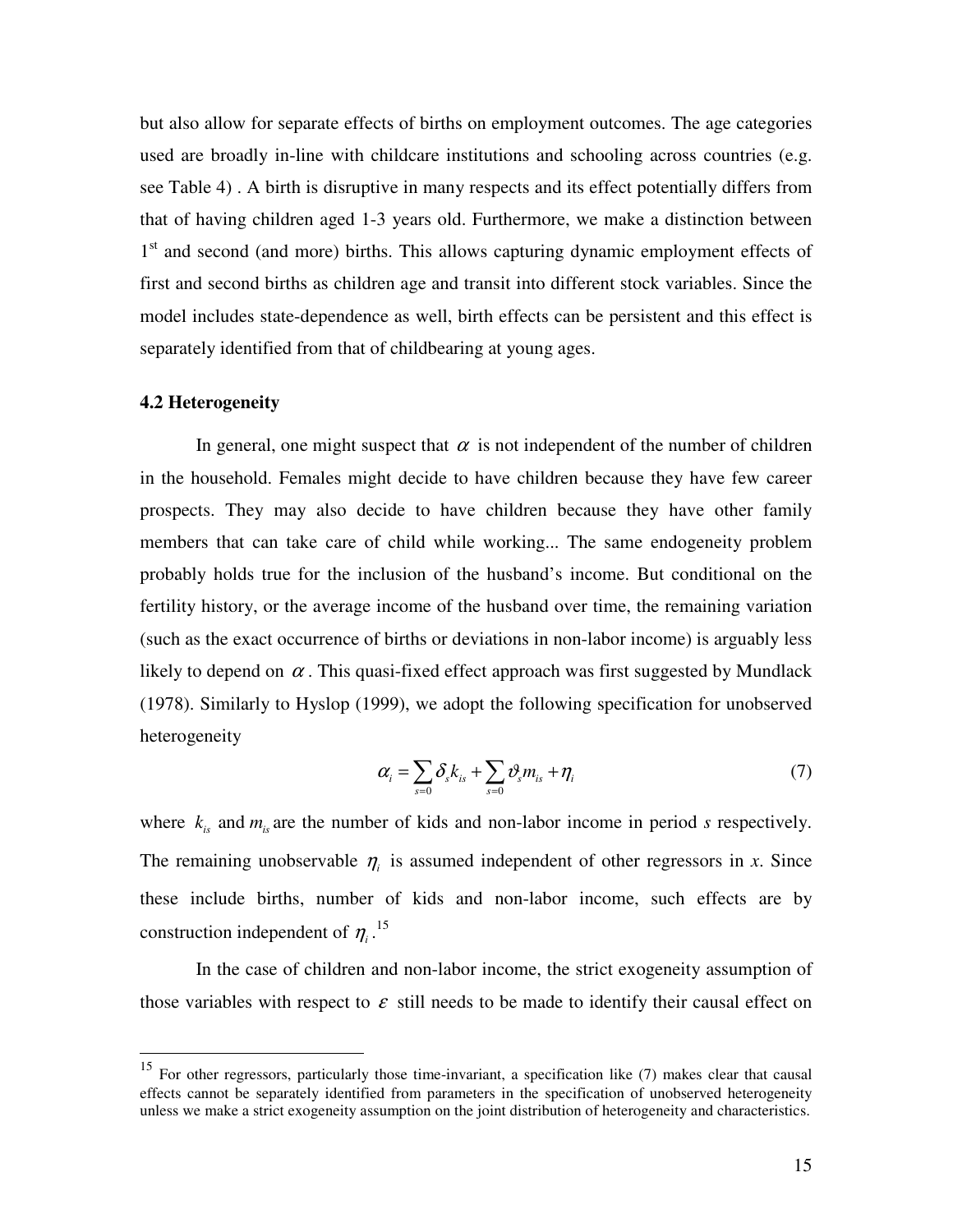employment probabilities. Since we condition on the husband working full-time, it seems more plausible to assume that there is no contemporaneous adjustment from husbands at the intensive margin because their wife has made a transition at the extensive margin.<sup>16</sup>

As for fertility and children variables, Hyslop (1999) finds in the U.S. small and insignificant effects of birth next year on employment outcomes in the current year suggesting that anticipation effects or other contemporaneous simultaneity problems are likely to be marginal in the analysis. Much of the endogeneity, if present, is likely to be caused by common time-invariant factors accounted for in the quasi-fixed effect strategy.

Based on the discussion in section 3, we do not impose a distributional assumption on  $\eta$ <sub>*i*</sub>. This allows for the distribution to be asymmetric and potentially help understand why there is a positive correlation between persistence and employment rates across countries as seen in Table 5. We adopt the widely used Heckman and Singer (1984) point-mass approach. We assume that the distribution of  $\eta$ <sub>i</sub> has *K* points of support  $\eta_k$ ,  $k = 1, ..., K$  with associated mass probability  $p_k = Pr(\eta_i = \eta_k)$ . Since the probit model is identified up to scale we fix var( $\varepsilon$ <sub>it</sub>)=1 and in addition fix  $\eta_1 = 0$ . We found 3 points of support in the analysis for each country. Results remained very similar when considering 4 points of support. $^{17}$ 

#### **4.3 Initial Conditions and Estimation**

 $\overline{a}$ 

Since the whole history of *y* is not observed, the initial observation  $y_{i0}$  is potentially correlated with  $\eta$ <sub>i</sub> such that integrating over the marginal distribution of this heterogeneity term will yield inconsistent estimates. This is known as the initial condition problem (Heckman, 1981). The probability we wish to know is

$$
\Pr(y_{i1},..., y_{iT-1} | x_i) = \int \left( \prod_{t=1}^{T-1} \Phi(y_{i_t}, x_{i_t}, z_i, \eta_i; \theta_1) \right) dF(\eta_i, y_{i0} | x_i)
$$
(8)

<sup>&</sup>lt;sup>16</sup> In the application, we restrict the  $\mathcal{V}_s = \mathcal{V}$  and use time means of non-labor income to minimize the number of parameters used in estimation. It turns out that such restriction was not rejected from the data based on simple likelihood ratio tests. Although jointly different from zero in some countries, there are very few individual coefficients that were statistically significant.

<sup>&</sup>lt;sup>17</sup> Both Akaike Information Criterion (-2lnL+2q), where q is the number of parameters and lnL is the log likelihood, as well as the Bayesian Information Criterion (-2lnL+(lnN)q) were minimized at 3 points of support. Only in Spain, was it minimized at 4 with very little differences in the point estimates. Results of those tests available upon request.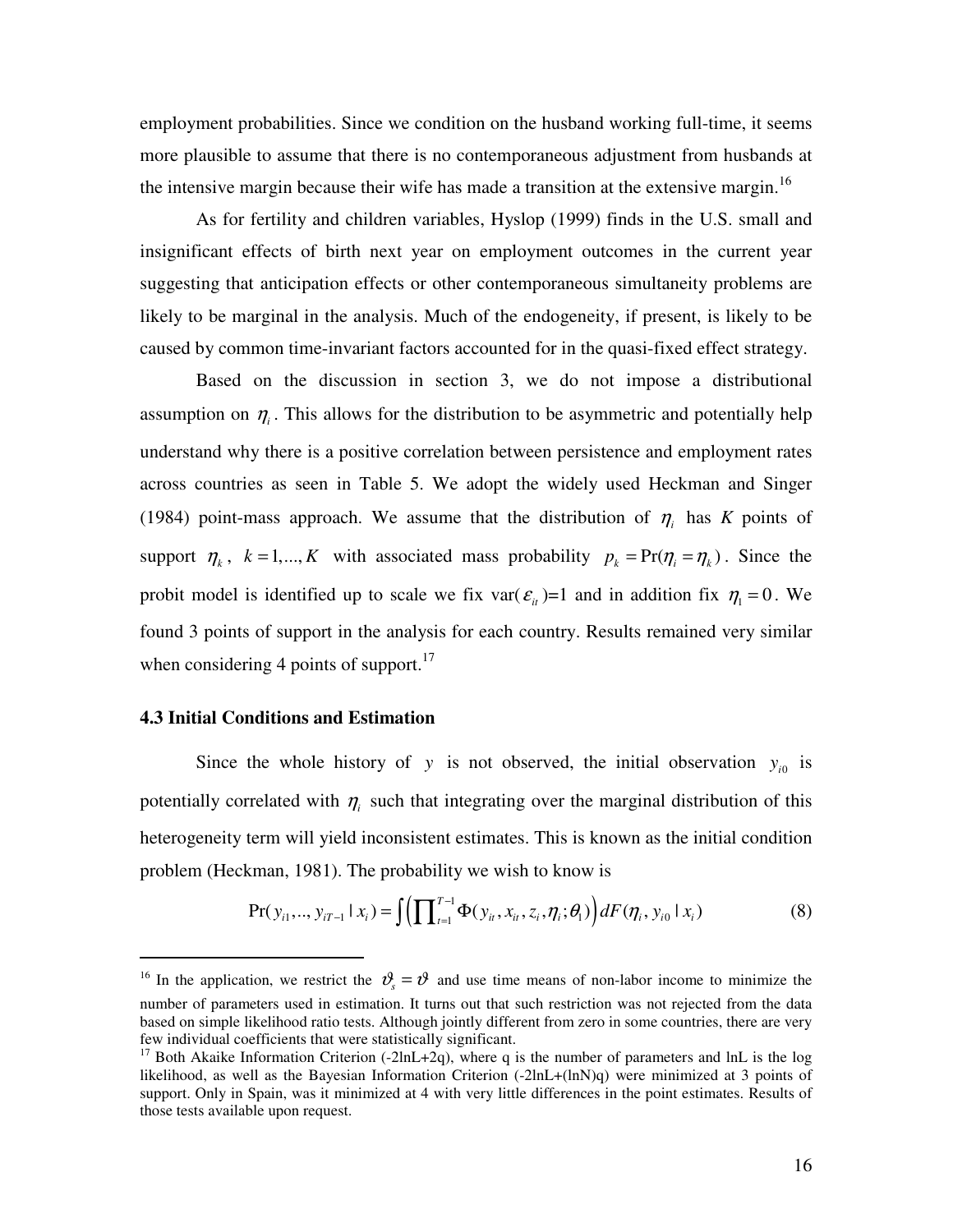but we miss information on the joint distribution of  $\eta_i$  and  $y_{i0}$ ,  $F(\eta_i, y_{i0} | x_i)$ . The probability  $\Phi(y_i, x_i, z_i, \eta_i; \theta)$  is the standard normal CDF with parameter vector  $\theta_1$ . The most widely used "solution" is proposed by Heckman (1981). We can decompose  $F(\eta_i, y_{i0} | x_i)$  as the product of a conditional probability  $Pr(y_{i0} | x_i, \eta_i)$  and the marginal probability for  $\eta_i$ .

The conditional probability can be specified as a "reduced-form" solution substituting backward,

$$
Pr(y_{i0} | x_{i0}, \eta_i) = \Phi(y_{i0}, x_{i0}, \eta_i | \theta_0)
$$
\n(9)

where this equation does not share parameters with the first equation but includes  $\eta$ <sub>i</sub> (and  $y_{i0}$ ) the initial condition equation is informative for estimation of the dynamic equation. The last step is to integrate over the marginal distribution of  $\eta_i$ .

 From equation (8), Wooldridge (2005) proposed assuming instead that  $E(\eta_i | y_{i0}) = \psi y_{i0}$  in the quasi-fixed effect setting we have already adopted. This conditional likelihood approach does not appear to impose stronger assumptions that what is assumed in (9). Hence, another approach is to simply condition the index in  $\Phi(y_i, x_i, z_i, \eta_i; \theta_1)$  on  $y_{i0}$ , perform the required integration over the distribution of \*  $\eta_i^* = \eta_i - E(\eta_i \mid y_{i0})$  and maximize the conditional likelihood.

 Since no method has a clear advantage over the other, we will apply both and compare the resulting estimates in terms of average partial effects.<sup>18</sup> One particular issue that appears problematic at first sight is how to handle the conditioning on  $y_{i0}$  in the Wooldridge case when computing average partial effects. However, in the large sample case, the average partial effects do not depend on the distribution of  $y_{i0}$  because it is average out. In small sample, this may be more of a problem. The model is estimated using maximum likelihood (BFGS numerical optimization) and standard errors computed using the inverse Hessian at estimated parameters.

<sup>&</sup>lt;sup>18</sup> See Chay and Hyslop (2000) for a comparison of initial condition solution methods.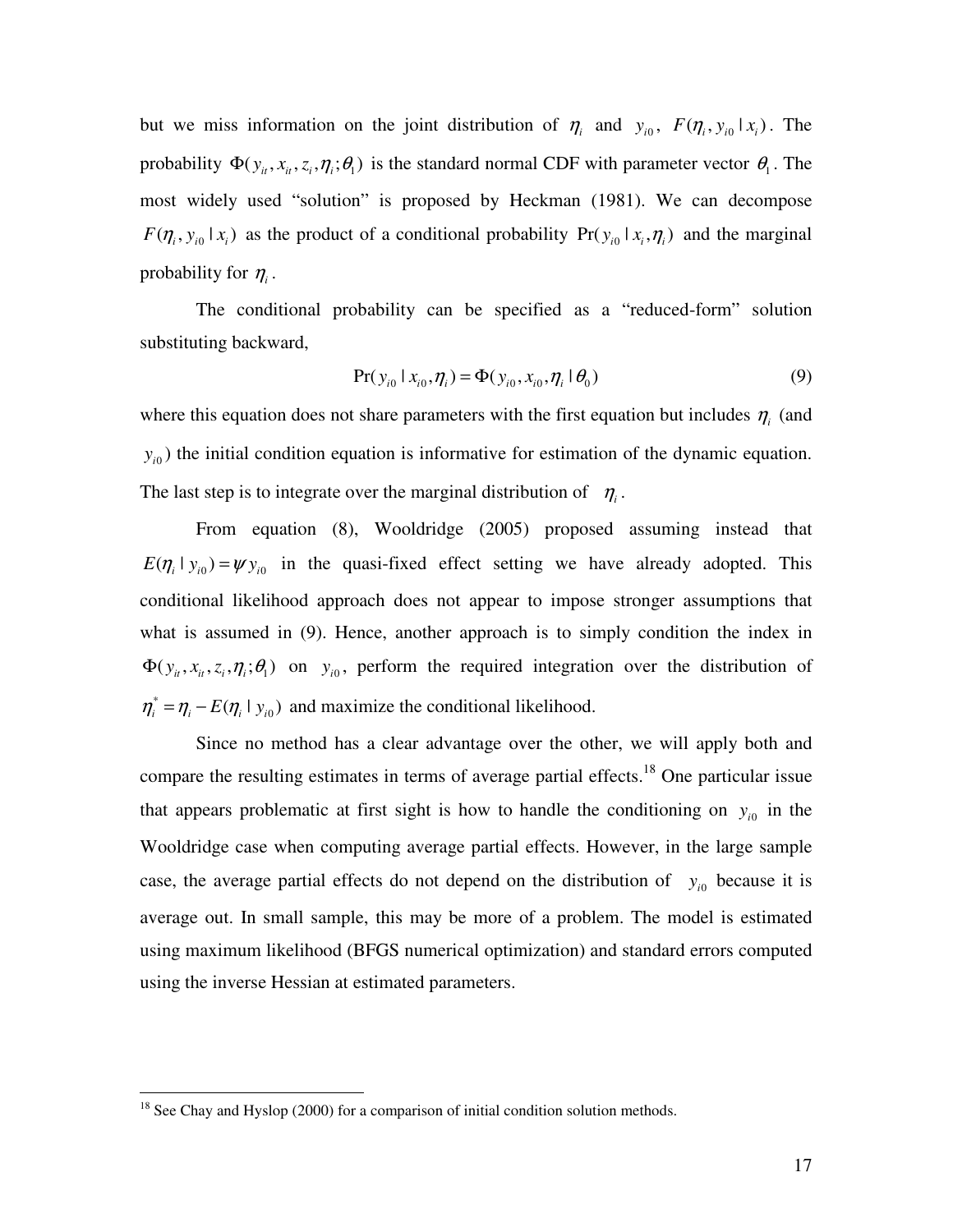### **5. The Results**

 $\overline{a}$ 

### **5.1 Dynamic Binary Choice Model Estimates**

Table 6 and 7 present estimates of the dynamic models using two solutions for the initial condition problem (Wooldridge (2005) and Heckman (1981)). We focus our discussion of the results on those using the Wooldridge solution because results are relatively similar across the two methods. We discuss differences when they occur. Both methods make different assumptions and hence variability in results is an indication that such models are sensitive to how initial conditions are dealt with. We will refer to results using the Wooldridge solution by WS and those using the Heckman solution by HS. Results are presented in the form of average partial effects since each country's employment latent process is identified up to scale.<sup>19</sup>

Mirroring descriptive statistics in Table 2, employment rates differ considerably across education groups and those differences tend to be larger in countries such as Italy, Spain and the Netherlands, countries with lower employment of married women. For example, Italian women with college education have 18.2 p.p. higher employment probability than those with low education. The conditioning on children and the husband's income reduces those differences but they are still considerable. We shall explore further if such differences capture parameter heterogeneity or the poor employment prospects of low educated in Southern Europe.

In most countries, except in Italy, Spain and Denmark, we can reject the hypothesis that long-term labor supply behavior of women is not negatively related to permanent income of the husband. Based on the discussion in Section 4, it is difficult to say if this rejection is due to a correlation in preferences or other factors, or to a true

<sup>&</sup>lt;sup>19</sup> We compute for each respondent, the derivative of the employment probability with respect to each covariate (finite difference for discrete covariates). This is done for each point of the discrete heterogeneity distribution. The derivative is then weighted using probability estimates for each point and then averaged over all respondents to provide an average partial effect (see Wooldridge, 2005). Standard errors are calculated by simulation from the estimated asymptotic distribution of the parameters.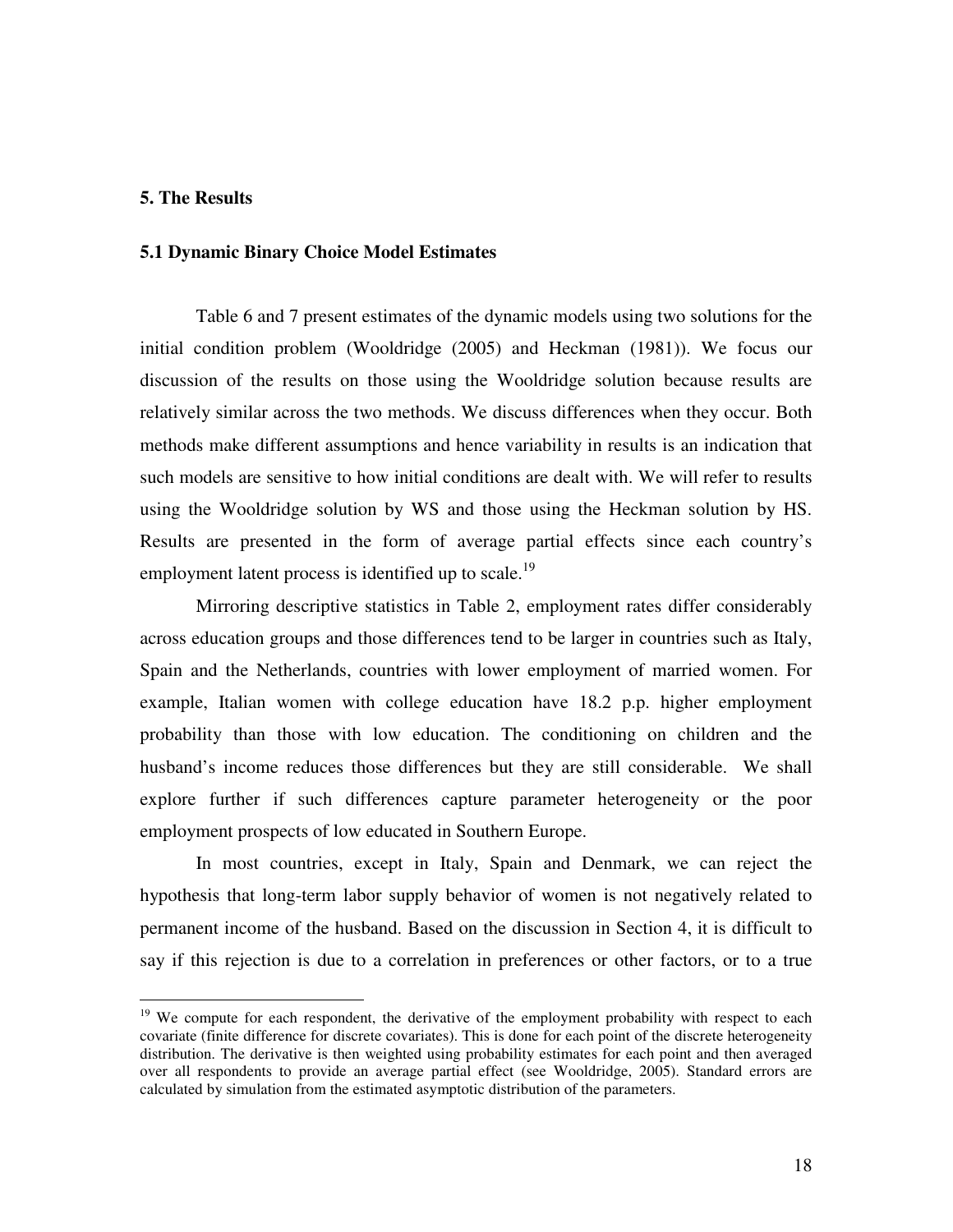causal effect of permanent income. Panel data is silent on that possibility since permanent income, by definition, does not vary over time. Perhaps, a more convincing source of identification for the effect of income is to look at how transitory income is related to transitions in-and-out of employment for wives. Estimates in Table 6 show some effect, significant at the 10% level, in Italy (-9.0 p.p per hundred thousand euros in yearly income). A larger effect is found in Germany (-18.4 p.p). This is consistent with the institutional setting in Germany in which the tax system benefits one-earner families. Marginal tax rates for the second earner are relatively higher than in any other European country (OECD, 2003). This rate was  $57\%$  in 2000 compared to 30-40% in other countries. In particular, due to joint taxation, an increase of husband's income, which increases household income, reduces the splitting advantage that the joint taxation system provides (Gustafsson, 1992). $^{20}$ 

The results for the husband income effect differ to some extent depending on which initial condition solution we use. The null of no association with permanent income is not rejected in Italy when using the WS, while it is rejected when using the HS. On the other hand, association is rejected in France using WS while not using HS. One potential explanation is that when using the WS we explicitly condition on initial employment. Hence, the association of heterogeneity with husband's income in the quasifixed effect formulation (eq. (7)) can be absorbed or confounded by the initial condition. However, both effects related to transitory income are quite similar across methods and statistically significant in Italy and Germany.

Table 6 estimates reveal considerable differences across countries in the size of birth effects but also their timing. The contemporaneous effect of first birth is large in the Netherlands, France and the U.K. (order of 20%) while it is much lower in Denmark and Spain and relatively small in Italy. Effects of second births are of smaller magnitude in general although statistically significant in several countries. The timing of the effect varies considerably across countries. The effect of having kids in young age (1-4) is the largest in Germany, followed by the Netherlands. In all other countries, effects of the "stock" of kids are relatively smaller. In Germany, the U.K. and Netherlands, we can

 $20$  Results were qualitatively similar when we did not restrict the sample to couples where the husband was continuously employed. Results available upon request.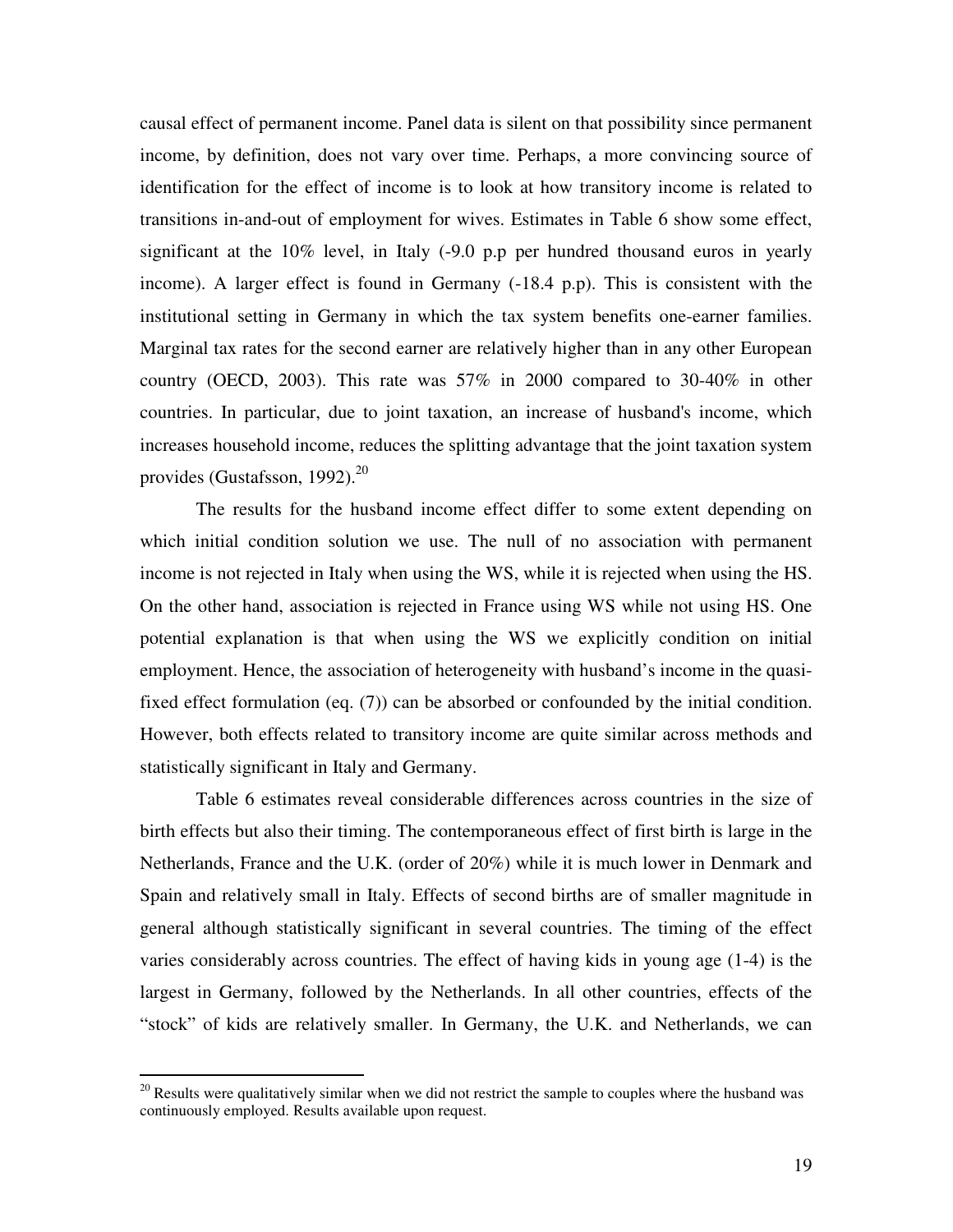reject the null that children are strictly exogenous. Likelihood ratio tests on the joint significance of the quasi-fixed effects, the number of children for each year (see eq. 7), yield values of 13.83, 25.54, 32.73, (compared to critical value  $\chi^2_{(8)} = 15.5$  at 5% level) for Germany, U.K. and Netherlands, respectively.

The dynamic effect of fertility cannot be evaluated without looking at the statedependence effect which works as a potential multiplier for any contemporaneous effect of covariates on employment probabilities. Table 5 showed that aggregate persistence correlates positively with employment rates. But results from both Table 6 and 7 show that this is not due to state-dependence. First, differences across countries in the statedependence effect are not that large except for France. State-dependence effects are estimated around 30% which is quite similar in magnitude to the effect found by Hyslop (1999) in the U.S. Based on results from Table 6, state-dependence is lowest in Spain, Italy and Denmark and largest in France. However, aggregate persistence is largest in Italy and Spain. Hence, state-dependence cannot explain the correlation between employment rates and persistence.

On the other hand, the relative importance of unobserved heterogeneity (relative to the unit variance of the transitory error term) is larger in Italy, Spain and Denmark, while lowest in the U.K. and France. The share of the variance of the total error term (transitory + heterogeneity) is largest in Spain and Italy (76.9% and 76.0% respectively).<sup>21</sup> Hence, it is more likely that the shape of the wage distribution and reservation wages explain the correlation between employment rates and persistence across these countries. For example, the Italian distribution of unobserved heterogeneity is estimated skewed left (the lowest point has probability 0.233 compared to 0.149 for the high point) which adds to the large differences in employment probabilities across skill groups. In the U.K., the distribution of heterogeneity appears to be skewed right, towards high employment probabilities.

 $21$  To calculate this number, we note that the variance of unobserved heterogeneity can be calculated from the point-mass estimates and their probability. Denote this variance by  $\sigma_{\eta}$ . Since we normalized the variance of  $\mathcal E$  to one for identification,  $\rho = \sigma_{\eta} (1 + \sigma_{\eta})^{-1}$  gives an indication of the relative importance of unobserved heterogeneity in the total variance of unexplained employment variation.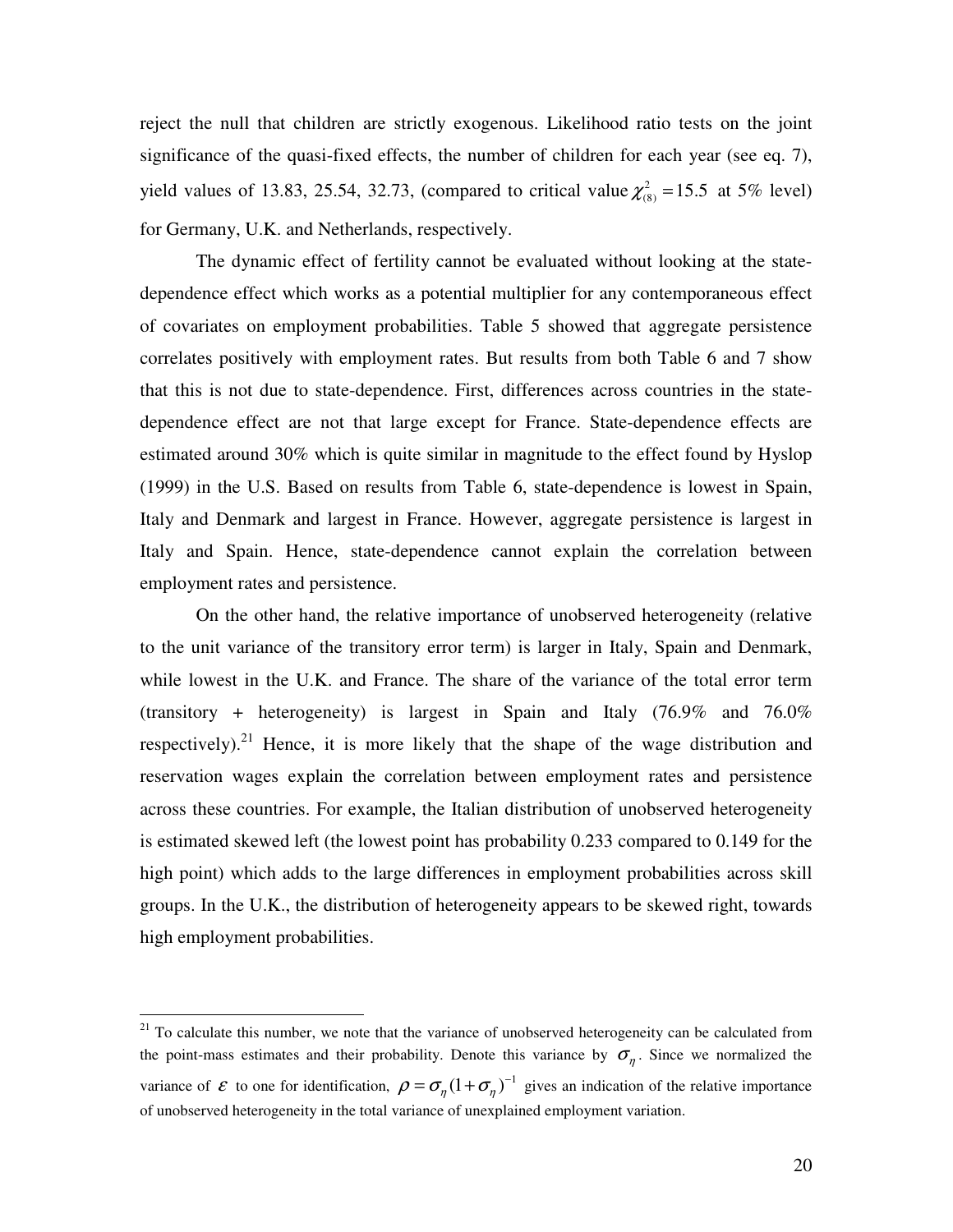In most countries, state-dependence effects are relatively insensitive to which initial condition solution is used. Two exceptions should be noted. Both involve countries with high persistence, Italy and Denmark. Although the difference in Italy is not large (0.234 with WS compared with 0.296 with HS), it still remains that when (aggregate) persistence is high, estimates of state-dependence effects might be more sensitive to which solution is used. The Danish estimate is far different depending on whether we use the Heckman solution (0.385) compared to 0.188 when using the WS. In addition to persistence, the Danish sample is rather small for the estimation of such models (423 observations). This illustrates that although both methods yield similar results in most instances, in an extreme situation where the sample size is small and/or persistence is high, results may be quite sensitive to the initial condition solution used.

#### **5.2 The Dynamic Effect of Motherhood on Employment**

Effects of children are found to be quite different across countries both in their magnitude and their timing. Since state-dependence also helps "propagate" such effects, it is interesting to look at the simulated dynamic effect of a birth on the employment of mothers. We know from the previous discussion that this cannot explain low employment in Southern Europe. However, it may help understand the interaction between employment and childcare & child benefit institutions.

We consider a married woman with average characteristics in each country. We then simulate the effect of a first birth over time compared to a baseline scenario. The effect of the birth is contemporaneous in the birth year. The following year, its effect is transported both through the stock variable (one kid is added to the stock of kids aged 0- 3) and the potential effect trough the lagged employment state (state-dependence), if such effect affected the employment decision in the year of the birth. We do the same when the kid becomes 4, in which case the stock of kids aged 4-6 is augmented and the stock of 0-3 is depleted by one. We simulate this effect 5000 times allowing for different random shocks. Furthermore, we average employment rates over the estimated heterogeneity distribution using both point estimates and probability estimates. Figure 1 shows the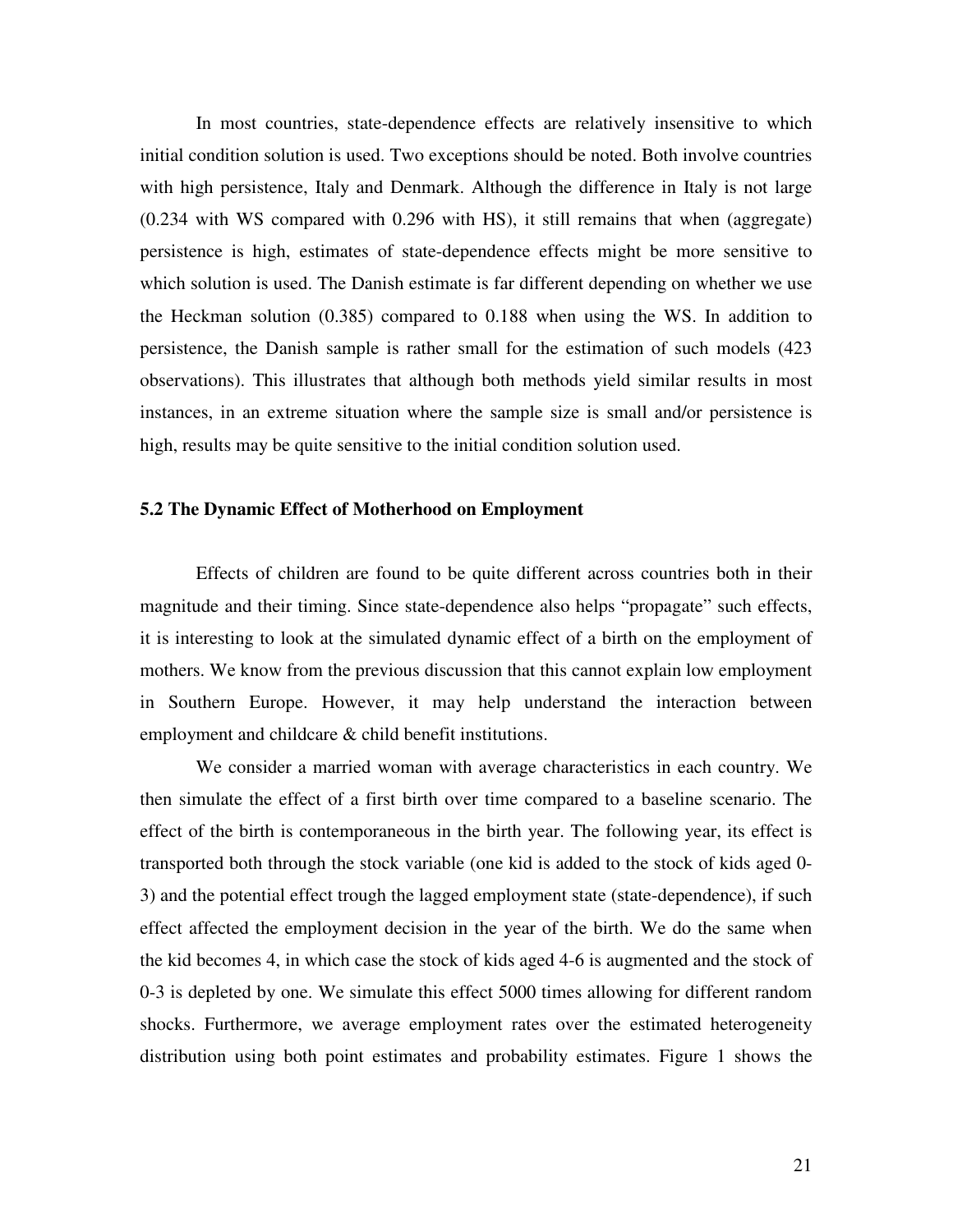difference in the employment probability (compared to baseline, i.e. the motherhood penalty).

The dynamic pattern of the "motherhood employment penalty" is quite different across countries. We can separate countries in three groups. First, there is Italy were very little effect is observed, both contemporaneously and in the years following birth. Second, there is a group of countries composed of Spain, Denmark and the U.K. that have larger contemporaneous effects but quick recovery compared to the third group composed of France, Germany and Netherlands. In particular, effects of a first birth on the probability to work more than 15 hrs per week are large and persistent in France and the Netherlands where it remains at 20 percentage points after 8 years. In the case of Germany, the absence of a contemporaneous effect can be due to the way employment is reported in the ECHP. Indeed, respondents are asked about their current labor force status, which classifies as employed, respondents that have a job but are temporarily out. This may lead to misclassification of those on maternity leave. This misclassification can be stronger because take up of maternity leaves are quite frequent in Germany.

The strong persistent effects in the Netherlands and Germany may be confounding irregular part-time work (less than 15 hrs a week) with non-participation. Indeed, Table 8 shows that there is a much larger share of irregular part-time work in Germany, the Netherlands, but also the U.K. If we define employment as working more than 1 hr a week instead of 15, Table 9 reveals that in low and medium educated groups, the share of such low part-time work is higher than for high educated. However, except in the U.K., the share of women working part-time does not appear to depend on the presence of young children. This may be misleading since confounding effects may be present. Hence, we re-estimate the same dynamic model as in Table 6 using a definition of work as working more than 1 hr per week and redo the simulation exercise in Figure 1.<sup>22</sup> Figure 2 shows that for the Netherlands, births affect strongly the probability to work more than 15 hrs a week but much less the probability to work fewer than 15 hrs. The difference is large and suggests that part-time work (were part-time really means less than 2 full days a week) is a popular channel for coming back to the labor force. The parttime distinction was not a factor in the dynamic effect found for Germany.

 $22$  The estimation results are available from the authors upon request.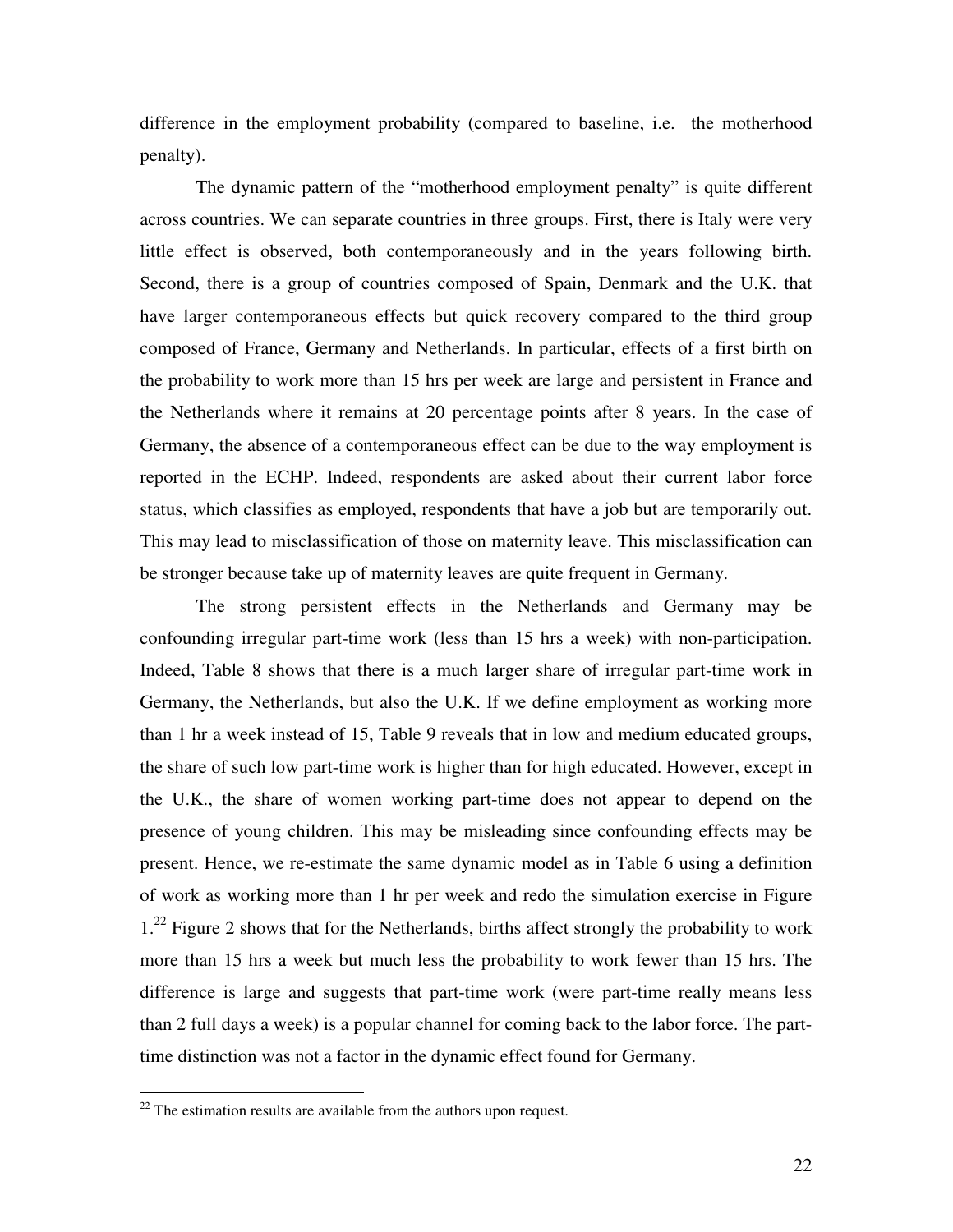# **5.3 Heterogeneity Effects across Education Groups**

Since conditional employment rates are quite different across education groups in countries with relatively low female employment, one may conjecture that this hides heterogeneity in the effect of some covariates by level of education. Since the negative effect of children is pronounced in most countries, we re-estimated models in Table 6 allowing the effect of birth, and the number of children in each age group, to vary by education level. Table 10 gives average partial effects as well as a likelihood ratio test on the equality of the underlying parameters on the latent index  $(\beta)$  across education groups.

It turns out that very little differences are observed. The test only rejects equality of the parameters in Italy, the U.K., and Denmark (at 10%). For Italy, the contemporaneous effect of a birth found in Table 6 appears to be driven by the low educated. However, the difference is so small that it cannot explain aggregate differences across education groups. For the UK, and Denmark, the stock effect appears to be driven mostly by high educated females. We also considered allowing for different statedependence effects by level of education. This yielded a similar conclusion that parameter heterogeneity is not behind differences in employment across education groups in Southern European countries. Hence, we conclude that the education gradient is due to other factors, potentially related to the demand side of the market or social norms.

#### **5.4 Regional Trends in Employment, Demand and Social Norms**

 $\overline{a}$ 

Our main conclusion from the preceding analysis is that female employment differences across countries, which are pronounced for the low educated, cannot be explained by differences in the effect of motherhood or search frictions. In this section we attempt to provide some explanations for these differences focusing on the regional dimension.<sup>23</sup> Table 11 shows female employment rates by region and by education level in 1994 and 2001 for Italy and Spain. Focusing on total employment by region, we

 $23$  Estimating the model including regional dummies does not change this main conclusion. For Italy and Spain regional dummies are significant indicating a higher employment rate in the northern parts (particularly for Italy), while motherhood and other demographic effects are not altered. The estimation results are available from the authors upon request.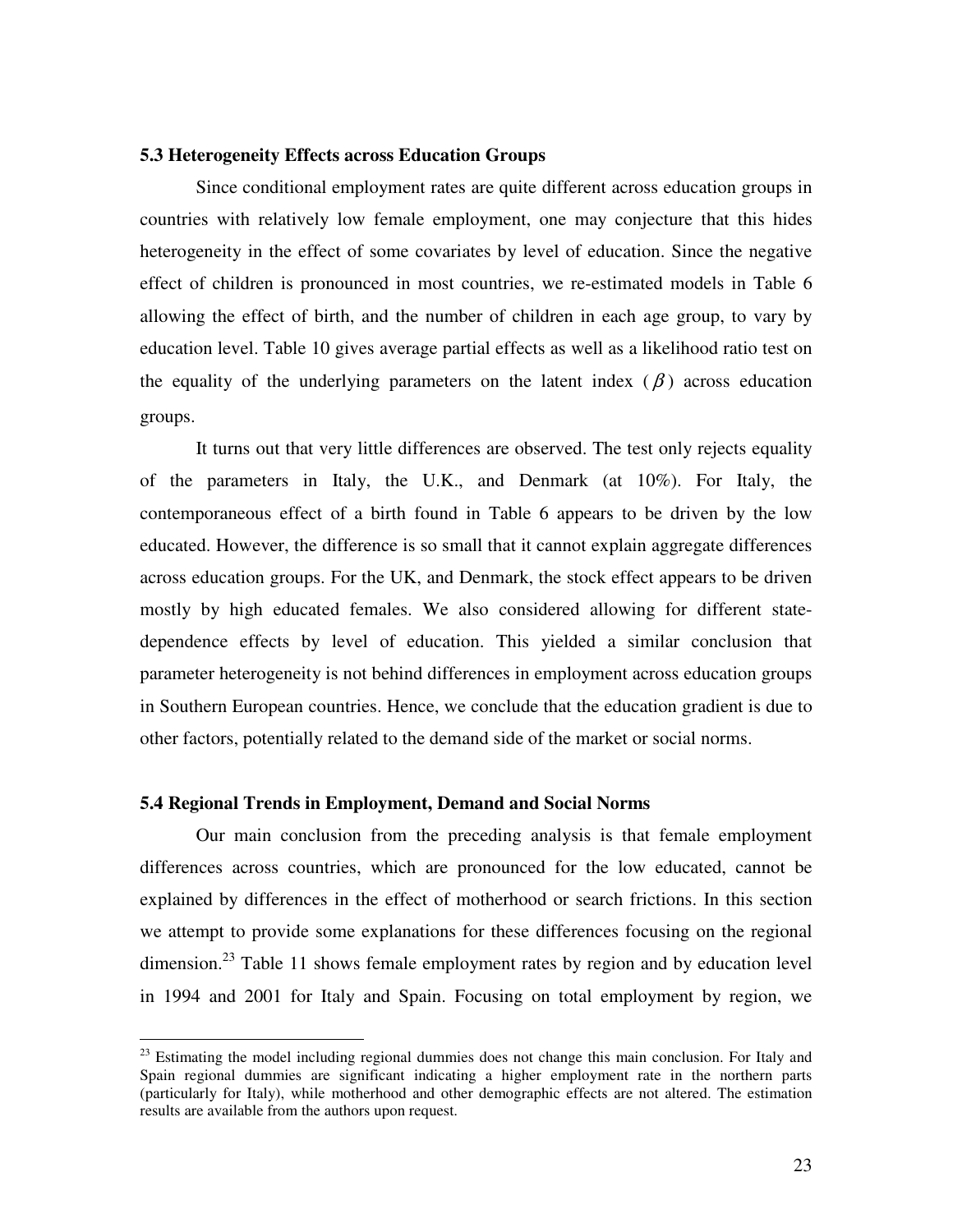observe in Italy a sharp north-south divide with total employment rates in the north being similar to the ones encountered in northern European countries, and very low employment in the south of Italy. In Spain, regional employment differences are not so pronounced as in Italy. However, employment rates are low in all regions with a tendency to increase between 1994 and 2001 in some of these regions. The first two columns for each year in Table 11 show employment rates by region and education for Italy and Spain. We observe that employment rate differences in Italy can be explained by regional differences in the employment rates of low educated women. Employment rates for females with medium and high education do not seem to differ as much across regions. It is the very low employment rates of less educated females especially in the south of Italy, a large group of the population, that account mostly for the employment differences observed. Therefore, the segmentation along education levels seems to have a regional dimension which could not be explained by the supply side factors. This motivates us to consider other explanations to explain such differences.

The ECHP panel allows create indicators of wage trends by regions.<sup>24</sup> Also we can track features of the wage structure such as the fraction of females working part-time or the fraction of workers in the public sector. These trends can then be used to estimate a correlation with employment rate changes. We do this using the entire "unbalanced" ECHP panel, not restricting to married females with husbands continuously employed.<sup>25</sup> We perform regressions of female employment rate at the regional level controlling for region and time fixed effects, in Italy, Spain and a third country, Germany, which has also some variation in employment rates at the regional level. Hence, we use the within regional variation to identify correlations.<sup>26</sup>

The first specification we consider only includes regional and year fixed effects. Column 1 of Table 12 gives results of that regression. As expected there is a sharp time trend in employment in Spain while the trend is smaller in Italy. However, there is little trend in employment rates in Germany.

<sup>&</sup>lt;sup>24</sup> Appendix A3 gives more detail on the construction of the regional panel and the variables used in the regressions.

 $25$  We could also include regional trends into our dynamic models estimated on the balanced panel. Results are quantitatively similar.

<sup>&</sup>lt;sup>26</sup> We could not get data on childcare institutions and how they vary at the regional level in Spain and Italy. Although some differences may exist, as reported in Del Boca et al. (2002), it is unlikely that these differences evolved differentially over time.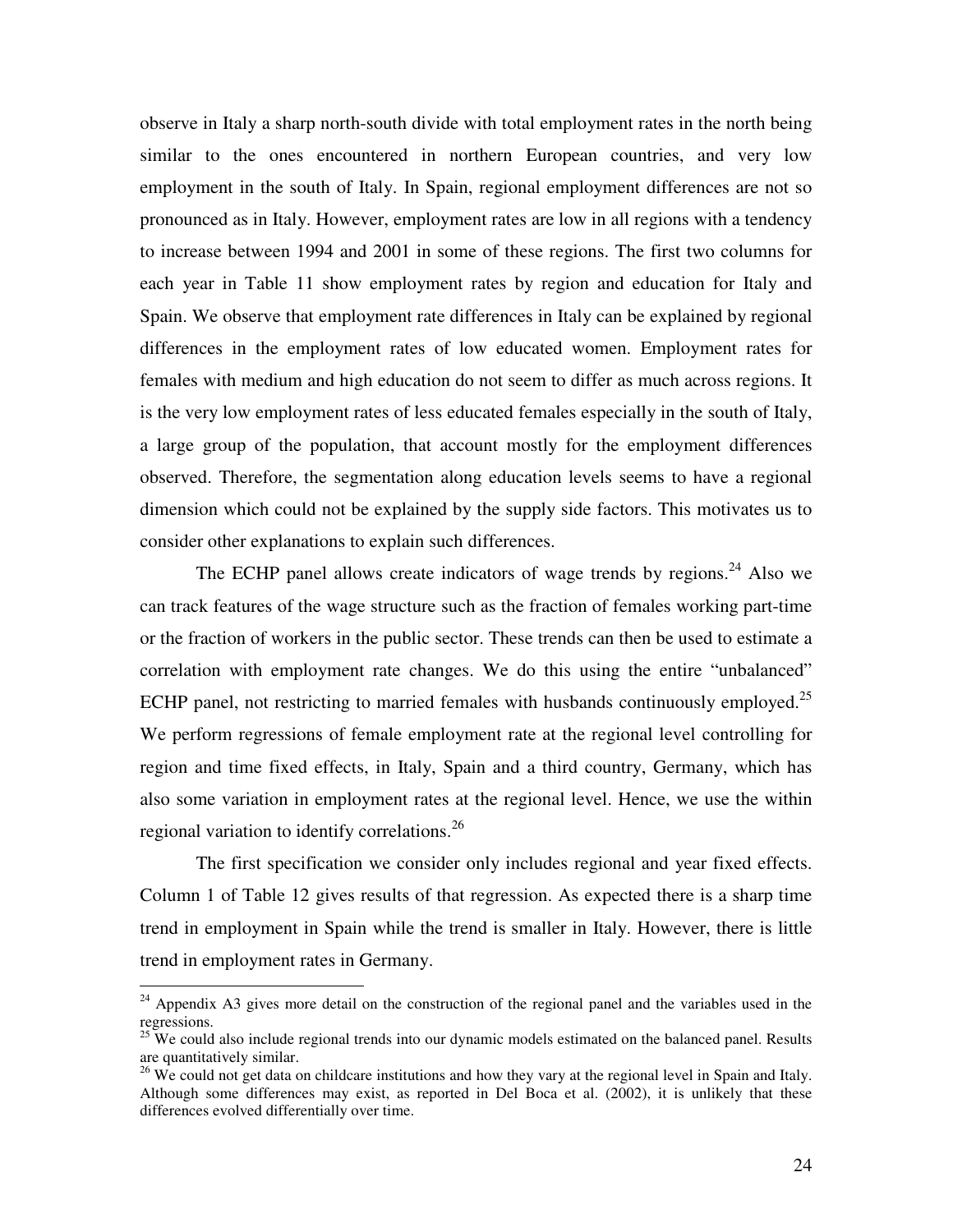Column 2 adds the mean regional hourly wages in that regression. Goldin (1990) estimates that over the second part of the  $20<sup>th</sup>$  century, U.S. female employment rose dramatically mostly due to the availability of new jobs. Smith and Ward (1985) estimate increases in the real wage explains 60% of the rise in female employment in the U.S. over the period 1950-1980. For both in Italy and Spain, changes in wages across regions are indeed found to be positively related to changes in the employment rate. In fact, including the real wage completely eliminates the time trend in employment rates. However, the association is statistically significant only for Spain.

In both Italy and Spain, other trends may also correlate with wage and employment trends. For example, although wages have increased in Spain, it is likely to be heterogeneous across education groups. Although a group's employment may increase with the national wage, it is possible that "externality" effects are also important. One such effect shown to be important in the case of Spain is the "ladder" effect (Collard et al., 2003). High educated females occupy a disproportionately high share of jobs that require less qualification. Hence, as wage increases for that group in high skill jobs, it may improve employment prospects for low skilled workers. Another possibility of heterogeneous effects based on the level of education is statistical discrimination against low educated females exerted by employers, which translates in a higher gender wage gap at the bottom of the wage distribution for low educated and smaller gender wage gap for high educated (de la Rica et. al.,  $2005$ ).<sup>27</sup> It may also be that wages increased more rapidly in the low skilled sector because of higher demand in service jobs.

Trends in part-time work may also be important. In Italy, although part-time work is rare, some regions have done better than others to attract female workers into part-time jobs. Hence we include the wage gap between high vs. low educated females (in %) as well as the % of females working part-time in year-region.<sup>28</sup> Since working conditions of

<sup>&</sup>lt;sup>27</sup> The fact that discrimination is higher at the bottom of the distribution is motivated by the larger gap for low educated compared to high educated workers. Reasons behind such discrimination may include higher likelihood of childbearing for low educated and inflexibility of low-skilled jobs compared to jobs for high skilled workers to accommodate childbearing.

<sup>&</sup>lt;sup>28</sup> In general, the fraction of workers working part-time is not totally demand-driven as it could also reflect variation in the number of kids across regions since women who have kids are more likely to work parttime. Although plausible in Northern Europe, Pissarides et al. (2003) show that the fraction working parttime is more likely to reflect demand constraints in Southern Europe. Females working part-time tend to express lower job satisfaction and in the aggregate part-time work does not appear to correlate with "family considerations" in the South while it does in the North.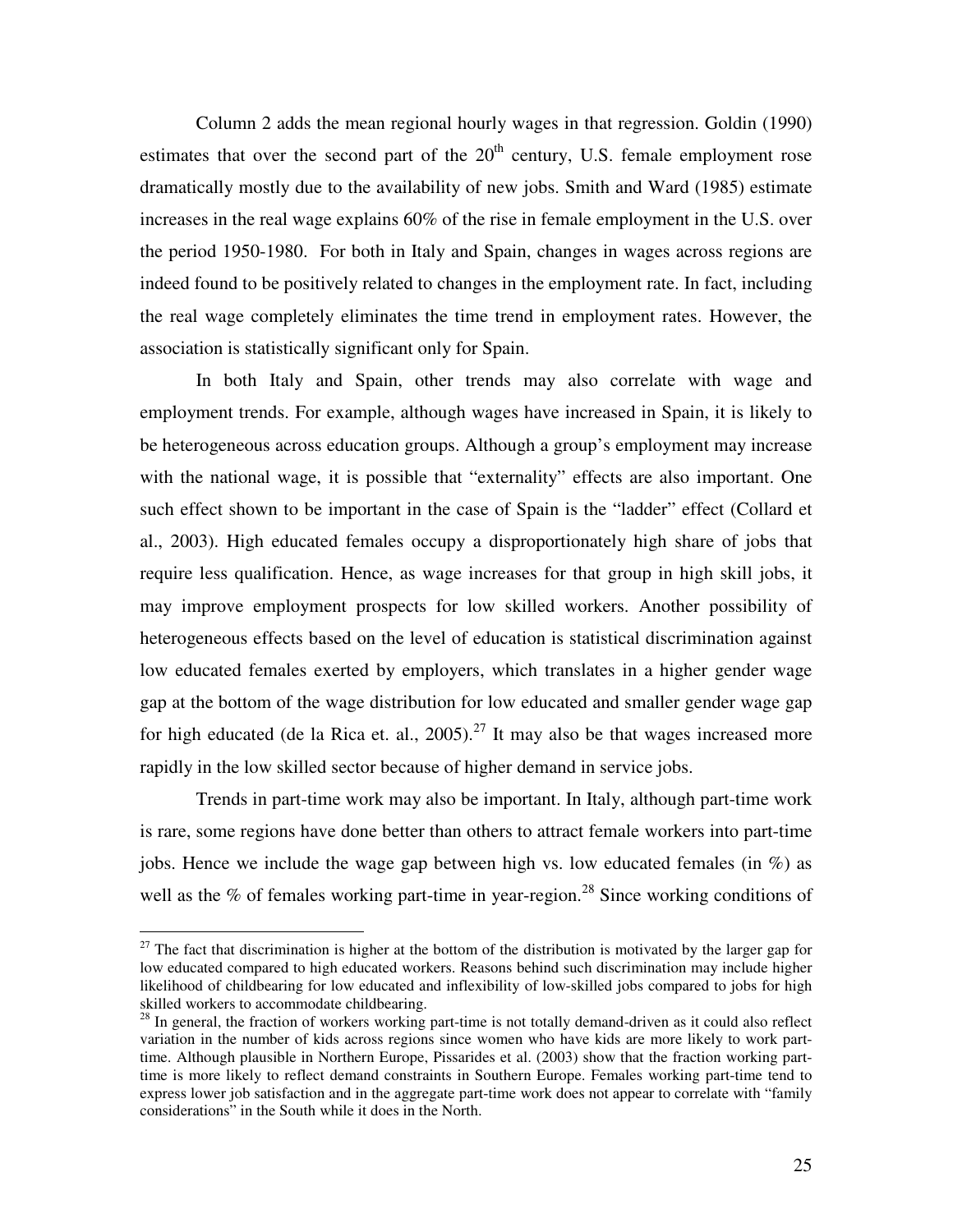female workers in the South might be different between those that work in the public instead of the private sector, we also include the share of females workers employed in the public sector as well as the wage gap between public and private workers.

Column 3 reveals some interesting results. While the mean wage looses some of its statistical significance in Spain, it becomes statistically significant at the 10% level in Italy. In Spain, it is the wage gap between low and high educated workers that seems positively correlated with the evolution of employment level. The time trend in Spain is again statistically significant but of much smaller magnitude, meaning that the time variation of demand factors has potentially contributed to about half of the increase over time. In Italy, regions that have seen an increase in the percentage of females in part-time work have also seen increases in employment rates.<sup>29</sup> Furthermore, a widening of the wage gap between public and private workers seemed to be positively correlated with changes in employment rates.

Another factor that might be important for explaining the segmentation of the labor market at the regional level in Italy is social norms and attitudes regarding the role of women. If such social norms exist, they should differ across Italian regions to account for the low female employment in the south of Italy, particularly among the low educated. Table 13 shows data from the World Values Survey (WVS) for 1999 on the right of women to a job, relative to men, by region (North, Center, South) and by education (low vs. middle/high).<sup>30</sup> The first panel refers to the whole sample. For more educated individuals, the fraction which agrees that men have more right to a job when jobs are scarce is less than 20% and does not vary across regions. For less educated, we observe a larger fraction who agrees and some variation across regions (34% for the North vs. 51% for the South). The data by gender in the next two panels of Table 13 show that the same regional pattern by education holds for both male and female.

These results give confidence that demand factors are likely to play a large role in the recent increase of female employment in Spain and to a lesser extent in Italy, for which social norms seem also to matter. Of course, social norms are not exogenous, i.e.

 $^{29}$  This is in line with Galdeano and Ichino (2005) who find that flexible working arrangements available in part-time employment allows to reconcile motherhood and work.

 $30$  See Appendx A.4 for a description of the sample and the variables used. The exact question asked is "When jobs are scarce men should have more right to a job than women?"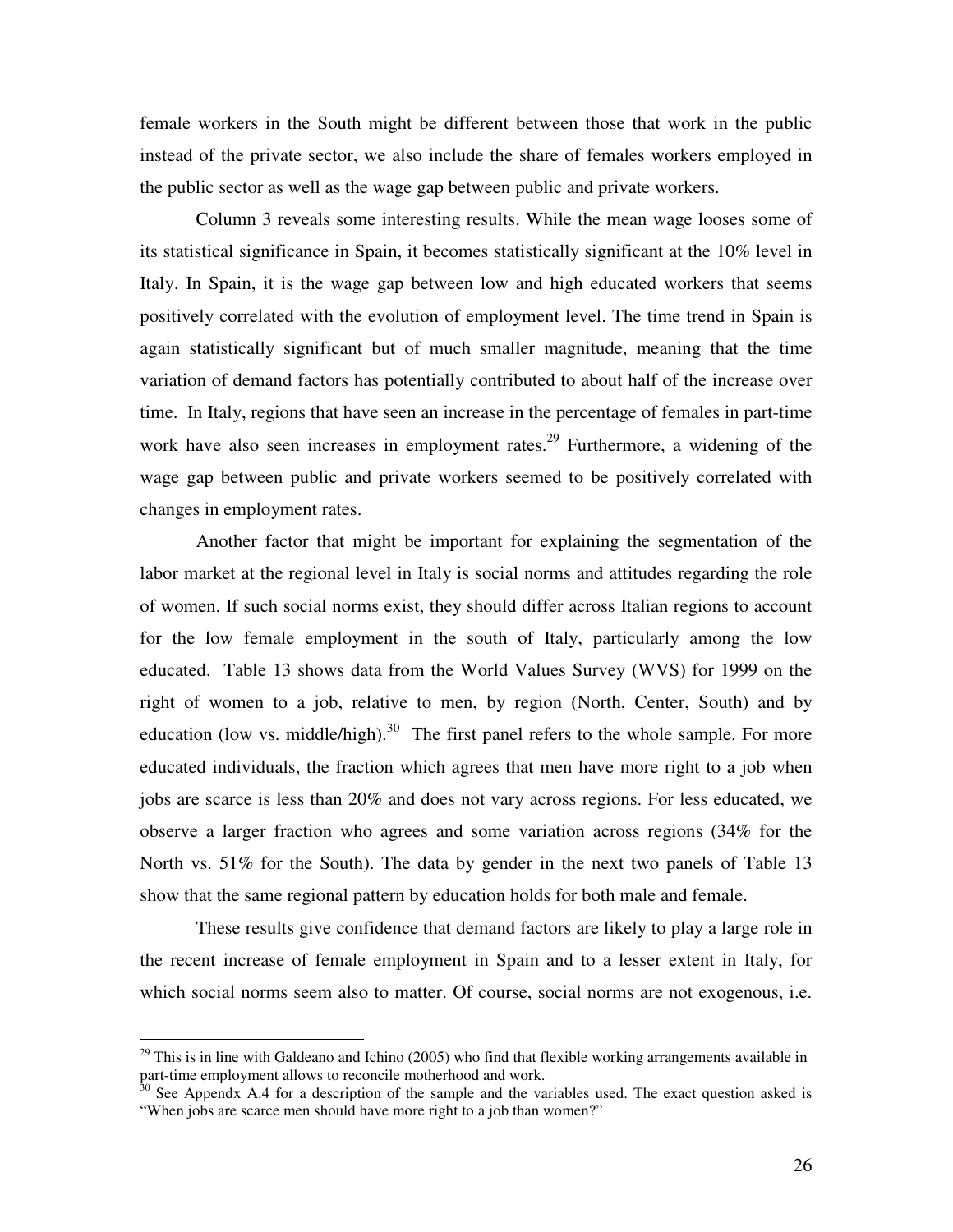labor market conditions and preferences shape norms But there is some evidence that more egalitarian norms are perhaps slower to develop in some strata of the population (e.g. the low educated). Since both countries' employment is lagging considerably behind northern countries and the U.S., one could argue that they are undergoing the same demand and societal transformation that other countries have gone through in recent decades.

### **6. Conclusion**

This paper studied the stark differences in female employment across 7 European countries using panel data from the ECHP. We found that the education gradient in employment is considerable and steepest in countries with low employment such as Spain and Italy. The large bulk of the North-South employment difference is among low educated married women. Regional analysis shows that in the South, female employment did respond to increases in real wages and other demand factors and that, in the case of Spain, such increase explains much of the push in female employment during the period 1994-2001. Hence, the strong segmentation of the labor market across skill groups and poor employment prospects (in terms of wages) are likely to explain a large share of the differences in employment across countries. In Italy, according to the World Value Survey, the large regional variation may also be explained by social norms. Both females and males in the South tend to agree more often that when jobs are scarce, men should be given precedence over women. This is particularly true among low educated individuals, where simultaneously the largest employment differences are observed.

Furthermore, we find that the positive correlation between persistence and employment levels is likely the result of that same heterogeneity or segmentation of the labor market. The estimation of dynamic models studying state-dependence and heterogeneity at the individual level do not yield a state-dependence pattern that is in line with employment levels, indeed Spain and Italy have lower state-dependence effects than countries such as the U.K. and France. Garibaldi and Wasmer (2004) show that the effect of frictions, what state-dependence may proxy for, on employment is indeterminate and depends on the distribution of wage offers and reservation wages.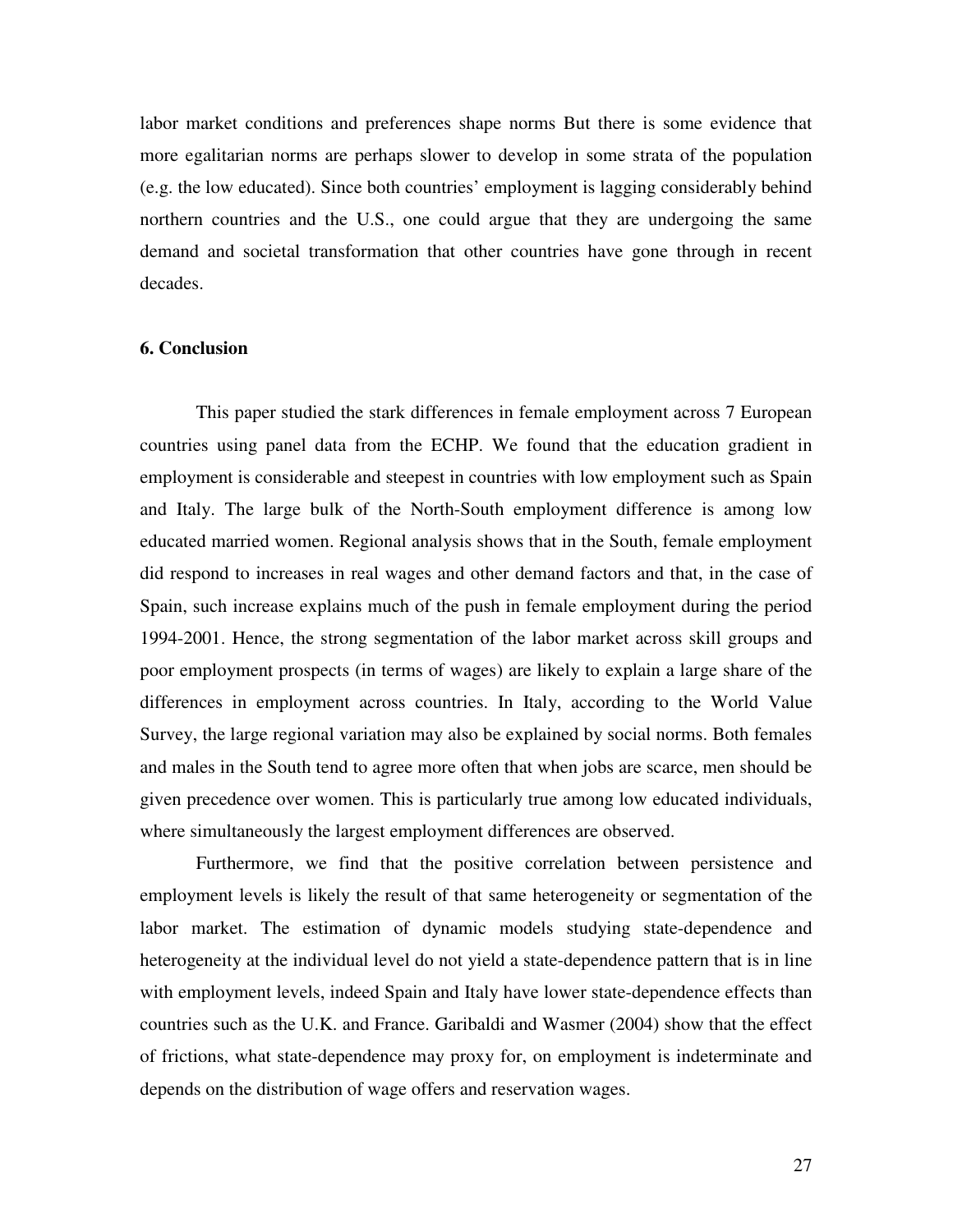On the other hand, the estimated effects of motherhood on employment were largest in countries that have generous child benefits, while these countries have also high employment rates. Our results suggest that motherhood penalties cannot explain the large North-South differences in employment rates. Effects are lowest in Italy. Time use data shows that Italian women who have children spend much less time in childcare than in other countries. This may indicate that women who decide to have children in Italy, the country with the lowest fertility rate in Europe, have other resources, either familial or financial to minimize the time-crunch of motherhood.. However, irrespective of the number of children, Italian women spend considerable time in household production, more so than in other countries. On the other hand, the dynamic effect of motherhood helps however explain differences in the North, particularly for the Netherlands, where females stay out of regular employment (more than 15 hrs a week) for many years after giving birth. This is in sharp contrast to the U.K., Denmark or France, where higher employment and shorter exits from the labor force are observed.

The cost for such long absence from regular employment may be large in terms of forfeited experience in the labor market, and it would in principle be possible to calculate such effects from the ECHP panel. It remains an open question if there is a link between the length of exits from the labor force due to motherhood and the gender wage gap across countries. This link is highly important because it serves as a basis for models that explain the gender wage gap through statistical discrimination as well as intertemporal labor supply models that study the fertility and labor supply decisions of females with different returns to experience.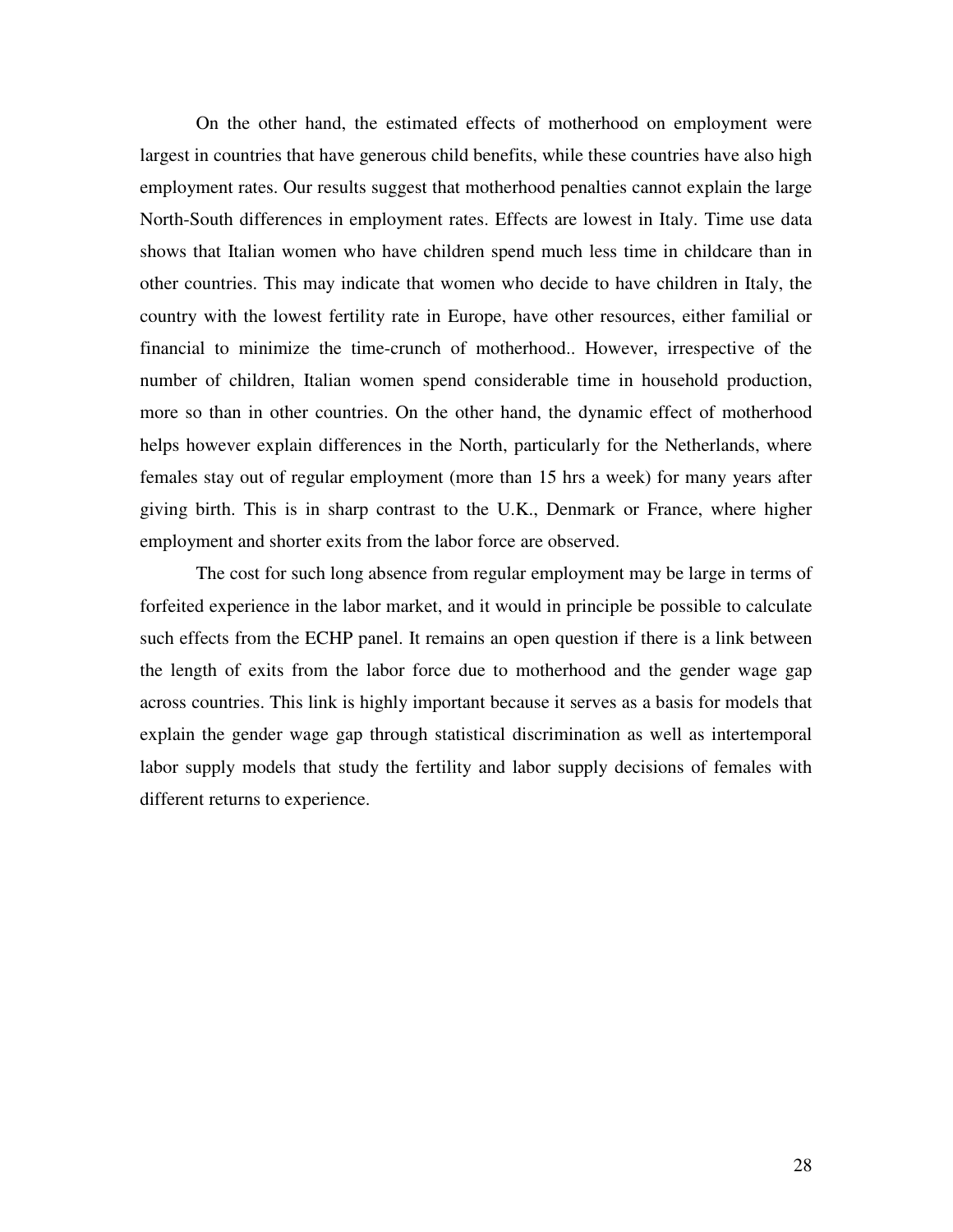# **References**

- Ahn, N. and P. Mira (2002): "A Note on the Relationship between Fertility and Female Employment Rates in Developed Countries", *Journal of Population Economics*, 14:3, pp. 505-522.
- Azmat, G., Guell, M. and Manning, A. (2004): "Gender Gaps in Unemployment Rates in OECD Countries", CEPR Working Paper, No 0607.
- Carro, J. (2003): "Estimating Dynamic Panel Data Discrete Choice Models with Fixed Effects", CEMFI discussion paper 304.
- Chamberlain, G. (1984): "Heterogeneity, Omitted Variables and Duration Dependence", in Longitudinal Analysis of Labor Market Data, eds, Heckman, J.J. and Singer, B., Econometric Society Monograph chapter 1, pp. 3-38.
- Chay, K.Y. and Hyslop, D.R. (2001): "Identification and Estimation of Dynamic Binary Response Panel Data Models: Empirical Evidence using Alternative Approaches", manuscript
- Collard, F., Fonseca, R. and R. Munoz (2003): "Spanish Unemployment Persistence and the Ladder Effect", CSEF working paper 106. http://www.dise.unisa.it/WP/wp106.pdf
- Del Boca, D. (2002): "The Effect of Child Care and Part Time Opportunities on Participation and Fertility Decisions in Italy", *Journal of Population Economics*, 15:3, pp. 549-573.
- Freeman, R. and R. Schettkat (2002): "Marketization of Production and the U.S.-Europe Employment Gap", NBER Working Paper 8797.
- Galdeano, A. and Ichino, A. (2005): "Reconciling Motherhood and Work: Evidence from Time Use Data in Three Countries", in Hamermesh, Dan, and Gerard Pfann (Eds.), *The Economics of Time Use*, Amsterdam, Elsevier.
- Garibaldi, P. and E. Wasmer (2004): "Raising Female Employment: Reflexions and Policy Tools", *Journal of the European Economic Association*, 2, 2-3, pp. 320-330.
- Goldin C. (1990) *Understanding the Gender Gap,* Oxford University Press, 1990.
- Greenwood J., A. Seshadri and M. Yorukoglu (2002), "Engines of Liberation," Economie D'Avant Garde Research Reports, University of Rochester
- Gustafsson, S. (1992): "Separate Taxation and Married Women's Labor Supply. A Comparison of West Germany and Sweden", *Journal of Population Economics* 5, pp.61-85.
- Heckman, J.J. (1993): "What Has Been Learned About Labor Supply in the Past Twenty Years", *AER Papers and Proceedings of the 105th AEA Annual Meeting*, pp. 116- 121.
- Heckman, J.J. and B. Singer (1984): "A Method for Minimizing the Impact of Distributional Assumptions in Econometric Models for Duration Data", *Econometrica* 52, pp. 271-320.
- Heckman, J.J. (1981): "The Incidental Parameters Problem and the Problem of Initial Condition in Estimating a Discrete-Time Data Stochastic Process", in Structural Analysis of Discrete Data with Econometric Applications, C.F. Manski and D. McFadden eds. , MIT Press, Cambridge, pp. 179-195.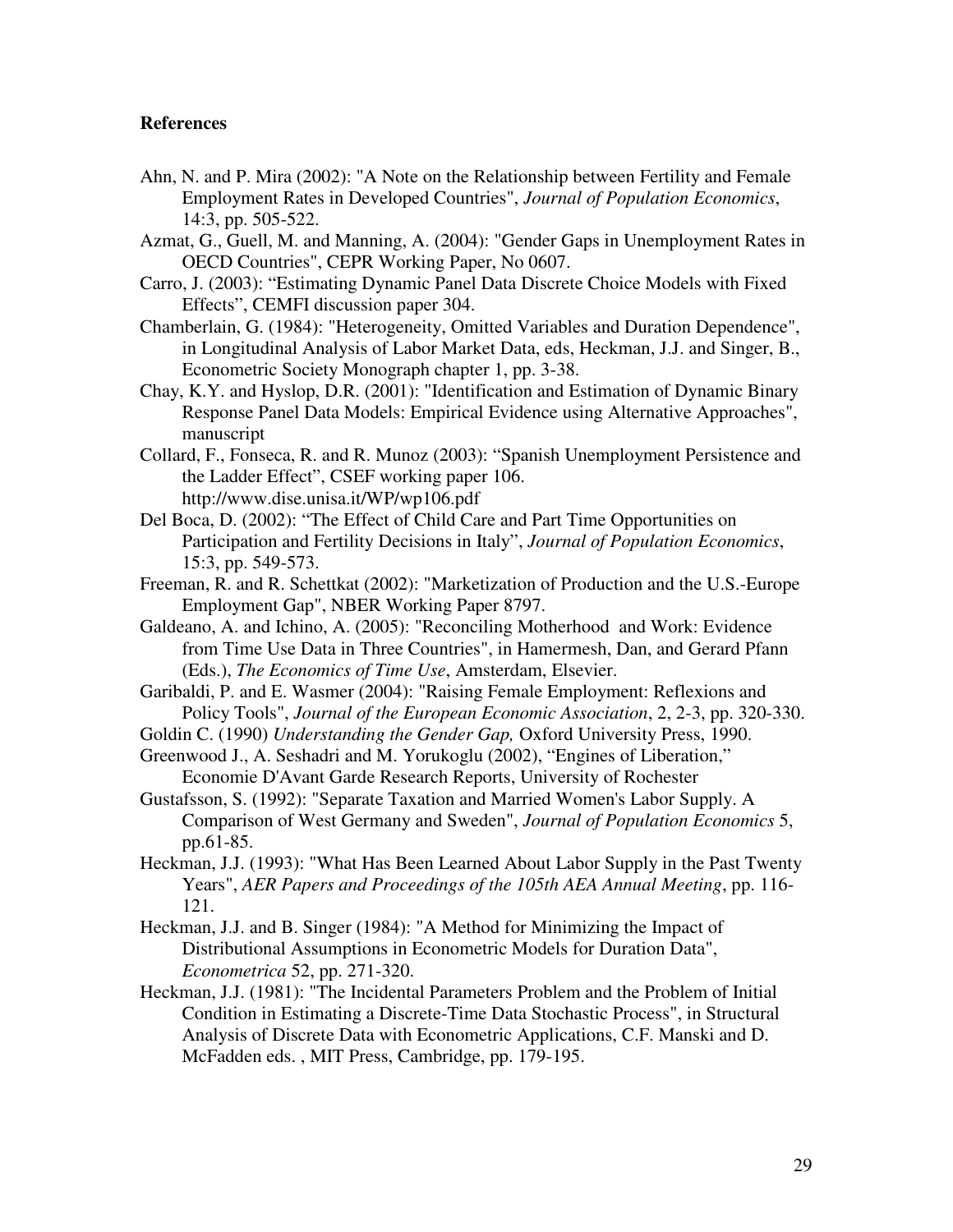- Heckman, J.J. and Willis, R. (1977): "A Beta-Logistic Model for the Analysis of Sequential Labor Force Participation by Married Women", *Journal of Political Economy*, 85(1). pp. 27-58.
- Honore, B.E. and Kyriazidou, E. (2000): "Panel Data Discrete Choice Models with Lagged Dependent Variables", *Econometrica*, 68, pp. 839-874.
- Hyslop, D.R. (1999): "State Dependence, Serial Correlation and Heterogeneity in Intertemporal labour Supply Participation of Married Women", *Econometrica* 67:6, pp.1255-1294.
- Layard, R., Nickell, S. and Jackman, R. (1991): "Unemployment: Macroeconomic Performance and the Labour Market", Oxford University Press.
- MOCHO (2004): "The Rationale of Motherhood Choices: Influences of Employment Conditions and of Public Policies", Final report.
- Mundlack, Y.(1978), "On the pooling of time series and cross-sectional data", *Econometrica*, 46, 69-86.
- OECD (2003): "Taxing Wages 2001-2002", Paris, p. 40.
- Pissarides, C., Garibaldi, P., Olivetti, Petrongolo, B. and E. Wasmer (2003): "Women in the Labour Force: How Well is Europe Doing?", paper presented at the 5th European Conference of the Fondazione Debenedetti, www.frdb.org.
- Sleebos (2003): "Low Fertility Rates in OECD Countries", OECD Labour Market and Social Policy Occasional Papers, 15.

 Smith J.P. and Ward M. P. (1985) "Time-Series Growth in the Female Labor Force." *Journal of Labor Economics,* 3: 59-90.

Wooldridge, J.M.. (2005), "Simple Solutions to the Initial Conditions Problem in Dynamic, Nonlinear Panel Data Models with Unobserved Heterogeneity", *Journal of Applied Econometrics*.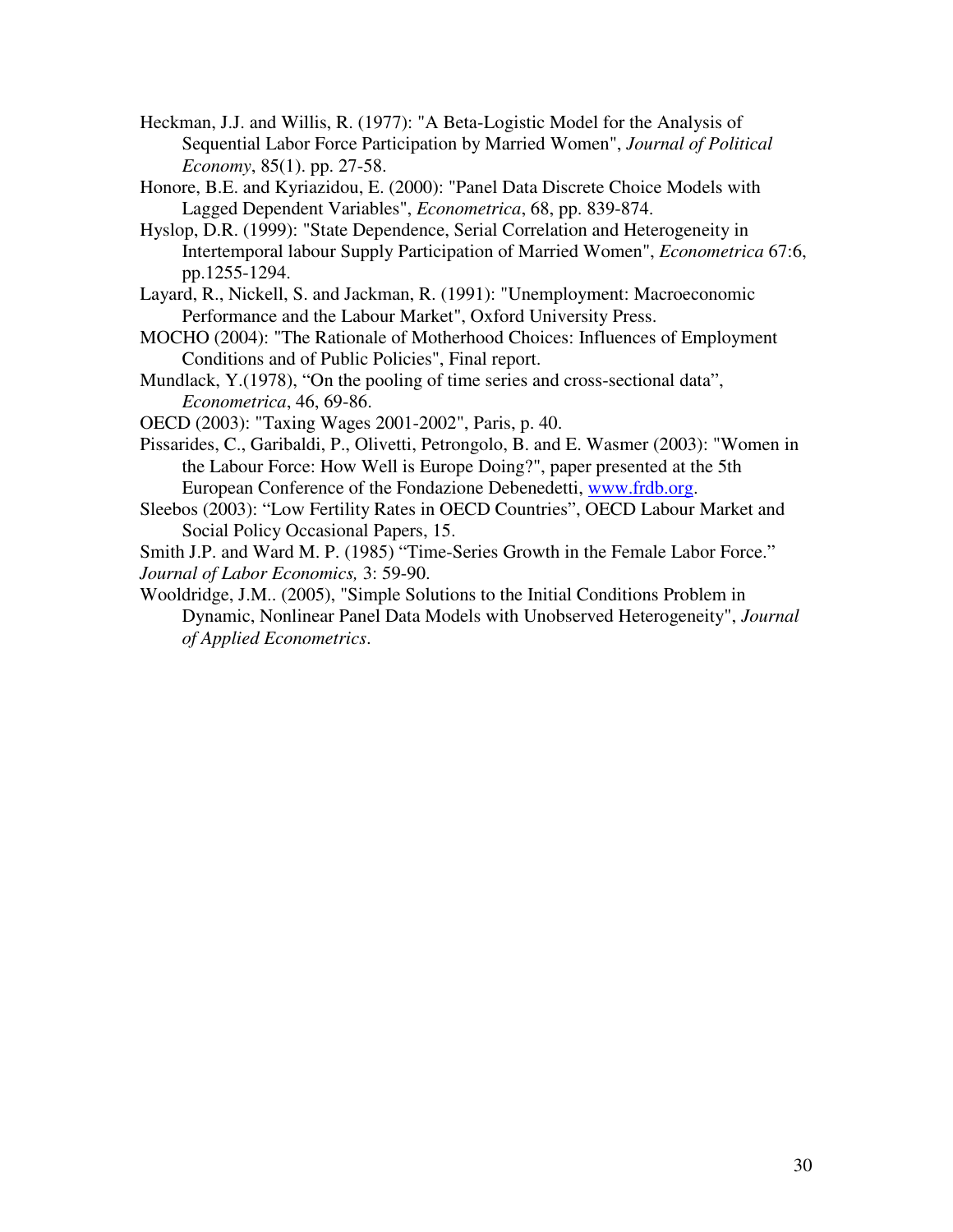# **Appendix A: Construction of Analytic Files**

# **A.1 European Community Household Balanced Panel**

We use the full panel of the ECHP (1994-2001) selecting females who are aged 20-45 years old at the first year and who are married or cohabiting, which we refer as married. For the main part of the analysis we focus on a balanced panel of married females with husbands continuously employed during the eight years of the panel. Table A1.1 shows the sample size that emerges out of this selection starting from the total sample of married females.

| Table A1.1. Sample Selection |                    |         |        |       |       |         |       |
|------------------------------|--------------------|---------|--------|-------|-------|---------|-------|
|                              | <b>Netherlands</b> | Denmark | France | Italy | Spain | Germany | U.K.  |
| <b>Total Sample</b>          | 37371              | 21721   | 46695  | 59059 | 51262 | 47115   | 32922 |
| Females aged 20-45           | 14721              | 7917    | 16682  | 20278 | 17924 | 18673   | 11758 |
| <b>Balanced Sample</b>       | 5768               | 3920    | 8648   | 10320 | 8296  | 10168   | 6584  |
| % of Obs. Dropped            | 60.82              | 50.49   | 48.16  | 49.11 | 53.72 | 45.55   | 44.00 |
| Husbands Employed            | 4928               | 3464    | 6576   | 8240  | 5560  | 7256    | 4744  |
| % of Obs. Dropped            | 14.56              | 11.63   | 23.96  | 20.16 | 32.98 | 28.64   | 27.95 |
| Final Sample                 | 4696               | 3384    | 6264   | 8024  | 5360  | 6800    | 4336  |

Table A1.2 compares the mean characteristics between the balanced and unbalanced sample, and between the sample with husbands continuously employed or not. We report the following characteristics: employment, age, high education, health status, and number of kids. Comparing the balanced with the unbalanced sample we do not observe overall big differences. Employment rates differences are of the order of a third or less of 1 percentage point, except for Denmark which is slightly higher. This indicates that attrition and non-response does not seem to be associated with some of the important variables used in the analysis, including employment.

The comparison between the samples with husbands continuously employed during the eight waves and the one in which husbands face employment transitions reveals some differences. In Denmark, France, and the U.K., females with husbands working during all years have higher employment rates. They are also more educated, they report worse health, and they have fewer kids (except in the UK). In Germany, there seems to be no difference along all these dimensions.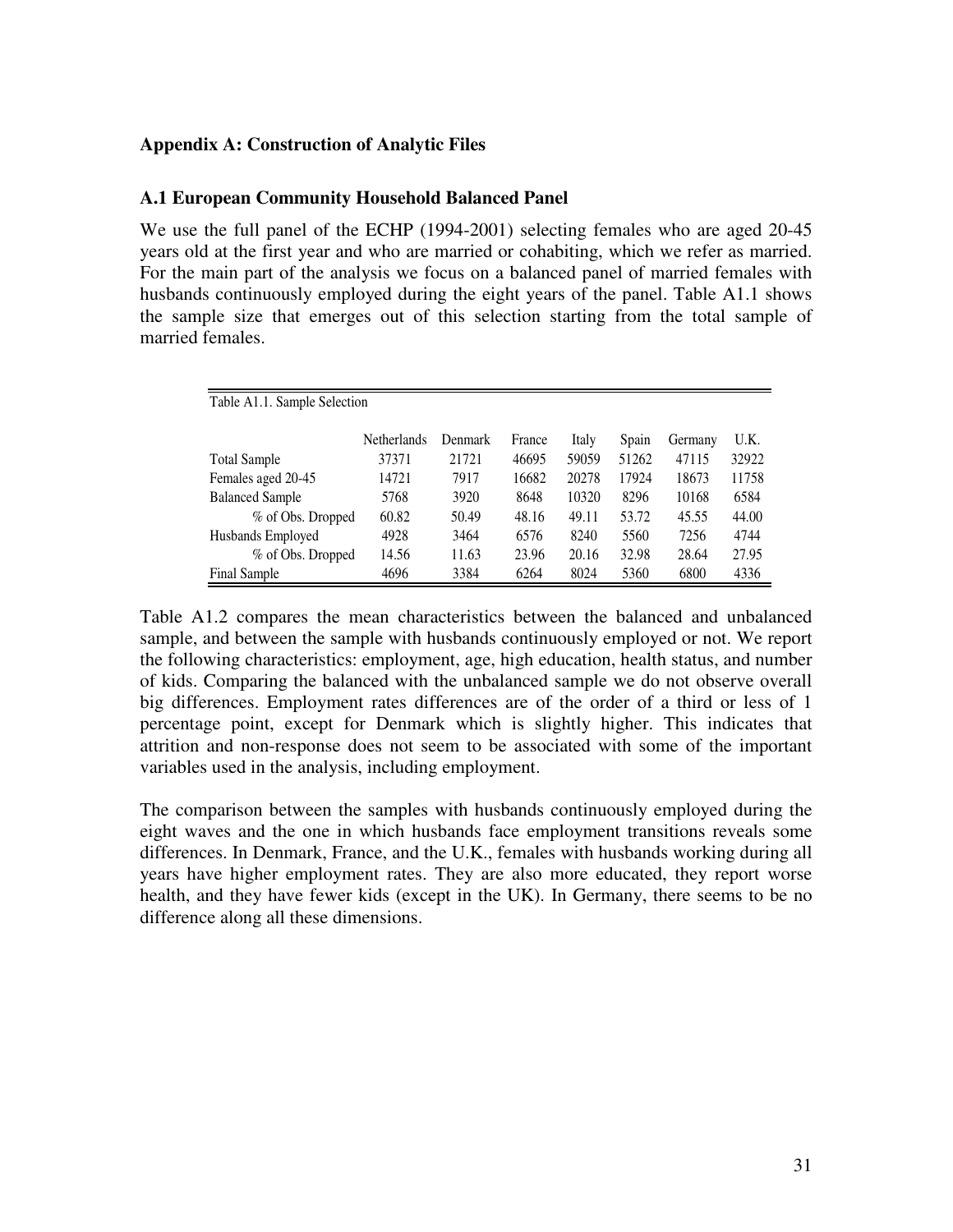|                      | Netherlands | Denmark | France | Italy | Spain | Germany | U.K.  |
|----------------------|-------------|---------|--------|-------|-------|---------|-------|
| Unbalanced           | 0.526       | 0.692   | 0.631  | 0.514 | 0.386 | 0.649   | 0.636 |
|                      | 34.09       | 34.41   | 34.36  | 35.41 | 35.57 | 33.24   | 33.49 |
|                      | 0.183       | 0.340   | 0.209  | 0.070 | 0.190 | 0.168   | 0.273 |
|                      | 2.050       | 1.955   | 2.145  | 2.225 | 2.086 | 2.441   | 2.097 |
|                      | 1.315       | 1.436   | 1.517  | 1.351 | 1.580 | 1.199   | 1.388 |
| <b>Balanced</b>      | 0.516       | 0.759   | 0.679  | 0.478 | 0.321 | 0.628   | 0.650 |
|                      | 35.08       | 34.22   | 34.61  | 35.73 | 34.78 | 34.38   | 33.84 |
|                      | 0.183       | 0.467   | 0.265  | 0.081 | 0.179 | 0.208   | 0.304 |
|                      | 1.969       | 1.876   | 2.043  | 2.209 | 2.008 | 2.387   | 2.034 |
|                      | 1.505       | 1.531   | 1.619  | 1.516 | 1.580 | 1.335   | 1.356 |
|                      |             |         |        |       |       |         |       |
| Husband not employed | 0.505       | 0.509   | 0.598  | 0.438 | 0.316 | 0.604   | 0.504 |
| continuously         | 34.25       | 34.07   | 34.65  | 37.28 | 34.07 | 34.45   | 33.84 |
|                      | 0.171       | 0.281   | 0.251  | 0.015 | 0.108 | 0.220   | 0.248 |
|                      | 2.019       | 2.070   | 2.108  | 2.362 | 2.082 | 2.407   | 2.126 |
|                      | 1.314       | 1.105   | 1.587  | 1.458 | 1.532 | 1.354   | 1.526 |
| Husband employed     | 0.518       | 0.792   | 0.704  | 0.488 | 0.324 | 0.637   | 0.707 |
| continuously         | 35.22       | 34.24   | 34.59  | 35.34 | 35.12 | 34.36   | 33.84 |
|                      | 0.185       | 0.492   | 0.270  | 0.097 | 0.214 | 0.204   | 0.325 |
|                      | 1.961       | 1.850   | 2.023  | 2.171 | 1.971 | 2.379   | 1.998 |
|                      | 1.537       | 1.587   | 1.629  | 1.531 | 1.603 | 1.327   | 1.290 |

#### Table A1.2. Mean Characteristics by sample type

Note: Mean characteristics for employment, age, high education, health status (1=very good, 5=bad) and number of kids

## **A.2 Multinational Time Use Study**

We used release World5.5 of the Multinational Time Use Study available at (http://www.iser.essex.ac.uk). We use micro-data from 1995 in the U.K. and the Netherlands, 1998 in France, 1992 in Germany and 1989 in Italy. The MTUS contains harmonized aggregated time spent per day in 41 categories as well as a limited set of characteristics that can be exploited. The Dutch survey reports daily averages over a week while for the other countries, data is reported for a particular day. We selected married or cohabiting males or females aged 20 to 45 who are not in school. We also selected on diaries reported during weekdays or week average. We used sampling weights in Table 3.

After deleting observations with important missing information, we are left with the following number of observations.

| survey      | male  | female | Total  |
|-------------|-------|--------|--------|
| France      | 1,204 | 1,400  | 2,604  |
| Netherlands | 436   | 558    | 994    |
| UK          | 142   | 169    | 311    |
| Italy       | 1,551 | 1,815  | 3,366  |
| Germany     | 1,599 | 1,839  | 3,438  |
| Total       | 4,932 | 5,781  | 10,713 |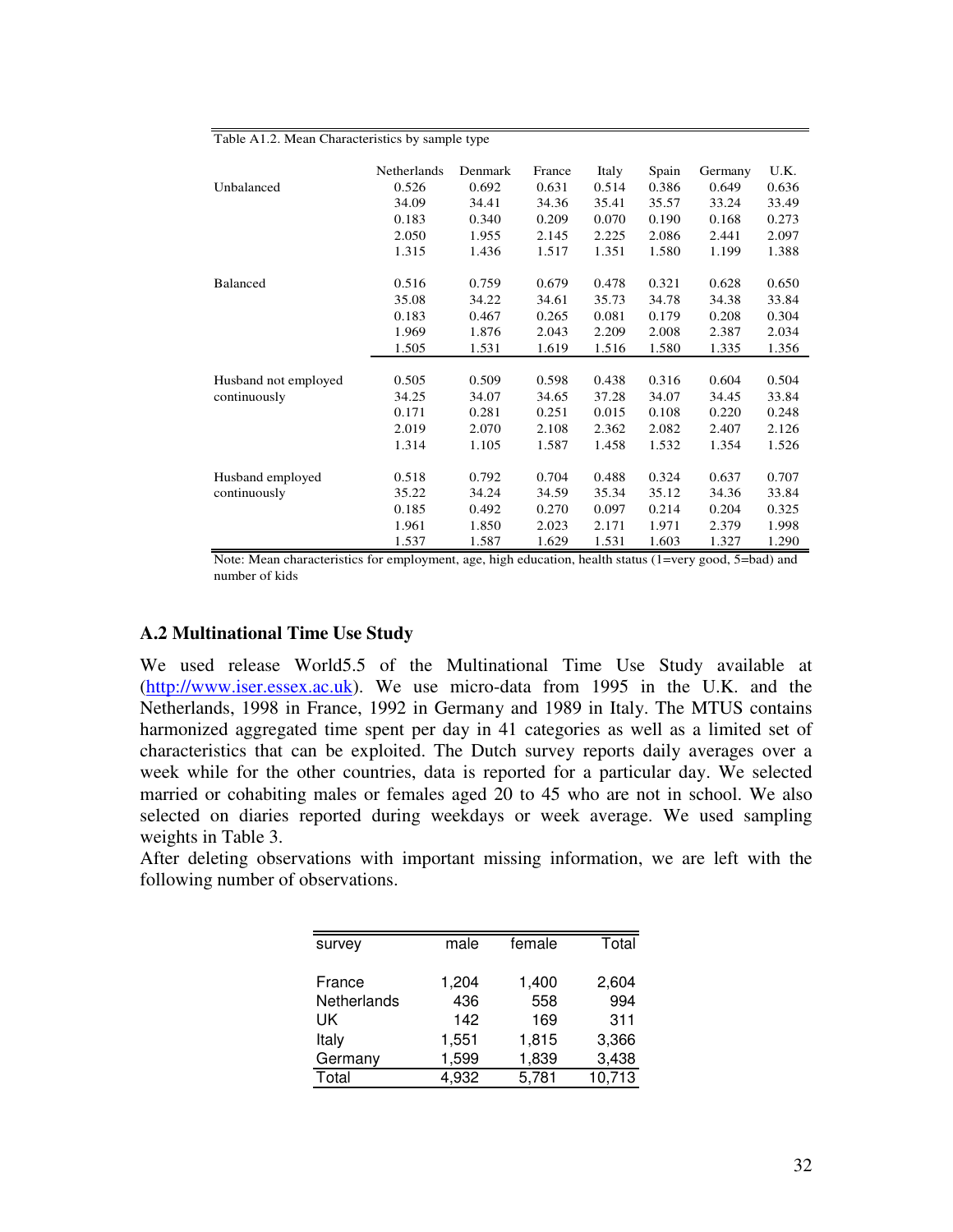# **A.3 Regional Panel from ECHP**

We construct the regional panel for Italy, Spain, and Germany using all females aged 18- 64 for each country, that is we do not make restrictions on the family structure and we consider the unbalanced panel. The wages at the regional level are constructed as follows: using the calendar of activities we obtain the number of months each female has spent in employment, unemployment and inactivity during the previous year. We then construct the monthly wage by dividing the total earnings during the previous year by the number of months spent in employment, which we express in 1994 prices using the CPI. We then obtain the mean wage by region and year for each country by collapsing the female wage information at the regional level. We follow the same procedure to construct the mean earnings at the regional level by education level and by public sector employment. We use these variables to construct the high vs. low education earnings ratio, and the public vs. private sector. The time series at the regional level were smoothed using a moving average when there were few observations in cells. Finally, using the individual information on part-time and public employment we construct the share of females at the regional level in part-time and in public employment by year.

# **A.4 World Value Survey for Italy**

We use information from the World Values Survey (WVS) for Italy in 1999 on the extent to which individuals agree with the following statement: "When jobs are scarce men should have more right to a job than women". Possible answers include "Agree", "Disagree", "Neither". The total sample is 2000 individuals of which 1041 are females. We distinguish between North, Centre, and South using the regional information which is grouped using the NUTS regional codes. The low education group includes those who completed elementary school, or lower, and those who did not complete secondary school. The middle education group contains those who completed secondary education (either technical or university preparation), and the high education refers to those who have some university educaton without degree and the university graduates.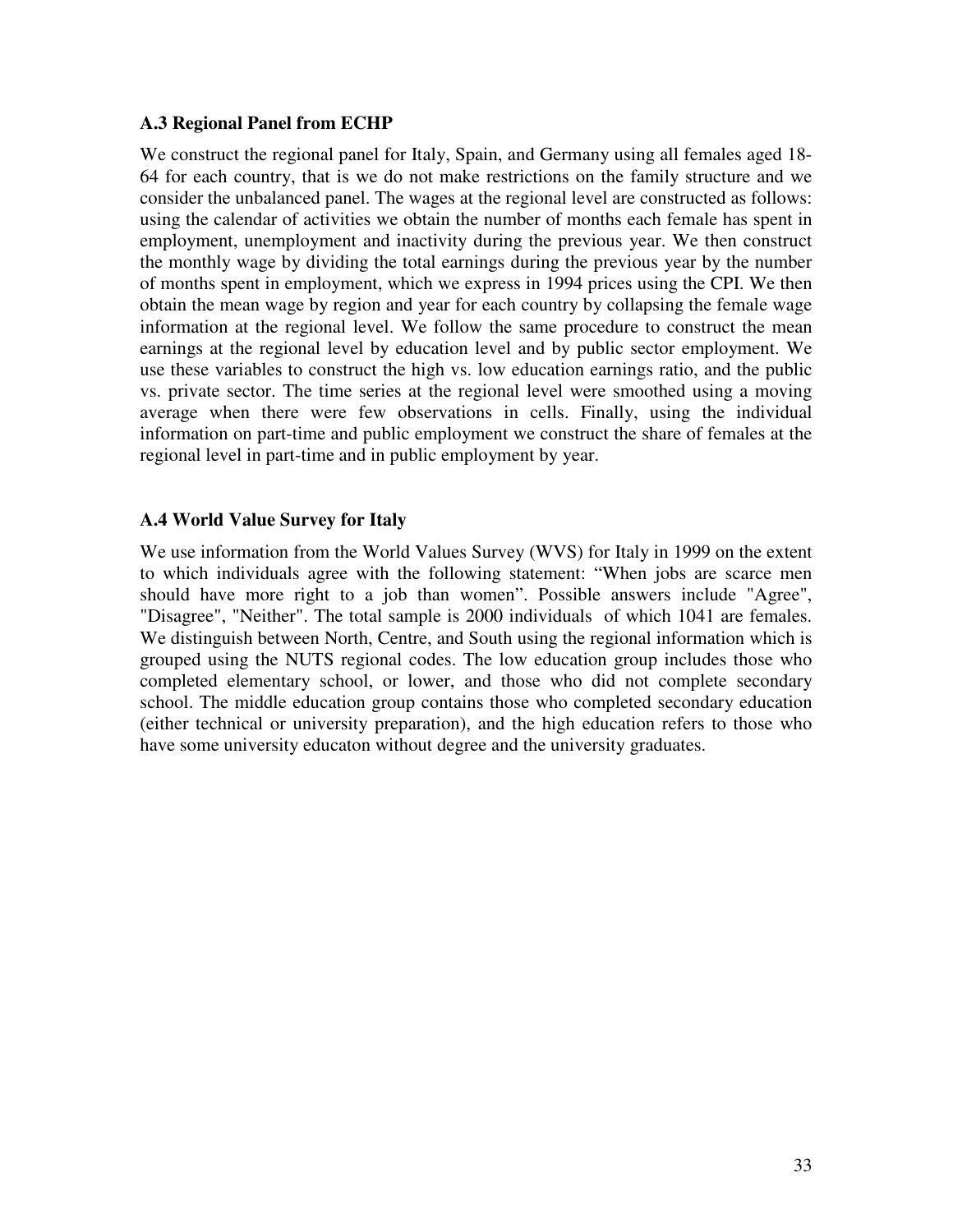# **Figures**



**Figure 1 Simulation of the Effect of a First Birth for a Mother Aged 25-30 with Average Characteristics on Employment (working more than 15 hrs per week)**

**Notes:** Based on simulated probabilities for a married female with average employment probability. 5000 replications used and employment rates weighted over the various unobserved heterogeneity types.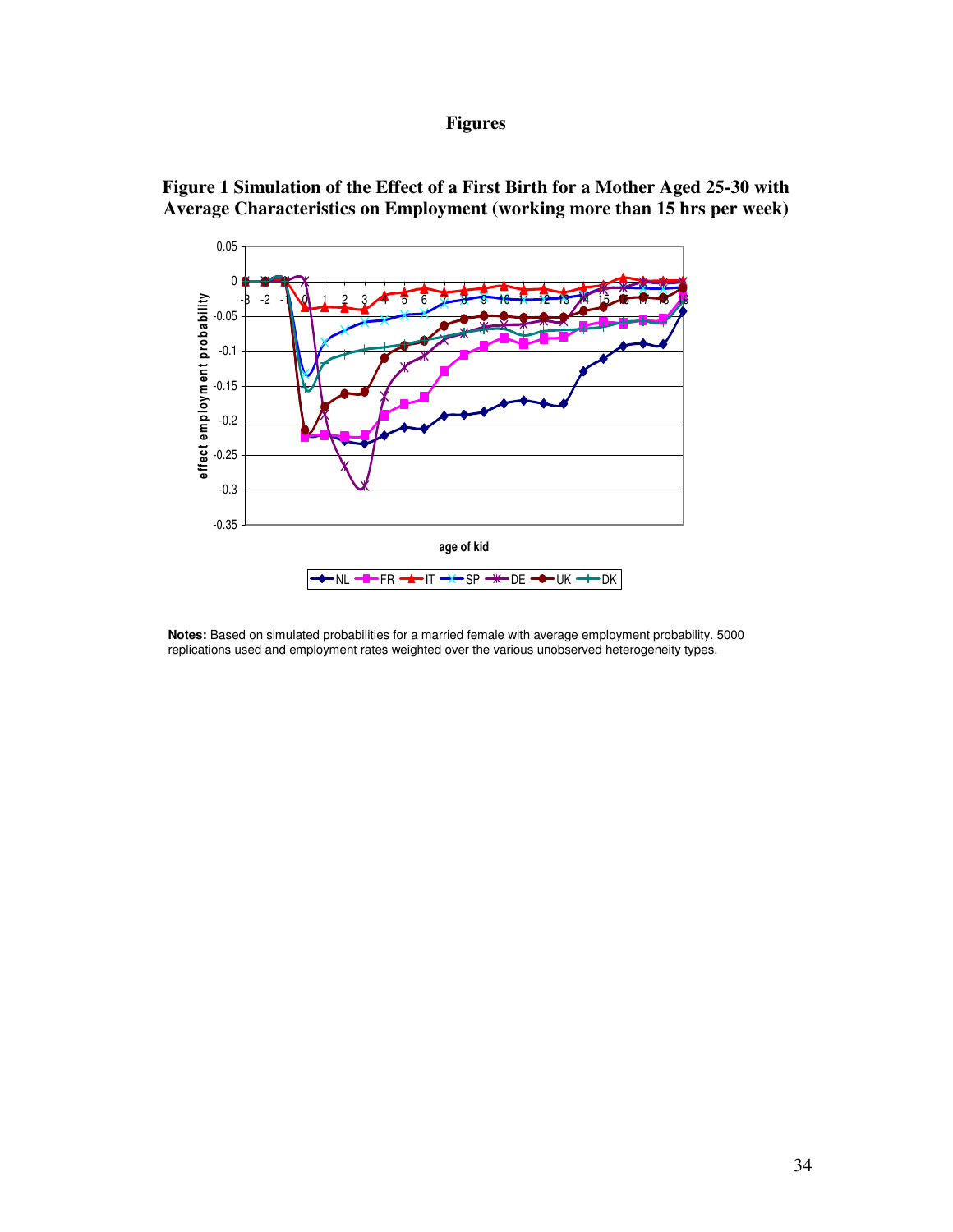**Figure 2 Simulation of the Effect of a First Birth for a Mother Aged 25-30 with Average Characteristics on Employment Rate (working more than 1 hr per week)** 



**Notes:** Based on simulated probabilities for a married female with average employment probability. 5000 replications used and employment rates weighted over the various unobserved heterogeneity types.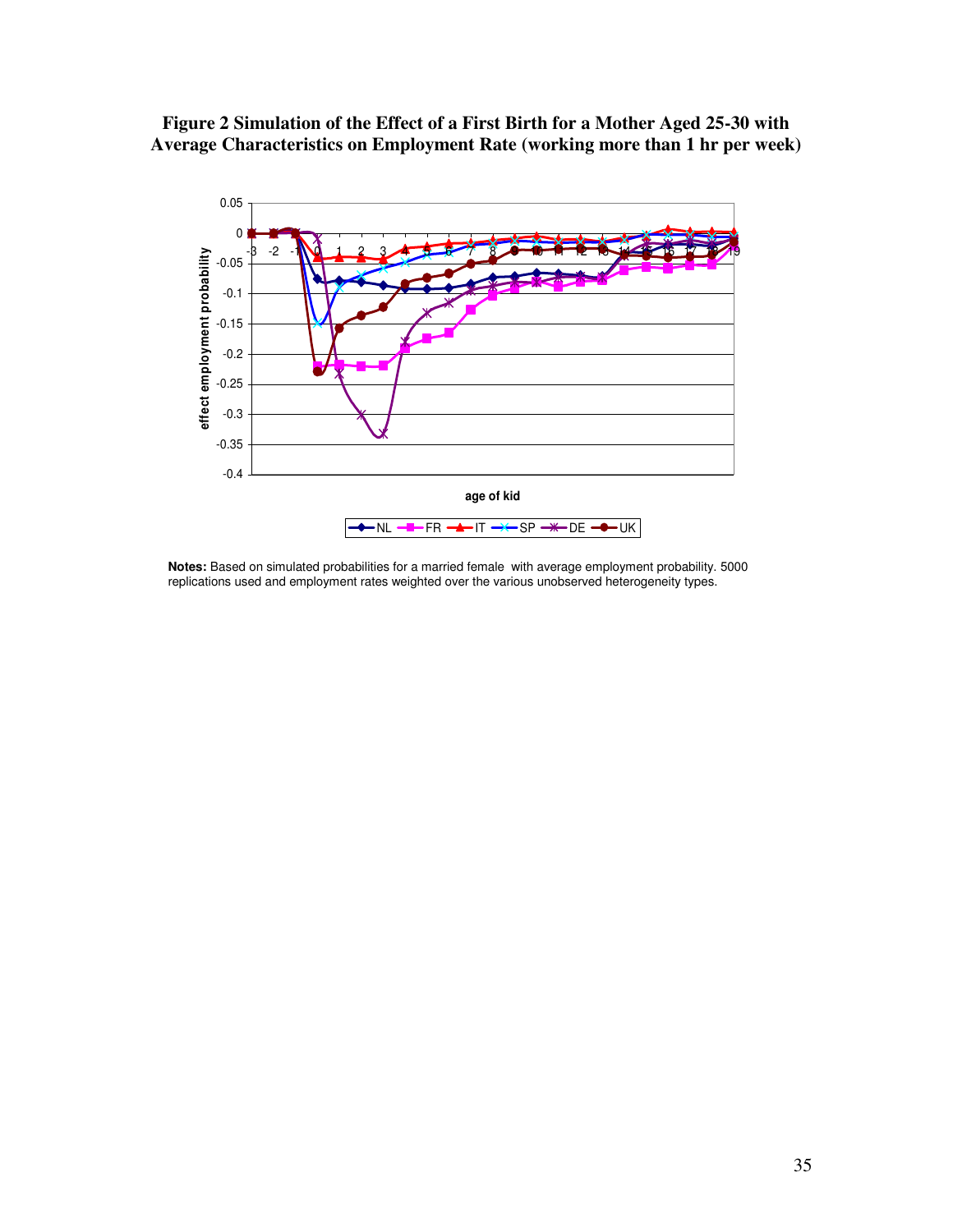# **Tables**

| Country            | (1994 Estat) | (2001 Estat) | 1994  | 1995  | 1996  | 1997  | 998   | 999   | 2000  | 2001  |
|--------------------|--------------|--------------|-------|-------|-------|-------|-------|-------|-------|-------|
| <b>Netherlands</b> | 0.603        | 0.725        | 0.509 | 0.509 | 0.513 | .503  | 0.552 | 0.552 | 0.579 | 0.600 |
| France             | 0.670        | 0.711        | 0.706 | 0.709 | 0.724 | 0.687 | 0.686 | 0.690 | 0.701 | 0.718 |
| Italy              | 0.463        | 0.528        | 0.490 | 0.493 | 0.489 | 0.491 | 0.488 | 0.520 | 0.517 | 0.512 |
| Spain              | 0.389        | 0.529        | 0.330 | 0.336 | 0.328 | 0.352 | 0.366 | 0.378 | 0.400 | 0.427 |
| Germany            | 0.658        | 0.716        | 0.638 | 0.641 | 0.633 | 0.626 | 0.627 | 0.648 | 0.655 | 0.675 |
| United Kingdom     | 0.692        | 0.735        | 0.694 | 0.708 | 0.723 | 0.710 | 0.718 | 0.720 | 0.742 | 0.725 |
| Denmark            | 0.751        | 0.806        | 0.792 | 0.752 | 0.754 | 0.778 | 0.783 | 0.780 | 0.790 | 0.775 |

# **Table 1 Evolution of Employment Rates in the 1994-2001 Panel**

**Source:** Eurostat based on females aged 25-54 years old. ECHP (1994-2001) based on a balanced sample of married females aged 25- 45 in 1994

# **Table 2 Employment Rates by Education and the Presence of Kids aged 0-5**

|                |         | Low Education |         | <b>Medium Education</b> |         | <b>High Education</b> |  |
|----------------|---------|---------------|---------|-------------------------|---------|-----------------------|--|
| Country        | no kids | with kids     | no kids | with kids               | no kids | with kids             |  |
| Netherlands    | 0.340   | 0.389         | 0.522   | 0.458                   | 0.756   | 0.735                 |  |
| France         | 0.597   | 0.384         | 0.751   | 0.599                   | 0.906   | 0.770                 |  |
| Italy          | 0.352   | 0.281         | 0.610   | 0.578                   | 0.783   | 0.756                 |  |
| Spain          | 0.287   | 0.165         | 0.374   | 0.401                   | 0.615   | 0.665                 |  |
| Germany        | 0.601   | 0.418         | 0.658   | 0.441                   | 0.886   | 0.554                 |  |
| United Kingdom | 0.762   | 0.538         | 0.785   | 0.487                   | 0.864   | 0.627                 |  |
| Denmark        | 0.638   | 0.458         | 0.699   | 0.792                   | 0.906   | 0.860                 |  |

**Notes**: employment rates by level of education and the presence of kids 0-5 years old. Pooled over all waves.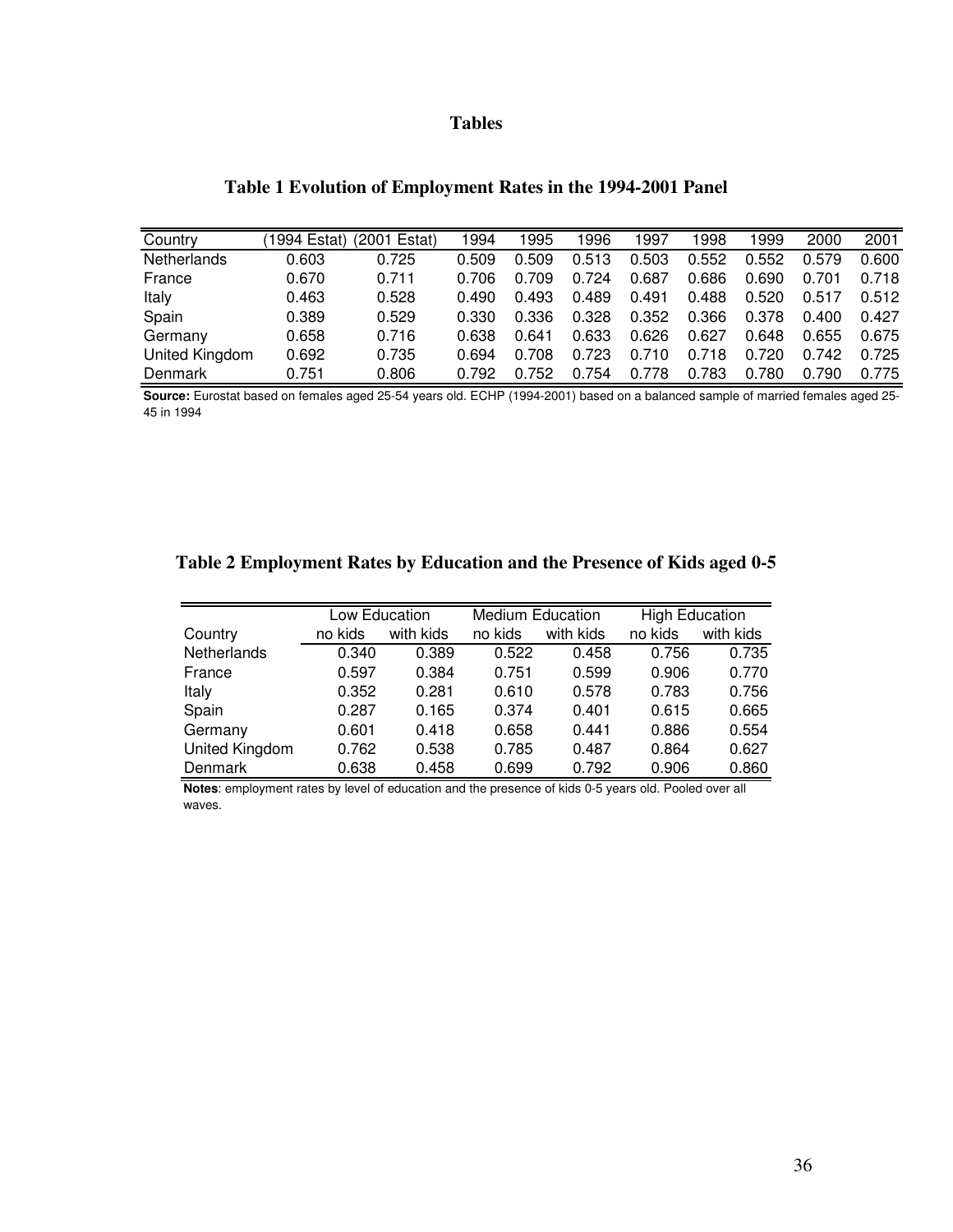|                    | avg. hours                  | not working |              | working      |                      |
|--------------------|-----------------------------|-------------|--------------|--------------|----------------------|
| country            | per day                     | no kids     | kids         | no kids      | kids                 |
| France             | market<br>home<br>childcare | 3.76        | 4.51<br>1.86 | 7.46<br>1.97 | 5.87<br>2.46<br>1.20 |
| Netherlands market | home<br>childcare           | 2.13        | 3.59<br>1.62 | 4.76<br>1.67 | 3.02<br>2.53<br>1.31 |
| UK                 | market<br>home<br>childcare | 3.50        | 3.49<br>3.51 | 7.25<br>1.45 | 4.57<br>2.67<br>2.26 |
| Italy              | market<br>home<br>childcare | 6.50        | 6.70<br>1.56 | 6.10<br>3.35 | 5.12<br>4.10<br>1.09 |
| Germany            | market<br>home<br>childcare | 3.75        | 4.02<br>3.29 | 7.48<br>1.61 | 4.49<br>2.56<br>2.20 |

**Table 3 Time Use on Market, Home Production and Childcare across Countries**

**Notes:** Own calculations from MTUS. Employment question refers to the previous week. Kids refer to the presence of kids under the age of 5. Women aged 25-45.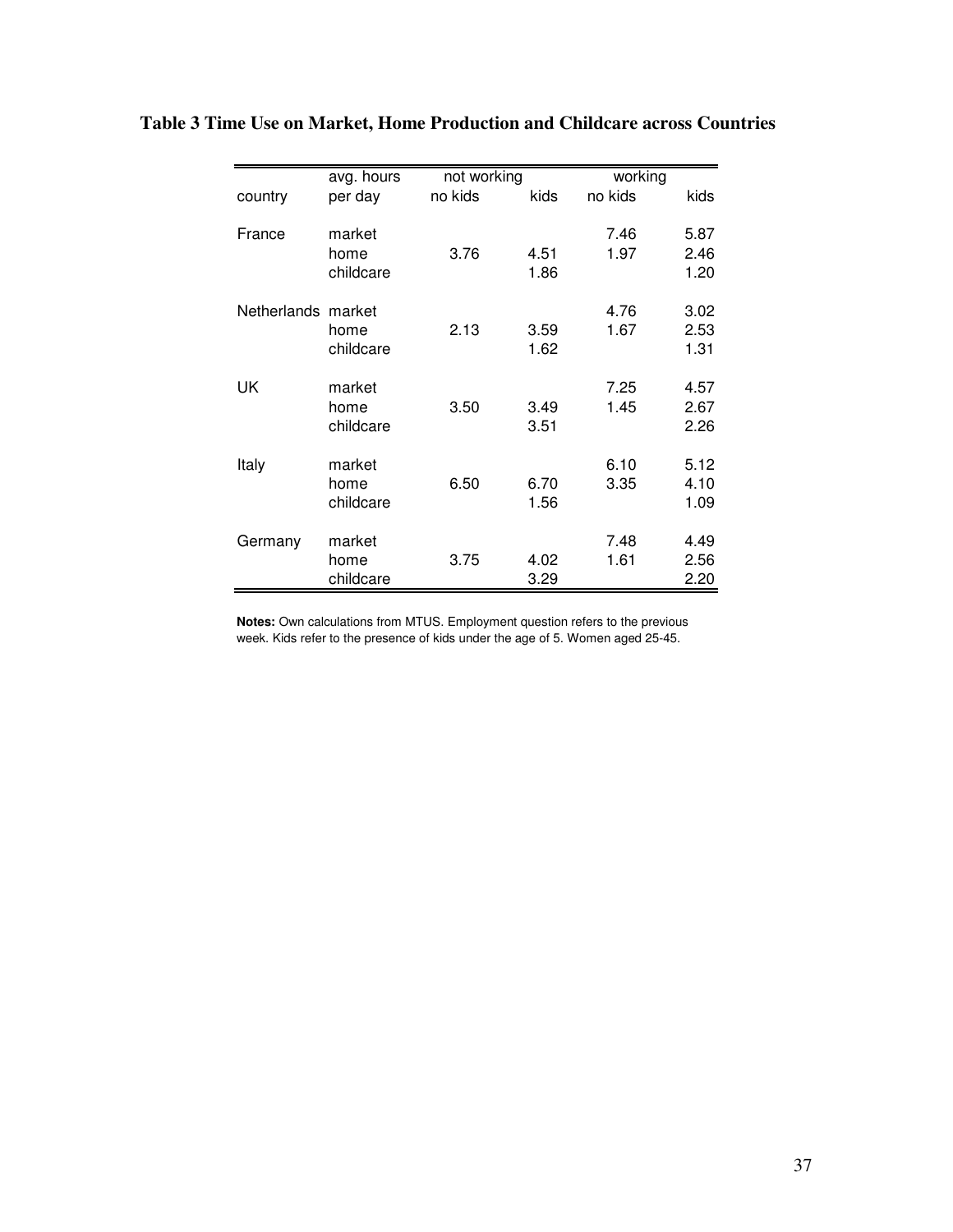| <b>Birth Grants</b>      | Application                                                          | Amount                                               | Duration                              |
|--------------------------|----------------------------------------------------------------------|------------------------------------------------------|---------------------------------------|
|                          |                                                                      |                                                      |                                       |
| Denmark                  | Birth of more than 1 child                                           | 64 per month/child                                   | Up to 7 years old                     |
| France                   | From 1st Child                                                       | 148 per month/child                                  | Up to 3 years old                     |
| Germany                  | From 1st Child                                                       | 304 per month/child                                  | Up to 2 years old                     |
| Italy                    | None                                                                 |                                                      |                                       |
| Netherlands              | None                                                                 |                                                      |                                       |
| Spain                    | None                                                                 |                                                      |                                       |
| United Kingdom           | For each child if in receipt                                         | Payment of 124 for                                   |                                       |
|                          | of income-related benefits                                           | each baby expected                                   |                                       |
|                          | Source: MISSOC (1998), Eurostat. Amounts reported in ECU.            |                                                      |                                       |
| <b>Family Allowances</b> | Application                                                          | Amount                                               | Duration                              |
| Denmark                  | From 1st Child                                                       | 122-259 per month for each<br>child depending on age | 18 years old                          |
| France                   | From 2nd Child                                                       | 103-632 per month depending<br>on number of children | 19 years old                          |
| Germany                  | From 1st Child                                                       | 111-177 per month depending<br>on number of children | 18 years old                          |
| Italy                    | From 1st Child                                                       | 77-130 per month depending<br>on family income       | 18 years old                          |
| Netherlands              | From 1st Child                                                       | 47-67 per month for each<br>child depending on age   | 17 years old                          |
| Spain                    | From 1st Child                                                       | 18-36 per month for each child                       | 18 years old                          |
| United Kingdom           | From 1st Child                                                       | 72 per month for eldest child                        | 16 years old                          |
|                          | Source: MISSOC, (1998) Eurostat. Amounts reported in ECU.            | 58 for each other child                              |                                       |
| Maternity/ child care    | Duration of maternity                                                | Maternity benefits                                   | Total duration of                     |
| leave for 1999/2000      | leave (weeks)                                                        | (% if average wages)                                 | maternity/child-care<br>leave (weeks) |
| Denmark                  | 30                                                                   | 100                                                  | 82                                    |
| France                   | 16                                                                   | 100                                                  | 162                                   |
| Germany                  | 14                                                                   | 100                                                  | 162                                   |
| Italy                    | 21.5                                                                 | 80                                                   | 64.5                                  |
| Netherlands              | 16                                                                   | 100                                                  | 68                                    |
| Spain                    | 16                                                                   | 100                                                  | 164                                   |
| United Kingdom           | 18                                                                   | 44                                                   | 44                                    |
|                          | Source: CESifo - Dice based on OECD Employment Outlook 2001, p. 144. |                                                      |                                       |
| Child care               |                                                                      | Coverage (Opening hours)                             |                                       |
|                          | 0-3 Yrs old                                                          | 3-6 Yrs old                                          |                                       |
| Denmark                  | 58% (11)                                                             | 90% (11)                                             |                                       |
| France                   | 39% (10.2)                                                           | $87%$ (8)                                            |                                       |
| Germany                  | $9\%$ (10)                                                           | 73% (6.7)                                            |                                       |
| Italy                    | 6% (10)                                                              | 95% (8)                                              |                                       |
| Netherlands              | $2.3\%$ (10.5)                                                       | 66% (5.5)                                            |                                       |
| Spain                    | 5% (7)                                                               | 77% (5)                                              |                                       |
| United Kingdom           | 2% (8)                                                               | $60\%$ (5.2)                                         |                                       |

# **Table 4 Child Benefits, Maternity Leave and Child Care across Countries**

Source: MOCHO (2004). Amounts reported in ECU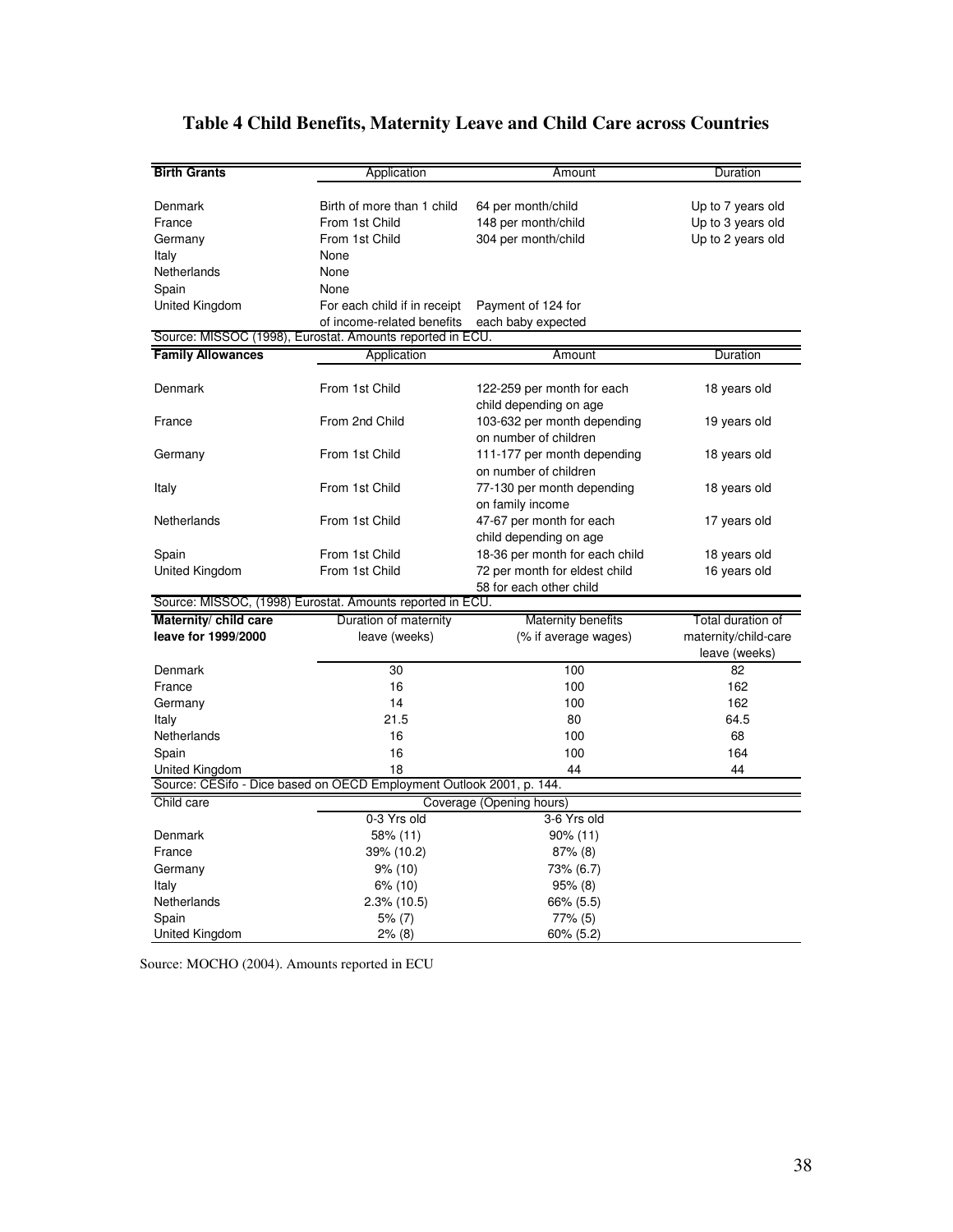|                |                     |       | % working at t as fraction |         |                                    |      |      |     |
|----------------|---------------------|-------|----------------------------|---------|------------------------------------|------|------|-----|
|                | employment mobility |       | of work status (t-1)       |         | $%$ for # of Transitions 1994-2001 |      |      |     |
| Country        | rate $(t)$          | index | not working                | working |                                    |      | 2    | 3   |
| Netherlands    | 0.544               | 0.180 | 0.108                      | 0.929   | 62.7                               | 22.8 | 7.7  | 6.8 |
| France         | 0.702               | 0.188 | 0.133                      | 0.945   | 68.8                               | 14.4 | 12.0 | 4.7 |
| Italy          | 0.501               | 0.125 | 0.066                      | 0.940   | 76.3                               | 10.3 | 8.4  | 5.1 |
| Spain          | 0.370               | 0.172 | 0.075                      | 0.903   | 69.3                               | 15.1 | 7.8  | 7.9 |
| Germany        | 0.644               | 0.259 | 0.171                      | 0.912   | 57.5                               | 17.4 | 15.2 | 9.9 |
| United Kingdom | 0.721               | 0.278 | 0.204                      | 0.926   | 57.2                               | 20.7 | 12.9 | 9.2 |
| Denmark        | 0.773               | 0.150 | 0.114                      | 0.964   | 78.7                               | 10.4 | 6.9  | 4.0 |

**Notes:** Calculations from ECHP balanced panel 1994-2001. Pooled transitions and mobility index defined as in Shorrocks (1978).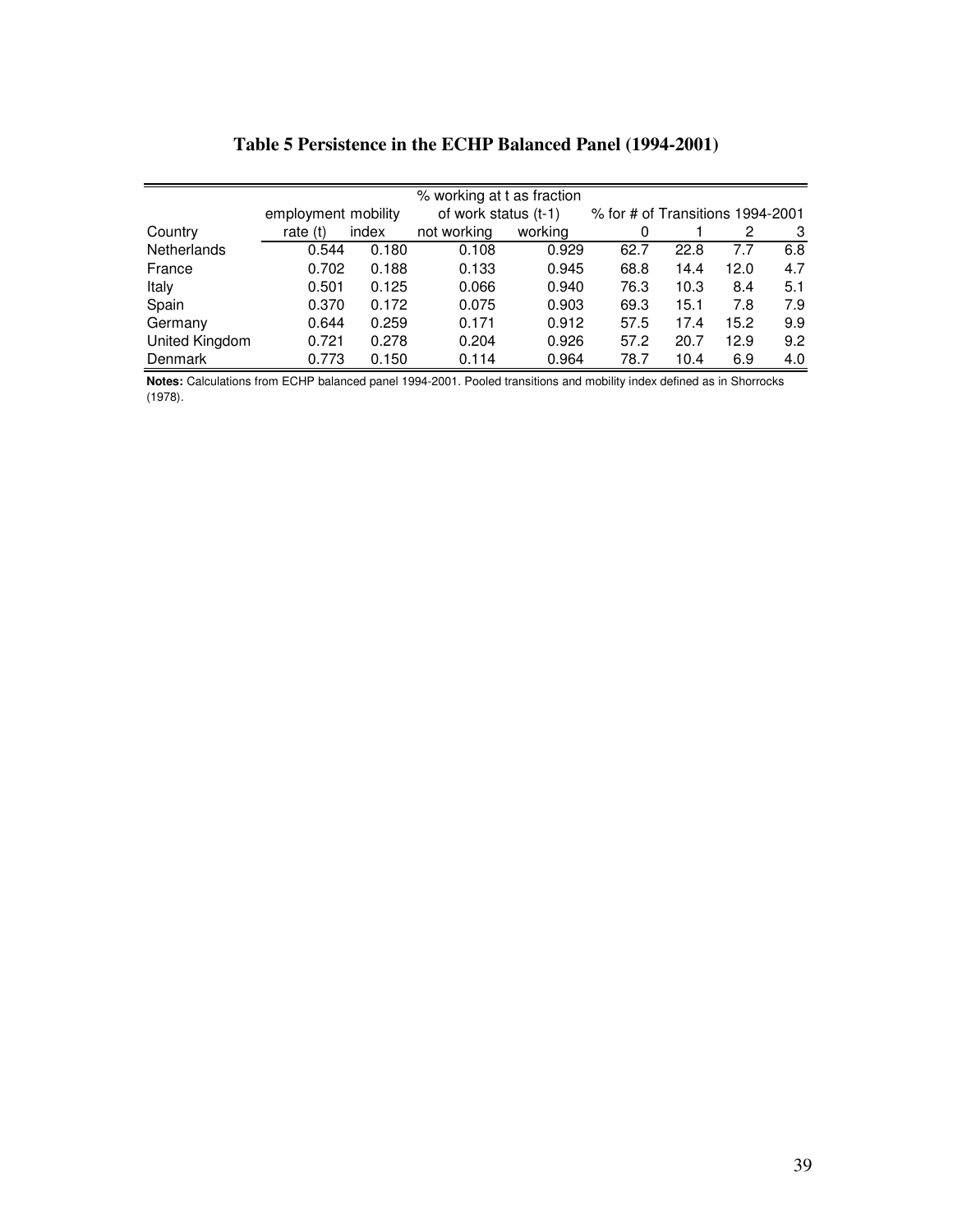|                        | <b>Netherlands</b> | France      | Italy        | Spain       | Germany     | UK          | Denmark     |
|------------------------|--------------------|-------------|--------------|-------------|-------------|-------------|-------------|
|                        | Avg. PE            | Avg. PE     | Avg. PE      | Avg. PE     | Avg. PE     | Avg. PE     | Avg. PE     |
| $30$                   | $-0.079$ **        | $-0.030$    | $-0.003$     | $-0.046$ ** | $-0.002$    | 0.007       | $-0.045$ ** |
| $35 - 40$              | $0.045$ **         | 0.004       | $0.024$ *    | $0.030**$   | 0.016       | $-0.006$    | 0.002       |
| $40+$                  | $0.109$ **         | $-0.008$    | $0.052$ **   | $0.097$ **  | 0.019       | 0.009       | 0.019       |
| mided                  | $0.055$ **         | 0.022       | $0.061$ **   | $0.079$ **  | 0.016       | $-0.013$    | 0.010       |
| highed                 | $0.116$ **         | $0.079$ **  | $0.182$ **   | $0.140**$   | $0.107$ **  | 0.023       | $0.069$ **  |
| health good            | $-0.018$           | $-0.010$    | 0.011        | $-0.003$    | 0.008       | 0.007       | $-0.009$    |
| health bad             | $-0.066$ **        | $-0.024$ *  | 0.012        | $0.024$ *   | $-8.5E-05$  | $-0.022$    | $-0.026$ *  |
| trans. Income husb     | $-0.017$           | $-0.003$    | $-0.090$ *   | 0.065       | $-0.184$ ** | $-0.034$    | $-0.004$    |
| 1st birth              | $-0.180**$         | $-0.226$ ** | $-0.043$ *   | $-0.116$ ** | 0.038       | $-0.231$ ** | $-0.142$ ** |
| $2nd + birth$          | $-0.117$ **        | $-0.246$ ** | $-0.018$     | $-0.046$    | $-0.056$ *  | $-0.166$ ** | $-0.074$ ** |
| #kids 1-3              | $-0.108$ **        | $-0.094$ ** | $-0.027$ *   | $-0.035$ *  | $-0.183$ ** | $-0.099$ ** | $-0.029$ ** |
| #kids $4-6$            | $-0.095$ **        | $-0.068$ ** | $-0.001$     | $-0.029$ *  | $-0.064$ ** | $-0.053$ ** | $-0.026$ ** |
| #kids 7-12             | $-0.082$ **        | $-0.040$ ** | $-0.009$     | $-0.015$    | $-0.041$ ** | $-0.035$ ** | $-0.023$ ** |
| # kids 13-18           | $-0.040**$         | $-0.025$ ** | $-5.2E - 05$ | $-0.010$    | $-0.002$    | $-0.019$    | $-0.019$    |
| perm. Income husb      | $-0.121$ *         | $-0.065$ ** | $-0.135$     | $-0.117$    | $-0.334$ ** | $-0.143$ ** | $-0.021$    |
| Cohort Year/1000       | $0.111**$          | 0.022       | $0.048$ **   | $0.107$ **  | $0.047$ **  | $0.063$ **  | 0.009       |
| LR Test Kids (DF=8)    | 32.73 **           | 16.90 **    | 12.92        | 9.41        | $13.83*$    | 45.85 **    | 25.54 **    |
| State-dependence       |                    |             |              |             |             |             |             |
| work $(t-1)$           | $0.309$ **         | $0.372$ **  | $0.234$ **   | $0.210**$   | $0.248$ **  | $0.305$ **  | $0.189**$   |
| Heterogeneity          |                    |             |              |             |             |             |             |
| Point 2 (Point $1=0$ ) | $-1.295$ **        | 1.628 **    | $-1.983$ **  | $-1.756$ ** | $-1.385**$  | $0.902$ **  | $-2.155$ ** |
| Prob <sub>2</sub>      | $0.127$ **         | $0.185**$   | $0.233$ **   | $0.479**$   | $0.211$ **  | $0.329$ **  | $0.340**$   |
| Point 3 (Prob)         | 1.539 **           | $-1.319**$  | $1.581**$    | $-3.654$ ** | $1.409**$   | $-1.242$ ** | $2.181**$   |
| Prob <sub>3</sub>      | $0.341$ **         | $0.132**$   | $0.150**$    | $0.178$ **  | $0.203$ **  | $0.141$ **  | $0.343$ **  |
| share unobserved het   | $0.653$ **         | $0.542$ **  | $0.760**$    | $0.769$ **  | $0.569$ **  | $0.456$ **  | $0.861$ **  |
| t-test initial cond.   | $9.67**$           | $10.27$ **  | 12.74 **     | $9.32**$    | $12.17**$   | $8.07***$   | $5.48$ **   |
| N                      | 587                | 783         | 1003         | 670         | 850         | 542         | 423         |
| LogLikelihood/N        | $-1.878$           | $-1.672$    | $-1.406$     | $-1.729$    | $-2.176$    | $-2.083$    | $-1.222$    |

# **Table 6 Dynamic Employment Equation Estimates using Wooldridge Initial Condition Solution**

**Notes**: Average partial effects (APE) based on Maximum likelihood estimates implementing the Wooldridge (2005) initial condition solution. APE are calculated using the numerical derivative of the predicted probability for each individual and type and then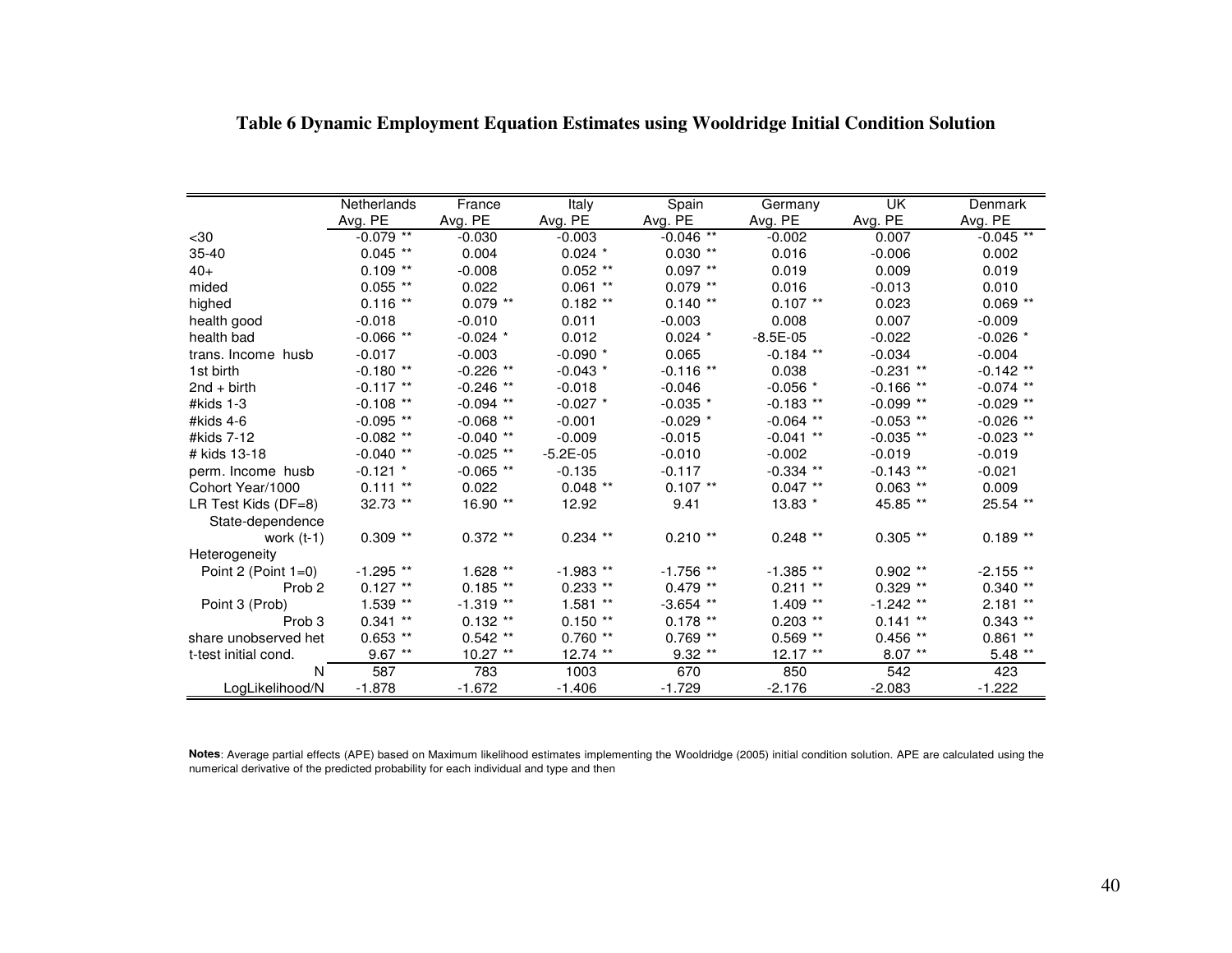|                        | <b>Netherlands</b> | France      | Italy       | Spain       | Germany     | U.K.        | Denmark     |
|------------------------|--------------------|-------------|-------------|-------------|-------------|-------------|-------------|
|                        | Avg. PE            | Avg. PE     | Avg. PE     | Avg. PE     | Avg. PE     | Avg. PE     | Avg. PE     |
| $30$                   | $-0.064$ **        | $-0.030$    | 0.007       | $-0.027$    | 0.002       | 0.001       | $-0.043$ ** |
| $35 - 40$              | $0.053$ **         | 0.007       | $0.024$ *   | $0.028$ *   | 0.013       | 0.0002      | 0.004       |
| $40+$                  | 0.116<br>$***$     | $-0.006$    | $0.060**$   | $0.100**$   | 0.009       | 0.015       | 0.025       |
| mided                  | $0.088**$          | $0.069$ **  | $0.192$ **  | 0.0004      | $0.045$ *   | 0.036       | $0.026$ **  |
| highed                 | $0.225$ **         | $0.139**$   | $0.350**$   | $0.253$ **  | $0.177**$   | $0.054$ **  | $0.110**$   |
| health good            | $-0.020$           | 0.001       | 0.013       | 5.8E-05     | 0.009       | 0.004       | $-0.013$    |
| health bad             | $-0.080**$         | $-0.013$    | 0.018       | 0.023       | $-0.001$    | $-0.026$ *  | $-0.032$    |
| trans. Income husb     | $-0.015$           | $-0.013$    | $-0.113$ ** | 0.067       | $-0.155$ ** | $-0.041$    | $-0.004$    |
| 1st birth              | $-0.194$ **        | $-0.221$ ** | $-0.054$ *  | $-0.150**$  | 0.040       | $-0.238**$  | $-0.152$ ** |
| $2nd + birth$          | $-0.120$ **        | $-0.224$ ** | $-0.015$    | $-0.062$ ** | $-0.048$    | $-0.164$ ** | $-0.080**$  |
| # $kids$ 1-3           | $-0.120$ **        | $-0.095**$  | $-0.025$ *  | $-0.061$ ** | $-0.184$ ** | $-0.103$ ** | $-0.029$ *  |
| #kids $4-6$            | $-0.104$ **        | $-0.069**$  | 0.003       | $-0.038$ ** | $-0.062$ ** | $-0.058$ ** | $-0.027$ *  |
| #kids 7-12             | $-0.076$<br>$***$  | $-0.042$ ** | $-0.003$    | $-0.007$    | $-0.038$ ** | $-0.038$ ** | $-0.026$ ** |
| # kids 13-18           | $-0.034$ **        | $-0.024$ ** | 0.001       | $-0.002$    | 0.001       | $-0.022$    | $-0.017$    |
| perm. Income husb      | $-0.432$ **        | $-0.024$    | $-0.274$ ** | $-0.046$    | $-0.401$ ** | $-0.290**$  | $-0.031$ ** |
| Cohort Year/1000       | $0.099**$          | $0.054$ **  | $0.039**$   | $0.117$ **  | $0.065$ **  | $0.053$ **  | $0.007$ **  |
| State-dependence       |                    |             |             |             |             |             |             |
| work $(t-1)$           | $0.321$ **         | $0.329**$   | $0.296$ **  | $0.206$ **  | $0.277**$   | $0.287**$   | $0.233$ **  |
| Heterogeneity          |                    |             |             |             |             |             |             |
| Point 2 (Point $1=0$ ) | $1.534$ **         | 3.283 **    | $1.787**$   | $2.177**$   | $2.822**$   | $1.678**$   | $-2.584$ ** |
| Prob <sub>2</sub>      | $0.461**$          | $0.542**$   | $0.331**$   | $0.374$ **  | $0.271$ **  | $0.402$ **  | $0.127**$   |
| Point 3                | 3.279 **           | $1.800**$   | $3.637**$   | 4.635 **    | 1.356 **    | $3.064$ **  | 2.392 **    |
| Prob <sub>3</sub>      | $0.309$ **         | $0.339**$   | $0.261$ **  | $0.180**$   | $0.457**$   | $0.521$ **  | $0.454$ **  |
| share unobserved het   | $0.592**$          | $0.552**$   | $0.681**$   | $0.745**$   | $0.520**$   | $0.464$ **  | $0.742$ **  |
| N                      | 587                | 783         | 1003        | 670         | 850         | 542         | 423         |
| LogLikelihood/N        | $-2.399$           | $-2.190$    | $-2.031$    | $-2.296$    | $-2.737$    | $-2.607$    | $-1.685$    |

**Table 7 Dynamic Employment Equation Estimates using Heckman Initial Condition Solution** 

**Notes**: Average partial effects (APE) based on Maximum likelihood estimates implementing the Heckman (1981) initial condition solution. Initial condition estimates not shown but can be provided upon request. APE are calculated using the numerical derivativ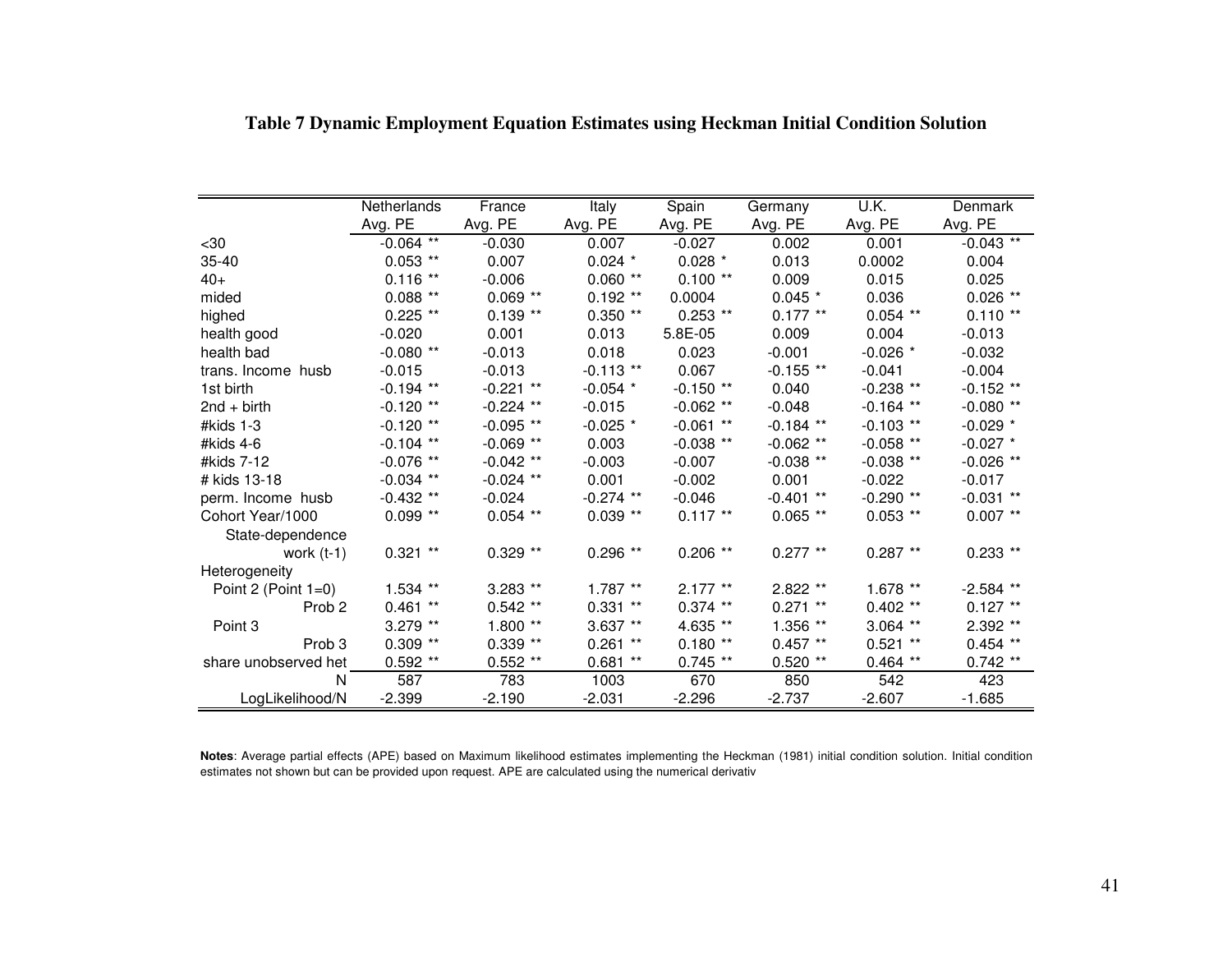| Country        |       | not working work 1-15 hrs work 15+ hrs |       |
|----------------|-------|----------------------------------------|-------|
| Netherlands    | 32.28 | 13.76                                  | 53.96 |
| France         | 29.69 | 0.05                                   | 70.26 |
| Italy          | 49.41 | 0.6                                    | 49.99 |
| Spain          | 61.47 | 2.07                                   | 36.46 |
| Germany        | 27.46 | 8.25                                   | 64.29 |
| United Kingdom | 20.85 | 7.4                                    | 71.75 |
| Denmark        | 20.12 | 2.33                                   | 77.54 |
| Total          | 36.25 | 4.55                                   | 59.2  |

 **Table 8 Definition of Employment by Number of Hours Worked** 

**Notes:** females under age 40

# **Table 9 Hours worked and Presence of Kids under age of 3**

|                    |         |       | Education level and presence of kids under age of 3 |       |         |       |  |
|--------------------|---------|-------|-----------------------------------------------------|-------|---------|-------|--|
|                    | low     |       | medium                                              |       |         | high  |  |
| Country            | no kids | kids  | no kids                                             | kids  | no kids | kids  |  |
| <b>Netherlands</b> | 0.353   | 0.357 | 0.249                                               | 0.263 | 0.106   | 0.074 |  |
|                    | 0.647   | 0.643 | 0.751                                               | 0.737 | 0.894   | 0.926 |  |
|                    |         |       |                                                     |       |         |       |  |
| Germany            | 0.167   | 0.143 | 0.161                                               | 0.178 | 0.041   | 0.078 |  |
|                    | 0.833   | 0.857 | 0.839                                               | 0.822 | 0.959   | 0.922 |  |
|                    |         |       |                                                     |       |         |       |  |
| United Kingdom     | 0.138   | 0.207 | 0.069                                               | 0.223 | 0.067   | 0.097 |  |
|                    | 0.862   | 0.793 | 0.931                                               | 0.777 | 0.933   | 0.903 |  |

**Notes:** Fraction of workers working under and over 15 hrs per week(conditional on working), females under age 40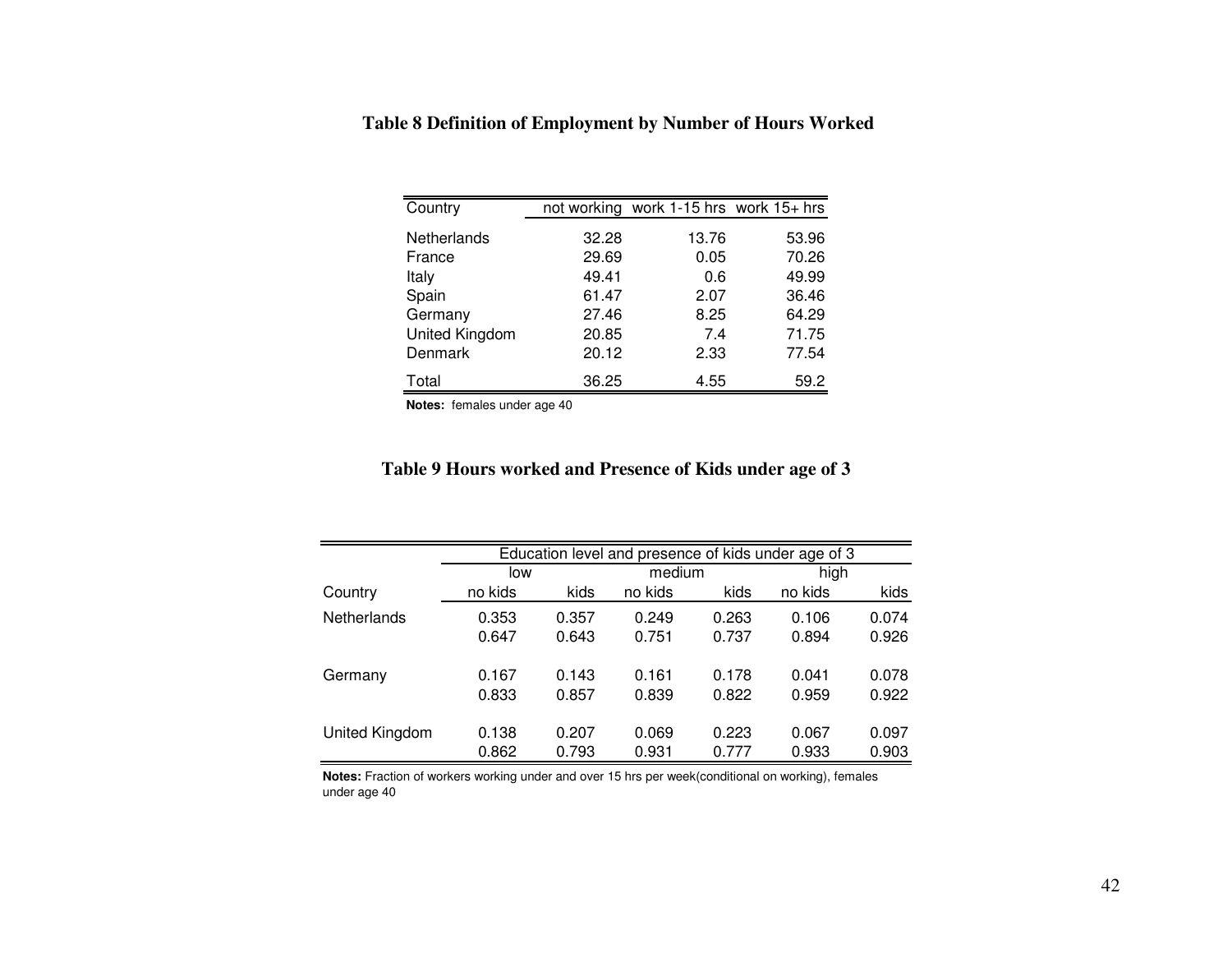|                             | Netherlands | France      | Italy       | Spain       | Germany     | UK          | Denmark     |
|-----------------------------|-------------|-------------|-------------|-------------|-------------|-------------|-------------|
|                             | <b>APE</b>  | <b>APE</b>  | <b>APE</b>  | <b>APE</b>  | <b>APE</b>  | <b>APE</b>  | <b>APE</b>  |
| birth (pooled $1st,2nd +$ ) |             |             |             |             |             |             |             |
| low                         | $-0.134$    | $-0.239$ ** | $-0.068$ ** | $-0.088**$  | $-0.108$    | $-0.209$ ** | $-0.043$    |
| medium                      | $-0.158$ ** | $-0.262$ ** | $-0.019$    | $-0.003$    | $-0.011$    | $-0.227$ ** | $-0.086$ *  |
| high                        | $-0.089$ *  | $-0.222$ ** | 0.040       | $-0.053$    | $-0.073$    | $-0.162$ ** | $-0.107$ ** |
| stock 0-3                   |             |             |             |             |             |             |             |
| low                         | $-0.065$    | $-0.116$ ** | $-0.003$    | $-0.060**$  | $-0.132**$  | $-0.078$ ** | $-0.029$    |
| medium                      | $-0.108$ ** | $-0.073$ ** | $-0.040**$  | $-0.018**$  | $-0.198**$  | $-0.080$    | $-0.026$    |
| high                        | $-0.088**$  | $-0.112**$  | $-0.100**$  | $-0.031$    | $-0.166**$  | $-0.108$ ** | $-0.025$ ** |
| stock 4-6                   |             |             |             |             |             |             |             |
| low                         | $-0.120**$  | $-0.082$ ** | 0.020       | $-0.040$ *  | $-0.102$ ** | $-0.034$    | $-0.011$    |
| medium                      | $-0.082$ ** | $-0.067$ ** | $-0.021$ *  | $-0.039$    | $-0.056$ ** | $-0.041$    | $-0.017$    |
| high                        | $-0.114$ ** | $-0.060**$  | $-0.007$    | $-0.006$    | $-0.091$ ** | $-0.058$ ** | $-0.036$ ** |
| stock 7-12                  |             |             |             |             |             |             |             |
| low                         | $-0.086**$  | $-0.044$ ** | $-0.004$    | $-0.010$    | $-0.015$    | $-0.023$    | $-0.010$    |
| medium                      | $-0.077$ ** | $-0.038$ ** | $-0.014$    | $-0.045$ ** | $-0.047$ ** | 0.003       | $-0.018$    |
| high                        | $-0.081$ ** | $-0.038$ ** | $-0.033$ *  | 0.007       | $-0.046**$  | $-0.051$ ** | $-0.031$ ** |
| stock 13-18                 |             |             |             |             |             |             |             |
| low                         | $-0.060**$  | $-0.024$ *  | 0.010       | $-0.001$    | $-0.020$    | $-0.007$    | $-0.027$ *  |
| medium                      | $-0.029$ *  | $-0.022$    | $-0.016$    | $-0.035$    | 0.010       | 0.036       | 0.004       |
| high                        | $-0.038$    | $-0.031$    | $-0.025$    | 0.014       | $-0.025$    | $-0.048$ *  | $-0.035$ *  |
| LR Test Heterogeneity       | 7.520       | 6.906       | 18.408 **   | 7.376       | 13.206      | 16.500 **   | 14.216 *    |
| $(DF = 8)$                  |             |             |             |             |             |             |             |
| N                           | 587         | 783         | 1003        | 670         | 850         | 542         | 423         |

**Table 10 Heterogeneity of Motherhood Effects by Level of Education** 

**Notes**: Average partial effects (APE) based on Maximum likelihood estimates implementing the Wooldridge (2005) initial condition solution. Initial condition estimates not shown but can be provided upon request. APE are calculated using the numerical deriva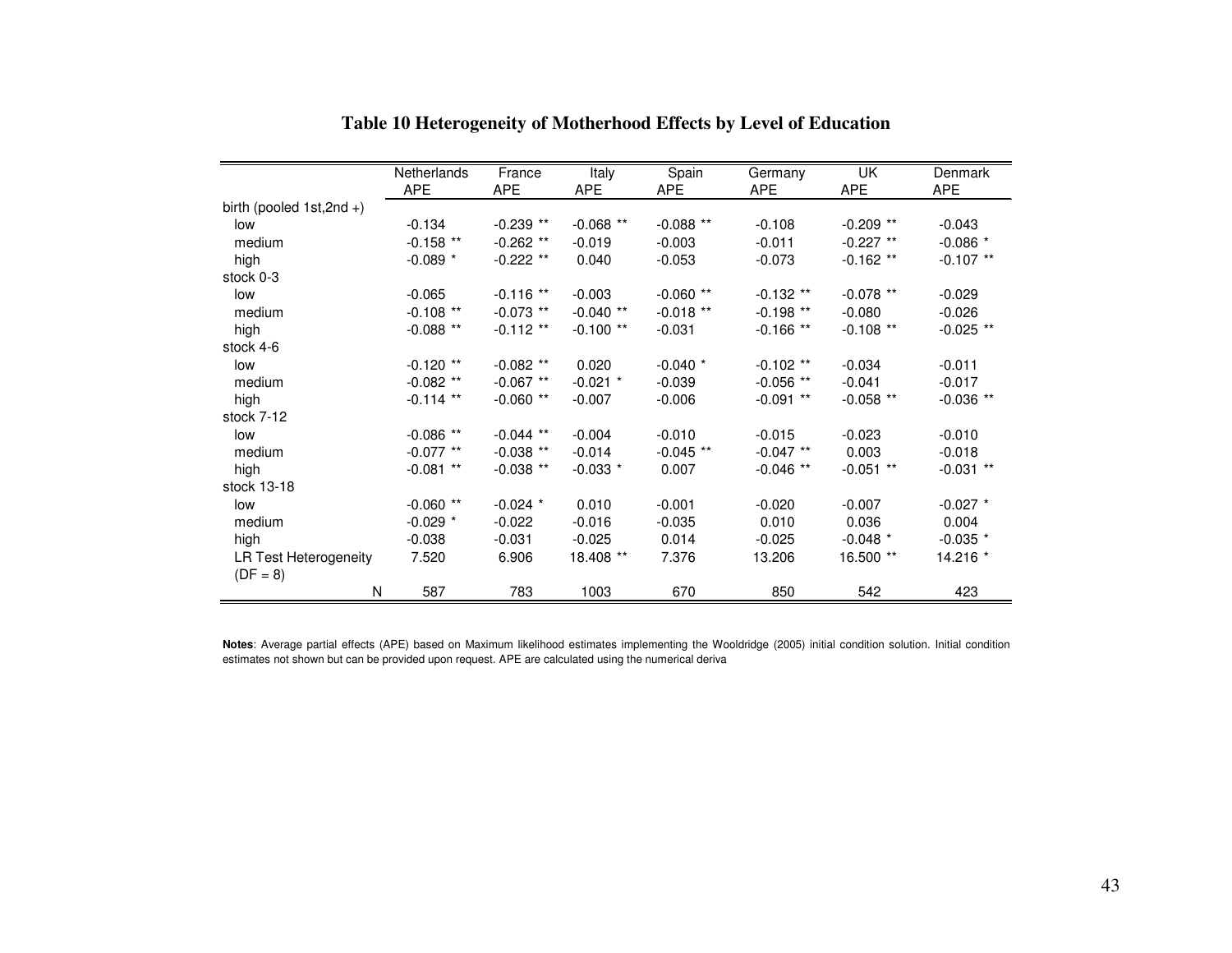|                |       | 1994     |       |       | 2001     |       |
|----------------|-------|----------|-------|-------|----------|-------|
| <b>Italy</b>   | low   | med/high | total | low   | med/high | total |
| North West     | 0.314 | 0.678    | 0.543 | 0.429 | 0.729    | 0.617 |
| Lombardia      | 0.644 | 0.738    | 0.700 | 0.565 | 0.738    | 0.667 |
| North East     | 0.519 | 0.676    | 0.608 | 0.426 | 0.775    | 0.624 |
| Emilia-Romagna | 0.643 | 0.829    | 0.776 | 0.857 | 0.833    | 0.840 |
| Center         | 0.477 | 0.662    | 0.587 | 0.477 | 0.677    | 0.596 |
| Lazio          | 0.179 | 0.550    | 0.333 | 0.214 | 0.600    | 0.375 |
| Abruzzo-Molise | 0.395 | 0.500    | 0.446 | 0.316 | 0.529    | 0.417 |
| Campania       | 0.111 | 0.603    | 0.385 | 0.093 | 0.632    | 0.393 |
| South          | 0.206 | 0.561    | 0.368 | 0.224 | 0.610    | 0.405 |
| Sicilia        | 0.043 | 0.591    | 0.311 | 0.087 | 0.614    | 0.344 |
| Sardegna       | 0.111 | 0.524    | 0.263 | 0.167 | 0.619    | 0.333 |
| Spain          | low   | med/high | total | low   | med/high | total |
| Nort West      | 0.224 | 0.353    | 0.272 | 0.351 | 0.471    | 0.396 |
| North East     | 0.219 | 0.647    | 0.409 | 0.281 | 0.800    | 0.509 |
| Madrid         | 0.357 | 0.535    | 0.447 | 0.326 | 0.571    | 0.447 |
| Center         | 0.141 | 0.472    | 0.246 | 0.244 | 0.417    | 0.298 |
| East           | 0.296 | 0.596    | 0.430 | 0.472 | 0.724    | 0.585 |
| South          | 0.154 | 0.275    | 0.200 | 0.250 | 0.463    | 0.333 |
| Canarias       | 0.154 | 0.600    | 0.226 | 0.154 | 1.000    | 0.290 |

**Table 11 Employment Rate Differences by Region and Education in Spain and Italy** 

**Notes:** employment rates by region and education level.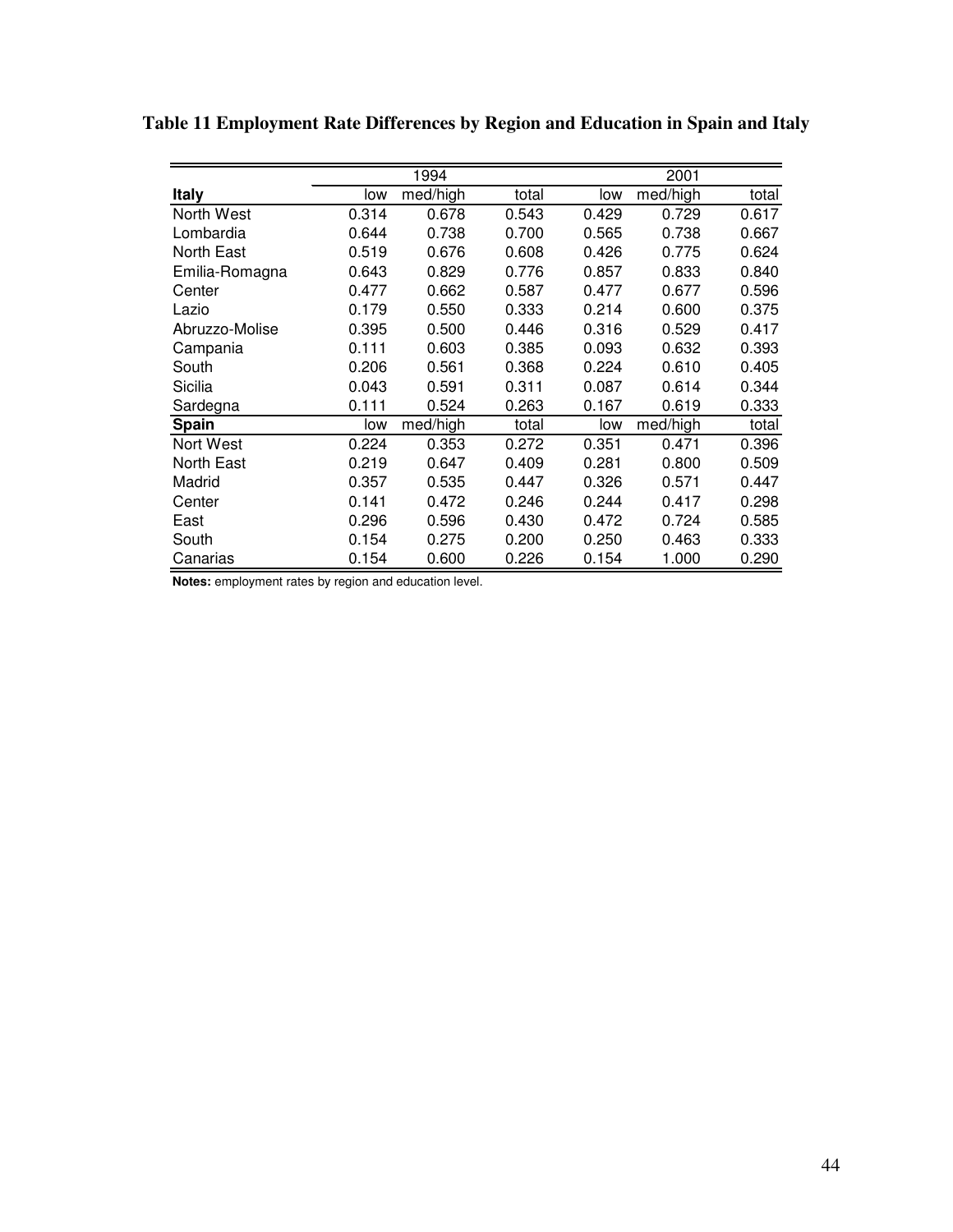|                           |       | Spain          |          |         | Italy          |          |          | Germany      |          |
|---------------------------|-------|----------------|----------|---------|----------------|----------|----------|--------------|----------|
| Variable                  | 1     | $\overline{2}$ | 3        | 1       | $\overline{2}$ | 3        | 1        | $\mathbf{2}$ | 3        |
| Year Dummies (Ref = 1994) |       |                |          |         |                |          |          |              |          |
| 1995                      | 0.015 | 0.013          | 0.017    | 0.001   | 0.002          | $-0.001$ | $-0.001$ | $-0.001$     | 0.004    |
|                           | 1.33  | 1.27           | 1.7      | $-0.03$ | 0.31           | $-0.11$  | $-0.1$   | $-0.07$      | 0.27     |
| 1996                      | 0.021 | 0.005          | 0.016    | 0.007   | $-0.001$       | 0.004    | 0.001    | 0.001        | 0.004    |
|                           | 1.97  | 0.41           | 1.36     | 1.04    | $-0.13$        | 0.56     | 0.1      | 0.09         | 0.25     |
| 1997                      | 0.042 | 0.008          | 0.018    | 0.013   | $-0.003$       | 0.010    | $-0.020$ | $-0.017$     | $-0.016$ |
|                           | 3.88  | 0.45           | 1.02     | 1.96    | $-0.23$        | 0.93     | $-1.41$  | $-0.96$      | $-0.91$  |
| 1998                      | 0.069 | 0.014          | 0.034    | 0.027   | 0.005          | 0.013    | $-0.024$ | $-0.021$     | $-0.014$ |
|                           | 6.35  | 0.56           | 1.31     | 4.23    | 0.34           | 0.95     | $-1.75$  | $-1.12$      | $-0.71$  |
| 1999                      | 0.096 | 0.026          | 0.048    | 0.038   | 0.010          | 0.023    | 0.003    | 0.007        | 0.008    |
|                           | 8.81  | 0.83           | 1.52     | 5.87    | 0.53           | 1.38     | 0.2      | 0.32         | 0.32     |
| 2000                      | 0.116 | 0.022          | 0.054    | 0.050   | 0.016          | 0.030    | 0.014    | 0.019        | 0.030    |
|                           | 10.66 | 0.53           | 1.28     | 7.81    | 0.67           | 1.44     | 1.02     | 0.79         | 1.18     |
| 2001                      | 0.148 | 0.054          | 0.085    | 0.070   | 0.038          | 0.052    | 0.025    | 0.031        | 0.047    |
|                           | 13.56 | 1.33           | 2.05     | 10.91   | 1.64           | 2.62     | 1.84     | 1.22         | 1.74     |
| log wage                  |       | 0.304          | 0.182    |         | 0.116          | 0.134    |          | $-0.025$     | $-0.003$ |
|                           |       | 2.36           | 1.43     |         | 1.46           | 1.9      |          | $-0.25$      | $-0.03$  |
| % public                  |       |                | $-0.292$ |         |                | 0.084    |          |              | 0.512    |
|                           |       |                | $-1.38$  |         |                | 0.8      |          |              | 3.35     |
| wage gap                  |       |                | $-0.126$ |         |                | 0.120    |          |              | $-0.047$ |
| public                    |       |                | $-1.19$  |         |                | 4.25     |          |              | $-0.93$  |
| wage gap                  |       |                | 0.217    |         |                | $-0.028$ |          |              | $-0.008$ |
| education                 |       |                | 3.21     |         |                | $-0.87$  |          |              | $-0.42$  |
| % part-time               |       |                | 0.211    |         |                | 0.180    |          |              | $-0.289$ |
|                           |       |                | 0.56     |         |                | 2.61     |          |              | $-1.51$  |
| N                         | 56    | 56             | 56       | 88      | 88             | 88       | 120      | 120          | 120      |
| r2                        | 0.95  | 0.96           | 0.97     | 0.99    | 0.99           | 0.99     | 0.61     | 0.61         | 0.67     |

**Table 12 Regional Employment Regressions based on ECHP for Spain, Italy and Germany** 

**Notes:** Based on regional aggregates from the ECHP. See the appendix for detail on construction of the variables.